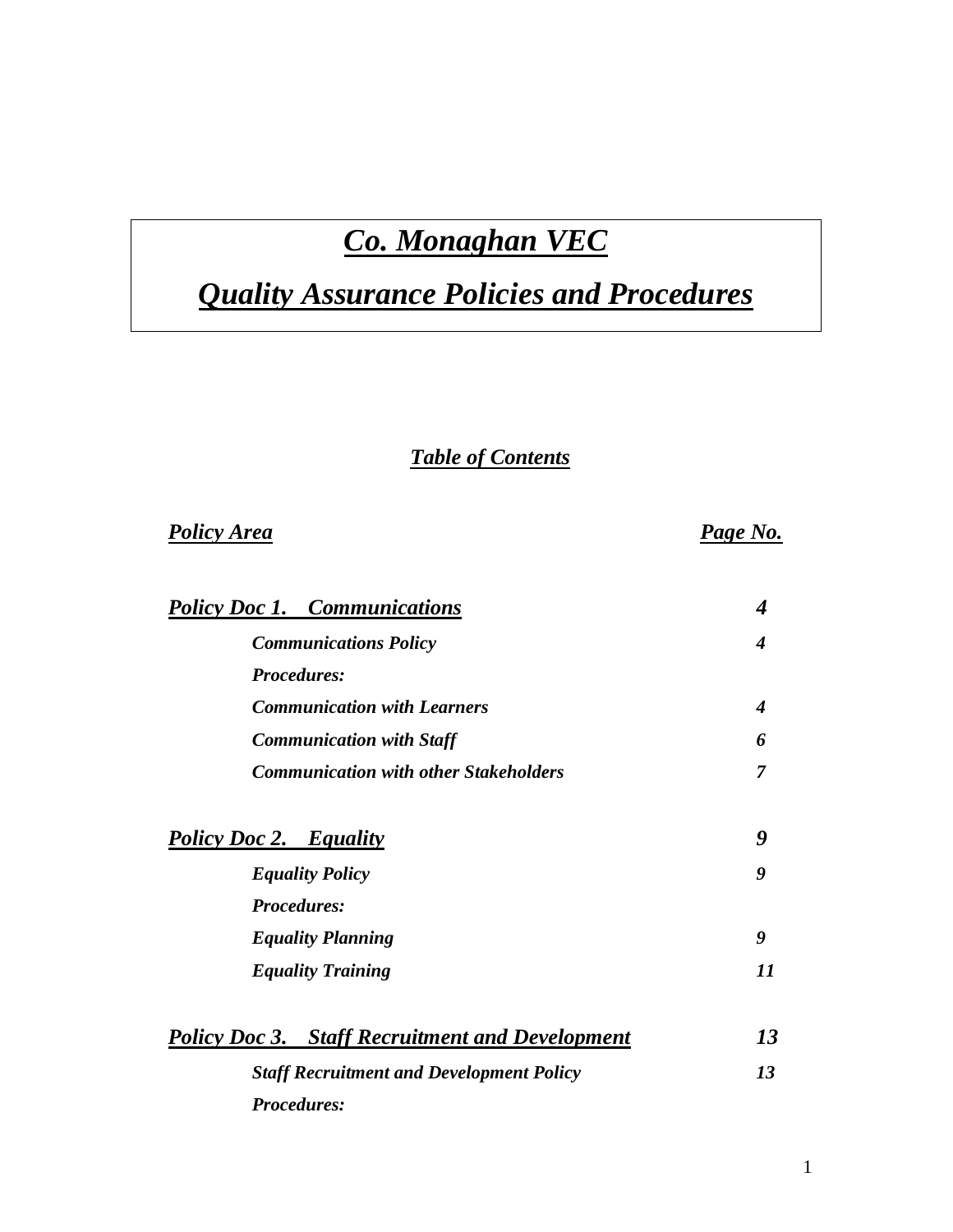| <b>Staff Recruitment and Allocation</b> | 13 |
|-----------------------------------------|----|
| <b>Staff Induction</b>                  | 75 |
| <b>Staff Development</b>                | 15 |

| <b>Policy Doc 4. Access, Transfer and Progression</b> | 18 |
|-------------------------------------------------------|----|
| <b>Access, Transfer and Progression Policy</b>        | 18 |
| <b>Procedures:</b>                                    |    |
| <b>Information Provision</b>                          | 18 |
| <b>Learner Entry Arrangements</b>                     | 21 |
| <b>Recognition of Prior Learning</b>                  | 23 |
| <b>Facilitating Diversity</b>                         | 24 |
|                                                       |    |

| <b>Policy Doc 5. Programme Development, Delivery and Review</b> | 26 |
|-----------------------------------------------------------------|----|
| <b>Programme Development, Delivery and Review Policy</b>        | 26 |
| <b>Procedures:</b>                                              |    |
| <b>Need Identification</b>                                      | 26 |
| <b>Programme Design</b>                                         | 28 |
| <b>Programme Approval</b>                                       | 30 |
| <b>Programme Planning</b>                                       | 30 |
| <b>Programme Delivery</b>                                       | 31 |
| <b>Learner Records</b>                                          | 34 |
| <b>Provision and Maintenance of Resources</b>                   | 34 |
| <b>Health &amp; Safety</b>                                      | 35 |
| <b>Review Cycle of Existing Programmes</b>                      | 35 |

|                    | <b>Policy Doc 6. Fair and Consistent Assessment of Learners</b> | 37 |
|--------------------|-----------------------------------------------------------------|----|
|                    | <b>Fair and Consistent Assessment of Learners Policy</b>        | 37 |
| <b>Procedures:</b> |                                                                 |    |
|                    | <b>Coordinated Planning</b>                                     | 37 |
|                    | <b>Information to Learners</b>                                  | 39 |
| <b>Security</b>    |                                                                 | 40 |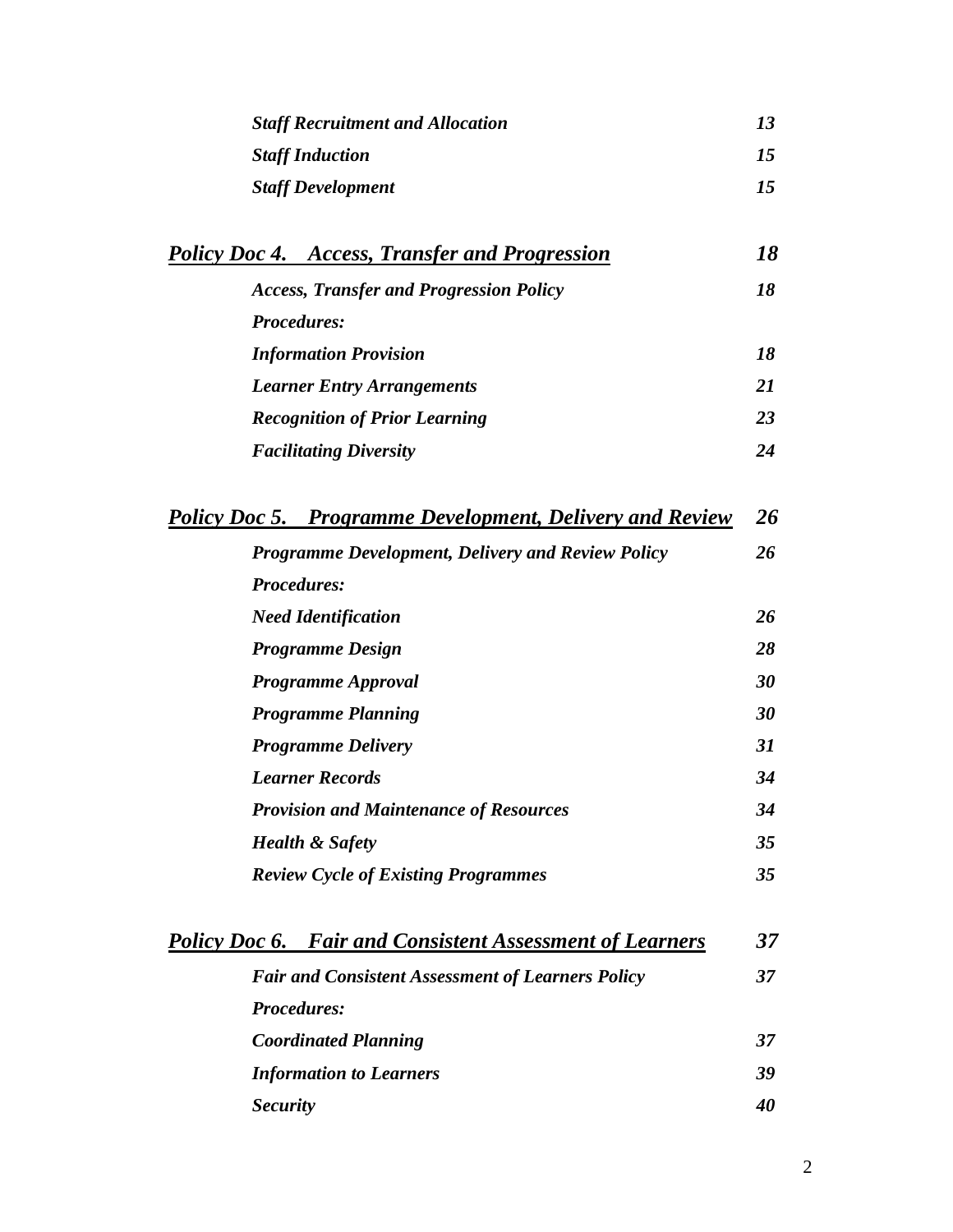| <b>Reasonable Accommodation</b>              | 42 |
|----------------------------------------------|----|
| <b>Consistency between Assessors</b>         | 42 |
| <b>Assessment performed by Third Parties</b> | 44 |
| <b>Consistency with National Standards</b>   | 45 |
| <b>Feedback to Learners</b>                  | 45 |
| <b>Learner Appeals</b>                       | 46 |
| <b>Return of Certification Data</b>          | 46 |
| <i>Corrective Action</i>                     | 47 |
|                                              |    |

| <b>Policy Doc 7. Protection for Learners</b> | 48 |
|----------------------------------------------|----|
| <b>Protection for Learners Policy</b>        | 48 |
| <b>Procedures:</b>                           |    |
| <b>Cessation of Programme</b>                | 48 |

## *Policy Doc 8. Sub-contracting/Procuring Programme Delivery 50*

| <b>Policy Doc 9.</b> Self Evaluation of Programmes and Services | 51 |
|-----------------------------------------------------------------|----|
| <b>Self Evaluation of Programmes and Services Policy</b>        | 51 |
| <b>Procedures:</b>                                              |    |
| At MIFET                                                        | 51 |
| <b>Literacy &amp; Community Education</b>                       | 53 |
| <b>Youthreach</b>                                               | 54 |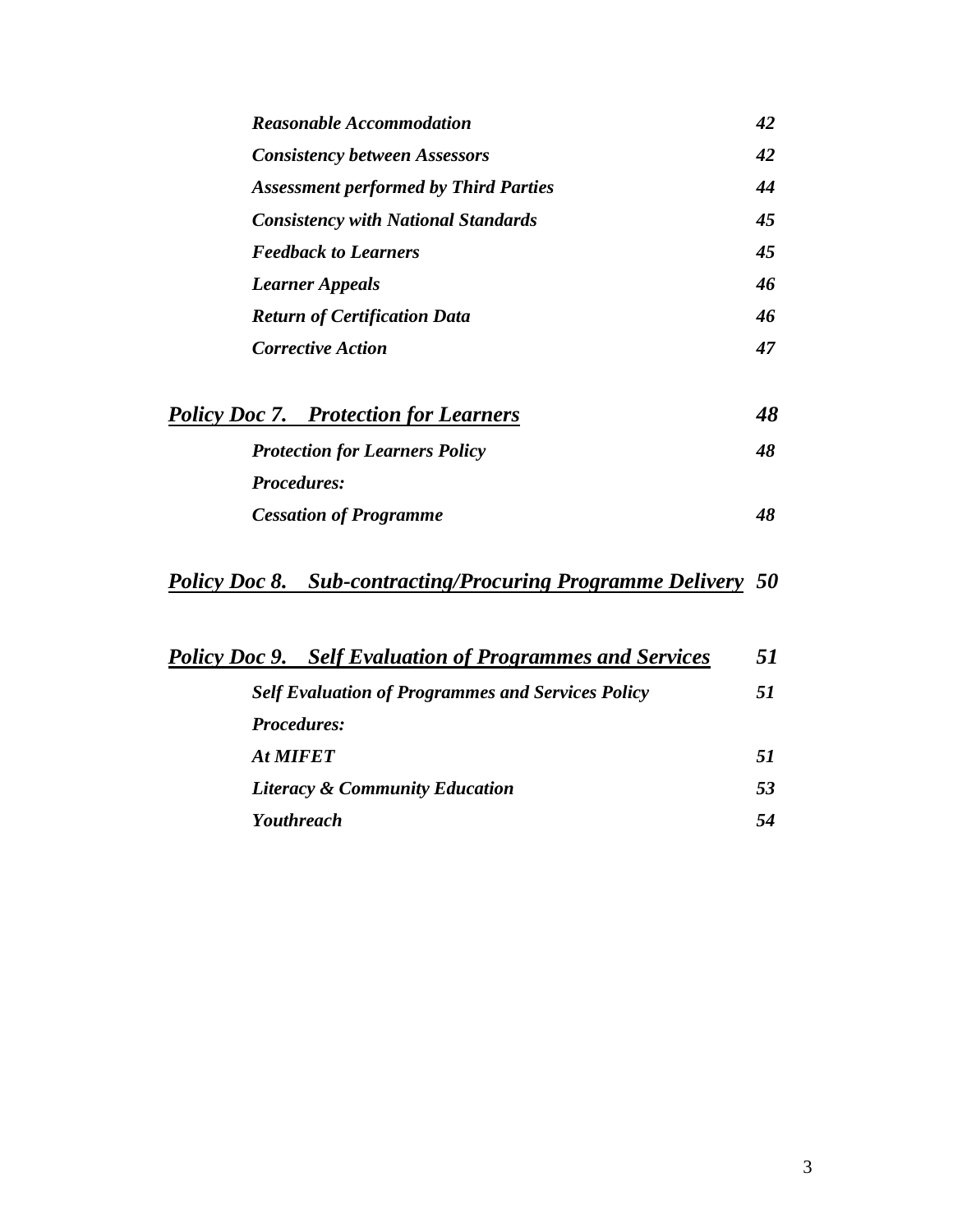## *POLICY DOC 1. COMMUNICATIONS*

*POLICY:* Co Monaghan VEC communicates with a wide and increasing range of stakeholders, internal and external. The range of media used differs across services, as some are centre based while others are outreach. Overall, Co Monaghan VEC's communication system aims to be:

- Transparent
- Informed
- Direct
- Effective
- Timely
- Confidential / Secure
- Positive

## *PROCEDURES:*

### *1. Communication with Learners*

#### *MIFET*

Tutors use a range of media to communicate with students, including: oral, written, memos, emails and text messages. There is a formal procedure to deal with attendance and discipline, which involves students meeting with the Director and Attendance Officer (the course co-ordinator and/or tutor may also attend if they wish). There is also a complaints box that can be used by students.

While this range of media, formal and informal, is good, there are areas that could be improved/formalised. These are documented below:

- There is a need to establish a formal complaints/grievance procedure. This would involve the student, Director and a third party witness.
- There is scope to improve the level of individual contact between students and their course co-ordinator. Course co-ordinators should aim to have one meeting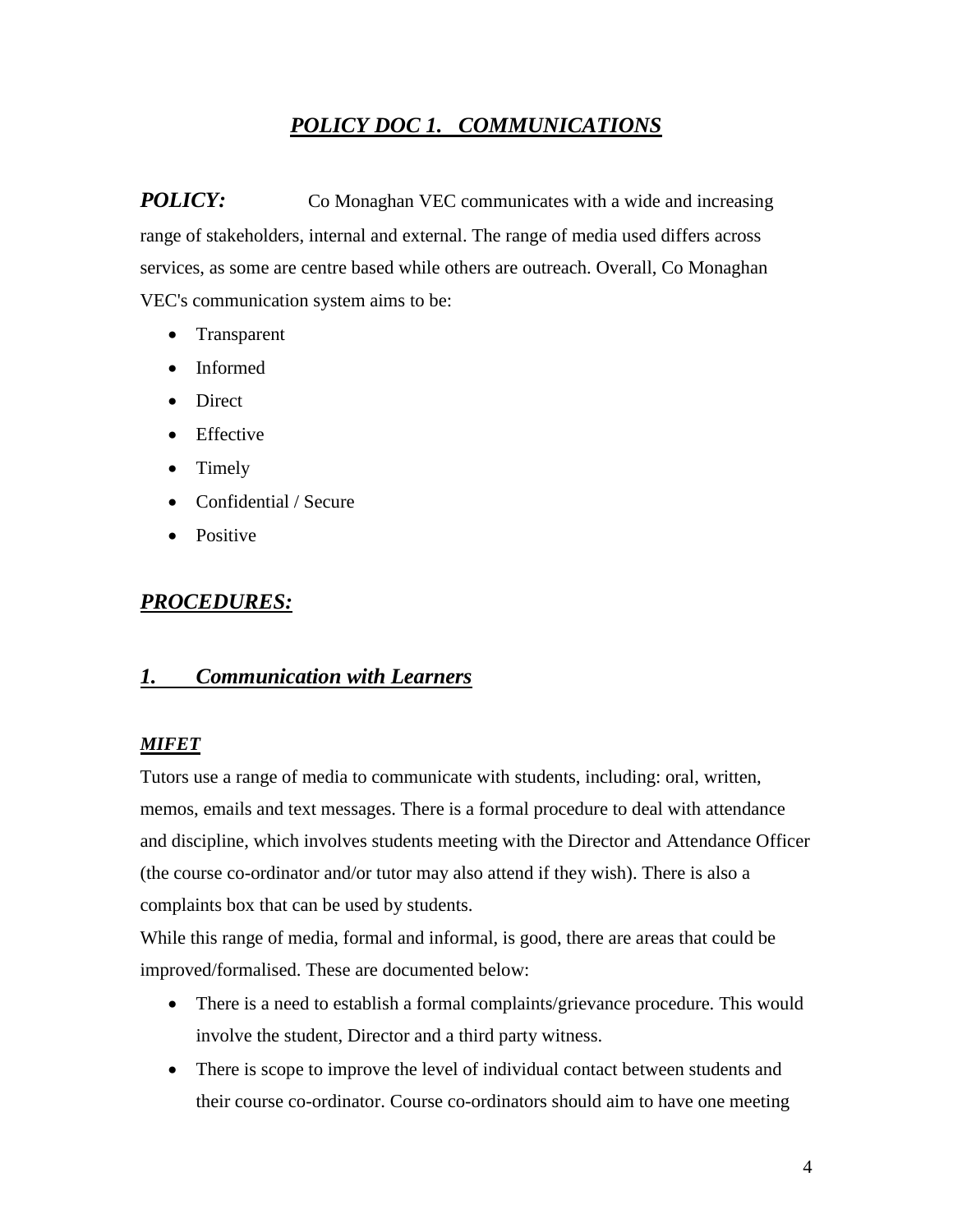per term with each of their students to discuss his/her progress, problems, issues, etc.

• The students have IT and internet access in MIFET. It should be possible to create an email address for each student and member of staff. This would provide another medium through which tutors and students could communicate.

#### *Youthreach*

Youthreach maintains a high level of communication with learners. Student progress and achievements are documented daily on the notice board. Each student then meets weekly with the manager on a one-to-one basis to discuss his/her progress. There is an open door policy and issues are dealt with as they arise.

While staff and learners communicate daily and openly, there is need to develop a formal grievance procedure for Youthreach trainees.

#### *Literacy & Community Education*

As these are outreach services, communication is largely between the tutor and learners. In addition, the service mangers visit each course and the guidance counsellors also visit regularly.

#### *Monitoring of Communication with Students*

Communication with students is monitored internally by the relevant course coordinators, tutors, special duties post holders and/or centre / programme managers. MIFET special duties post holders have specific responsibilities, including IT and Quality Assurance. Through this, they monitor the level and range of communication with students. Youthreach managers monitor communication with students through regular meetings and ensuring the notice board is kept up-to-date. Literacy and Community Education managers monitor communication with students through regular contact with tutors, visiting class groups and co-ordinating any written correspondence to class groups.

Equally, students have established communication media with staff through class representatives and a student representative on the MIFET Board of Governors.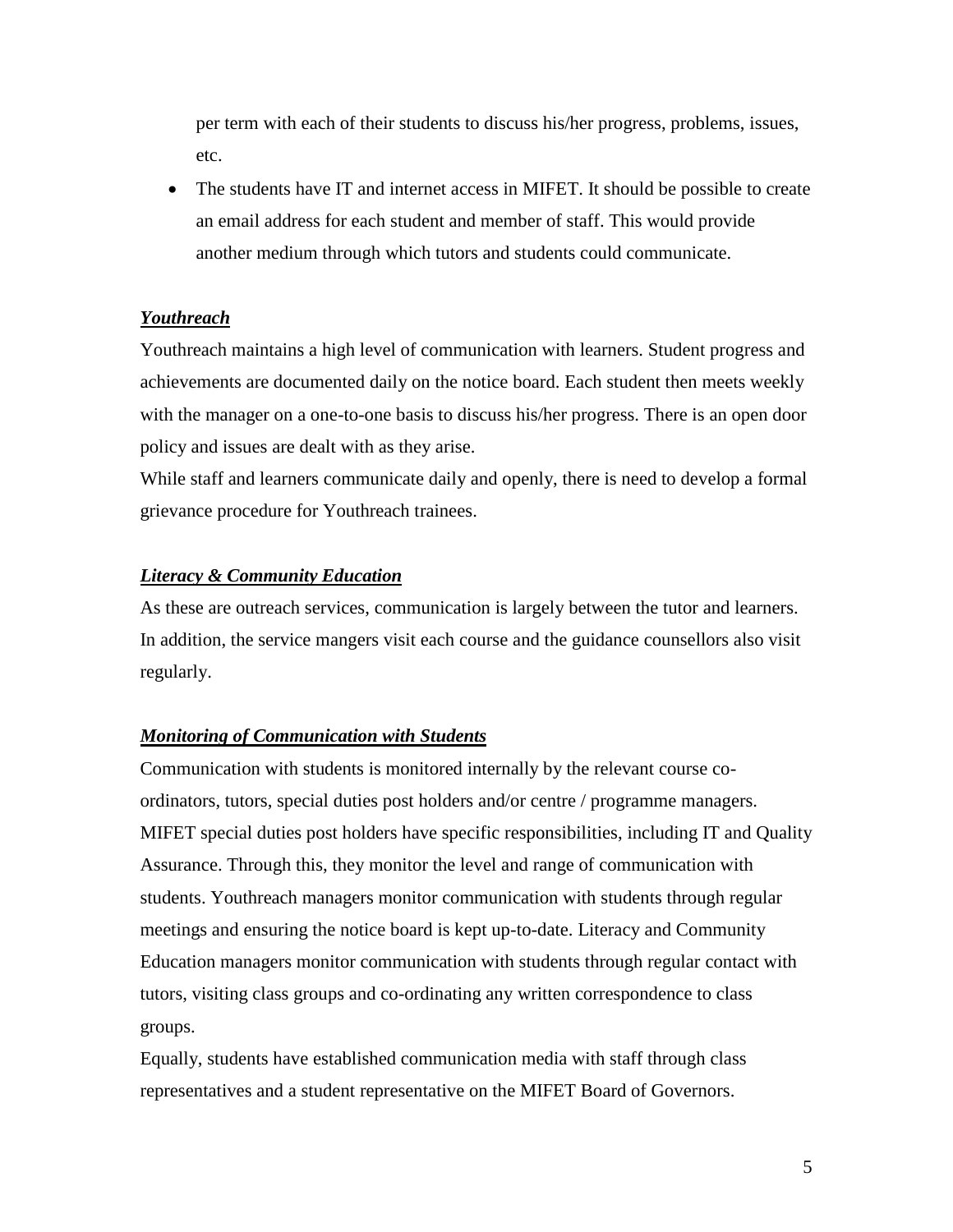## *2. Communication with Staff*

#### *MIFET*

MIFET staff meetings are held approx twice per term. These are attended by staff and the Director and minutes are taken. In addition, MIFET staff communicate regularly / daily with each other and the Director on an informal basis. This informal communication could be built upon through additional initiatives:

- Each course team could meet twice per semester one meeting at the beginning and one at the end. These meetings would focus on student progress, problems, issues, assignments, exams, etc.
- A summary of the key decisions taken at these meetings should then be relayed to the Director.
- Staff should meet together briefly each week. This meeting would allow staff to identify problems and issues at an early stage and deal with these quickly, e.g. identify those absent and or regularly late.
- It should be possible to set up a staff notice board on the network in addition to the notice board in the office. This network notice board, together with personal email addresses for staff, would provide a quick effective way of communicating with all staff. Staff, in turn, would be required to check their emails and notice board every day/every other day.

#### *Youthreach*

Youthreach staff communicate in a range of ways. As the centres are very small, there is daily/regular informal communication among staff. In addition, the staff notice board provides information.

Staff participate in a daily meeting / briefing session at 9am (classes start at 9.15am). This provides an opportunity to update staff on any issues / problems and monitor learners' progress.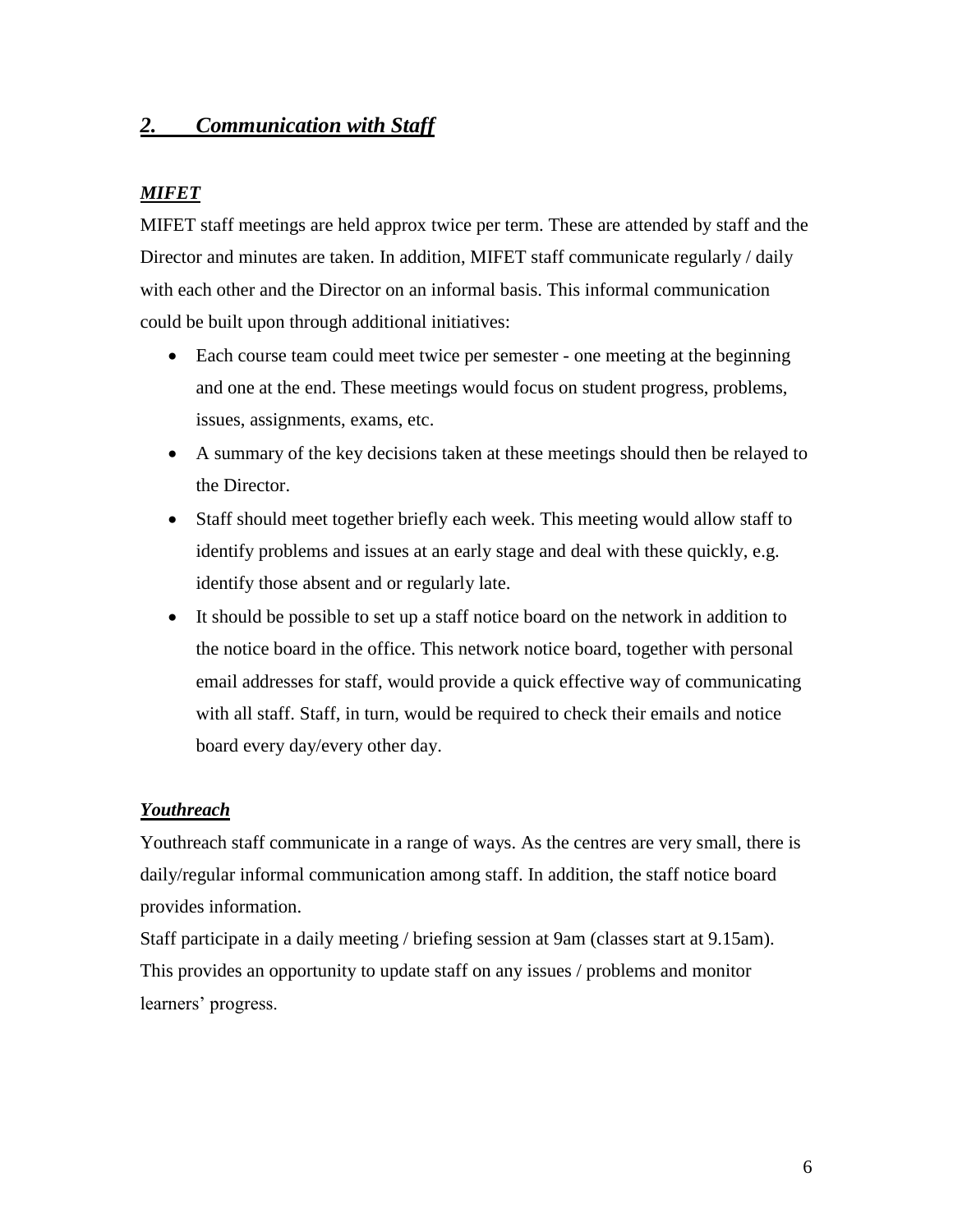#### *Literacy & Community Education*

As outreach services, tutors are located around the county. The service managers discuss the course in advance with the tutors and contact them regularly throughout to monitor progress / deal with problems. Service managers also visit classes regularly to communicate with learners and staff. In addition, tutors contact the VEC regularly and highlight any issues / requests.

#### *Monitoring of Communication with Staff*

The MIFET Director/centre managers are responsible for monitoring communication with staff. They ensure that staff meetings are held at the required frequency and/or as and when necessary. The Adult Literacy Organiser and Community Education Facilitator monitor the Adult Literacy and Community Education programmes.

The QA Committee, comprising MIFET Director, centre / programme / service managers and MIFET QA Co-ordinator, will be responsible for overseeing the implementation of the recommended actions.

## *3. Communication with Other Stakeholders*

Co Mongahan VEC communicates with a wide range of external stakeholders. This communication is a two-way process, i.e. stakeholders liaise with the VEC and the VEC, in turn, maintains a high level of communication with relevant bodies / groups / agencies. All relevant information is circulated throughout the VEC services and centres. Through this, the VEC can:

- Ensure the VEC is informed of all new and imminent developments in education and training;
- Ensure VEC programmes fulfil criteria set down by relevant bodies, e.g. DES, FETAC;
- Ensure learners receive the supports required;
- Maintain awareness of other services and identify any potential for joint projects / partnerships;
- Share learning and identify examples of good practice;
- Maintain awareness of industry needs and ensure programmes are relevant, and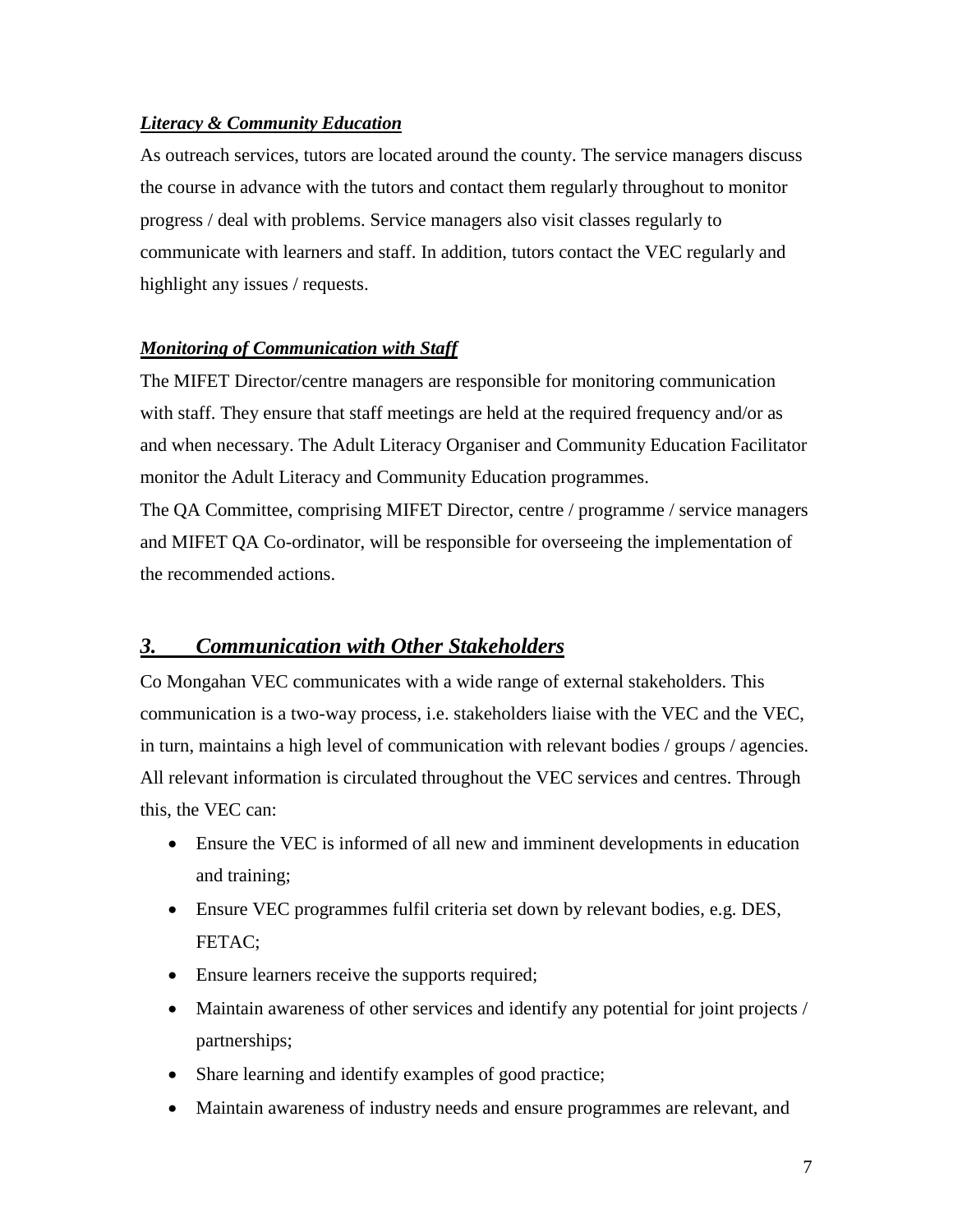• Contribute to local and regional development.

Examples of external stakeholders include DES, FETAC, schools, employers, national networks (e.g. Youthreach, Community Education Facilitators Assoc, and Adult Literacy Organisers' Assoc), Government Depts, County Development Board, County Childcare Committee, Co. Monaghan Partnership, probation services / Gardai, etc.

#### *Monitoring of Communication with other Stakeholders*

The centre and programme managers are responsible for ensuring that the relevant stakeholders are communicated with and consulted as required. They also ensure that all information is circulated to relevant personnel / learners.

At a strategic level, the CEO and Committee identify key groups/agencies/sectors that the VEC should communicate /develop working relationships with.

Equally, stakeholders are encouraged and facilitated to communicate with the VEC as and when they wish.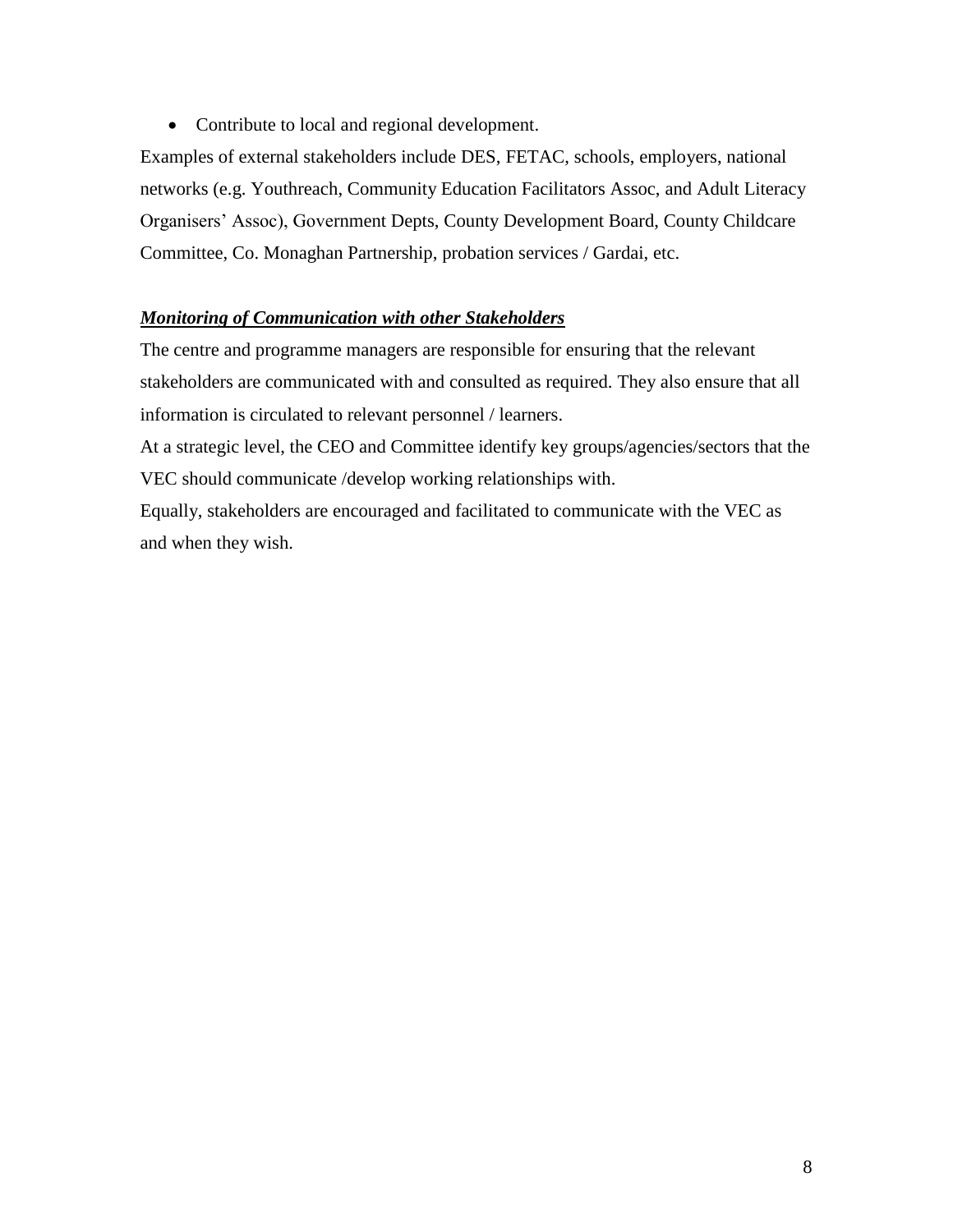## *POLICY DOC 2. EQUALITY*

Co Monaghan VEC has an equality policy statement and a supporting document: *Equality and Diversity for Staff*. Relevant extracts of which are contained within (other sections are more relevant to Staff Recruitment and Development and included therein).

## *POLICY*

- Co Monaghan VEC is committed to equality of opportunity in all its policies, practices and services.
- Co Monaghan VEC shall ensure that no user of any VEC service, employee, job applicant or student will receive less favourable treatment due to his/her sex, martial status, family status, age, sexual orientation, political persuasion, religion, disability, race, and/or membership of the travelling community in terms of recruitment, pay and conditions of work, training and work experience and opportunities for career promotion.
- All employees will be selected, promoted and treated on the basis of their abilities and merits only, and according to the requirements of the job. All employees will have equal opportunity to show ability and to progress within the VEC and its associated bodies.

## *PROCEDURES*

#### *1. Equality Planning*

Co Monaghan VEC has a very diverse staff and client base, including learners of all ages, learners at all stages, non-nationals, people with physical and learning disabilities and members of the travelling community. The VEC provides relevant supports and assistance to all its learners and staff to enable them to realise their full potential.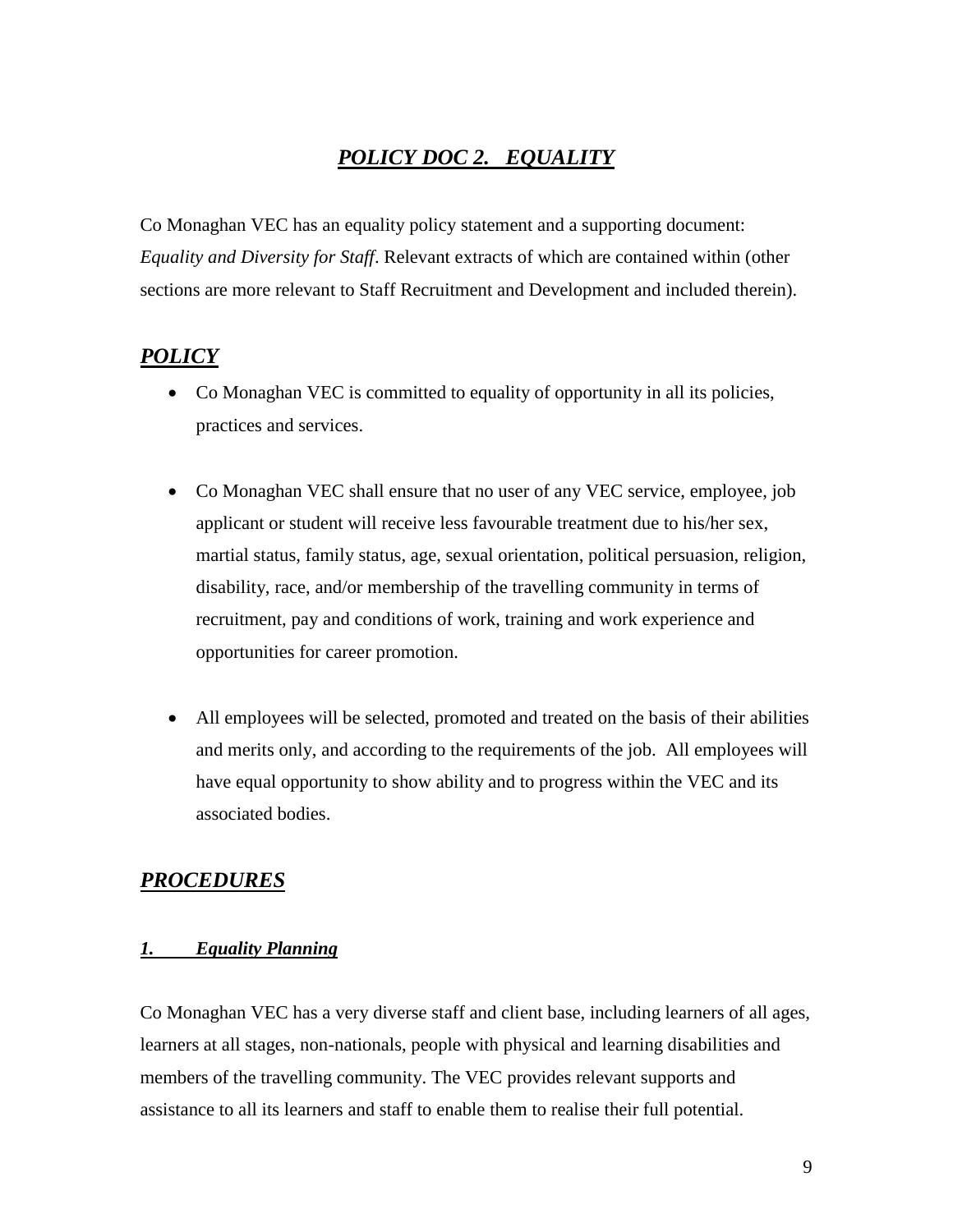Co Monaghan VEC is committed to equality and supports this through its actions in the areas of: non discrimination, promotion and language and organisational image.

#### *Discrimination*

Under the Employment Equality Act 1998 and the Equality Status Act 2000, discrimination is outlawed under 9 headings:

Gender Grounds Marital Status Grounds Family Status Grounds Sexual Orientation Grounds Traveller Community Membership Age Grounds Disability Grounds Race Grounds Religious Grounds

**Direct discrimination** occurs where a person is treated less favourably than a person of the other sex (or a person of the same sex but of different marital status) is treated, or would be treated in the same circumstances.

**Indirect discrimination** occurs when a person is obliged to comply with a requirement relating to employment which is not essential to the job but with which a substantially greater proportion of persons of the other sex, a different marital status, age, race etc are able to comply.

**Victimisation** occurs when a person is penalised or treated less favourably because of pursuing their rights to equal treatment, supporting action or giving notice of intention to take or support action under equality legislation. Victimisation is prohibited under the legislation.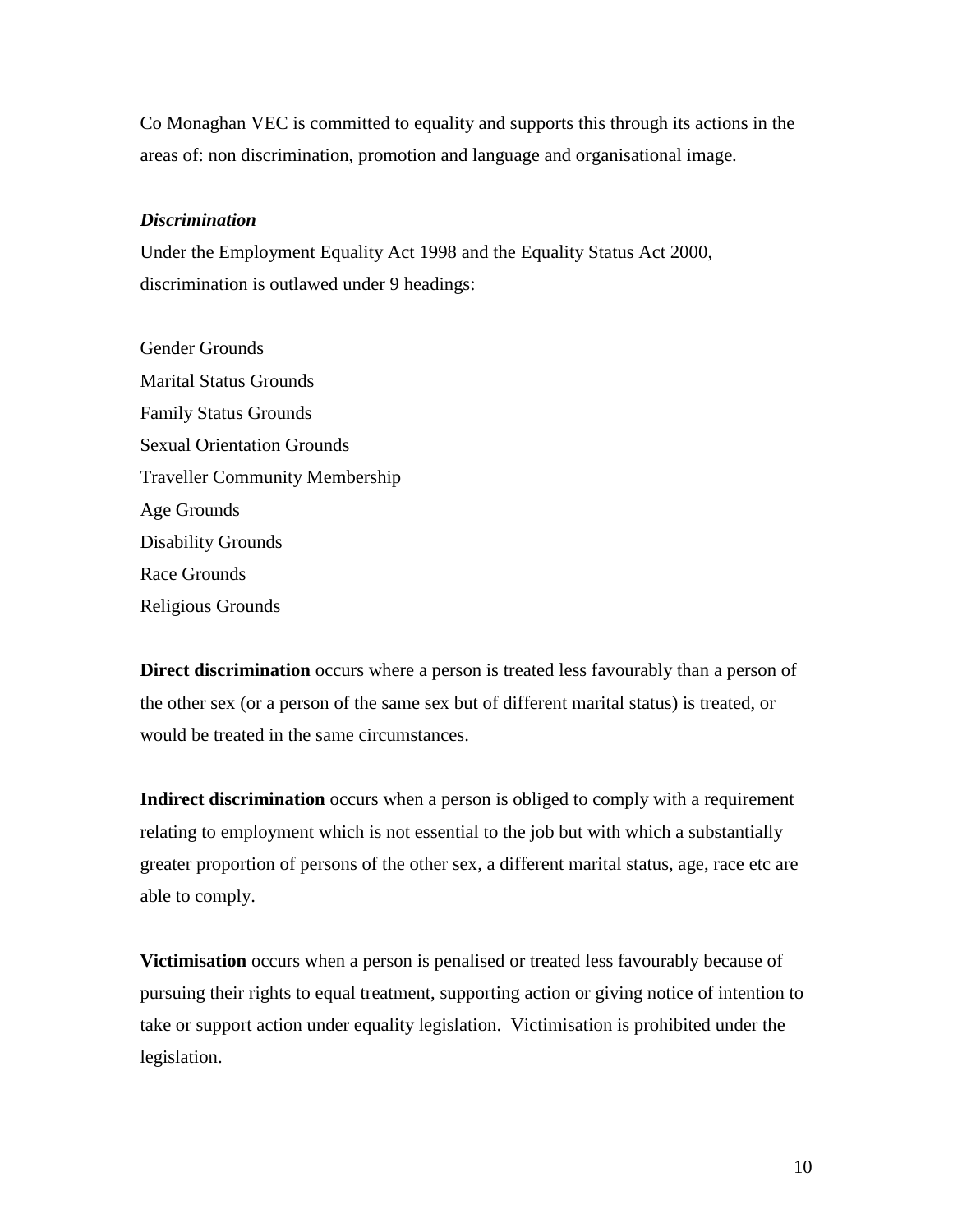Co Monaghan VEC abides by the Equality Act, 1998 and the Equality Status Act 2000 in all its operations.

In addition, Co Monaghan VEC adheres to the *Draft Code of Practice for the Employment of People with Disabilities in VECs, July 2005.*

#### *Promotion*

Co Monaghan VEC's promotion procedures will not discriminate on grounds of sex, marital status, family status, age, sexual orientation, religion, disability, race and membership of the travelling community.

#### *Language and Organisation Image*

Co Monaghan VEC will demonstrate its commitment to equal opportunities by using non-discriminatory language and images in all its documents/publications.

#### *2. Equality Training*

Co Monaghan VEC is currently preparing a training plan for all its staff. This will include provision for equality training and diversity awareness training. Some staff members have recently attended national training organised by the VEC NPF in the areas of equality and disability. They will disseminate this information widely among VEC personnel.

The VEC received an additional budgetary allocation for 2006 from the DES to enhance further education provision for those with special needs / disability. This will be used to provide training for staff dealing with special needs and / or to purchase equipment or materials and/or to carry out refurbishments or minor structural works.

The VEC organises a range of staff training, which also focuses on equality. Mental Health Awareness seminars and Health and Safety and Fire Safety training have focused on inclusivity and equality, i.e. dealing with persons with mental health problems, manual handling and lifting, attending to those incapacitated in the event of a fire / emergency, etc.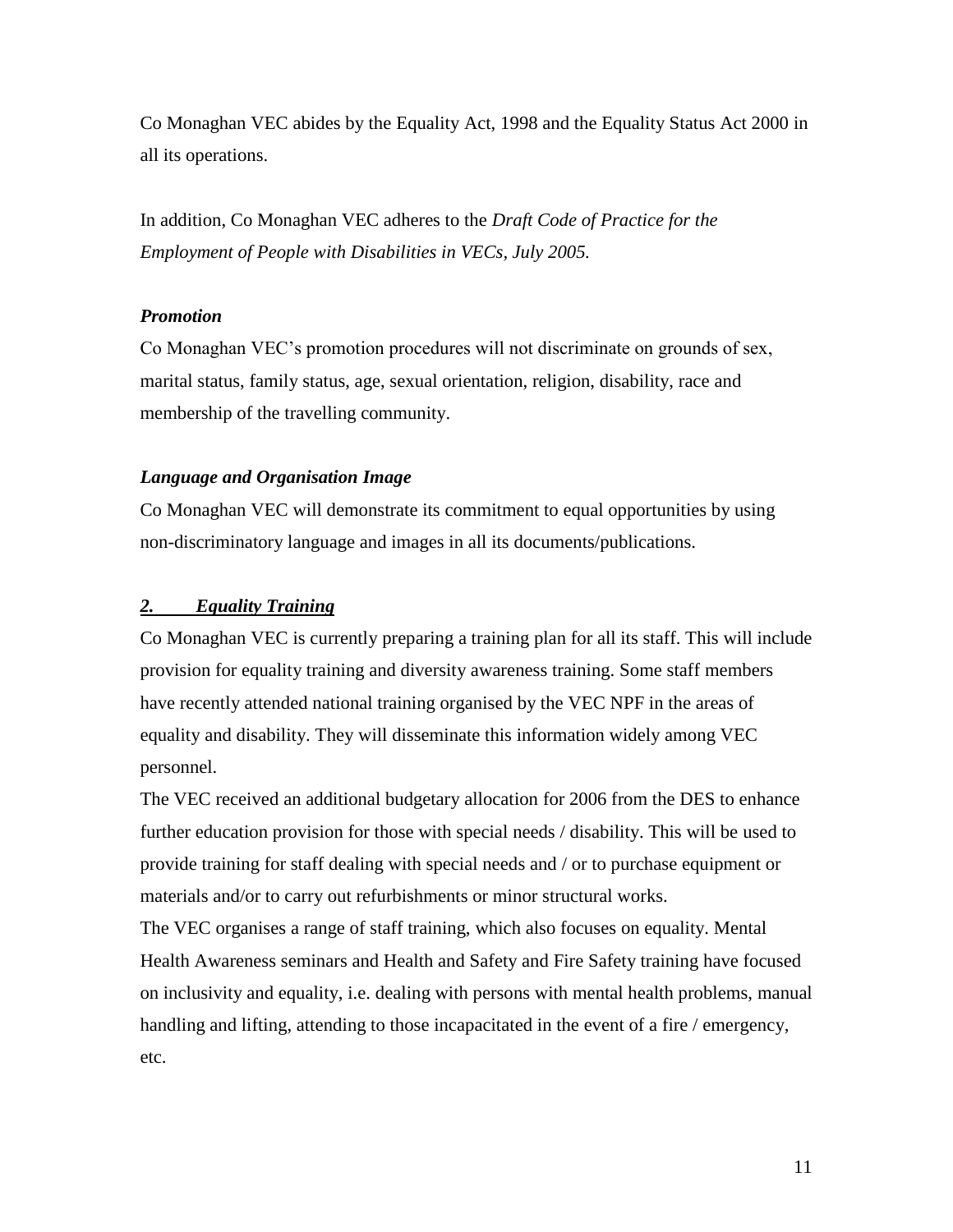## *Monitoring and Reviewing the Equality Policy*

The Equality policy will be monitored and reviewed by Co Monaghan VEC, in consultation with relevant managers and staff/their representatives. Each Principal/Head of Centre / service manager / programme manager is responsible for ensuring adherence to this policy with regard to those members of staff under his/her supervision. All staff are requested to familiarise themselves with the equality policy.

Co Monaghan VEC will especially review and improve existing practices and procedures where inequalities have been found or alleged to exist.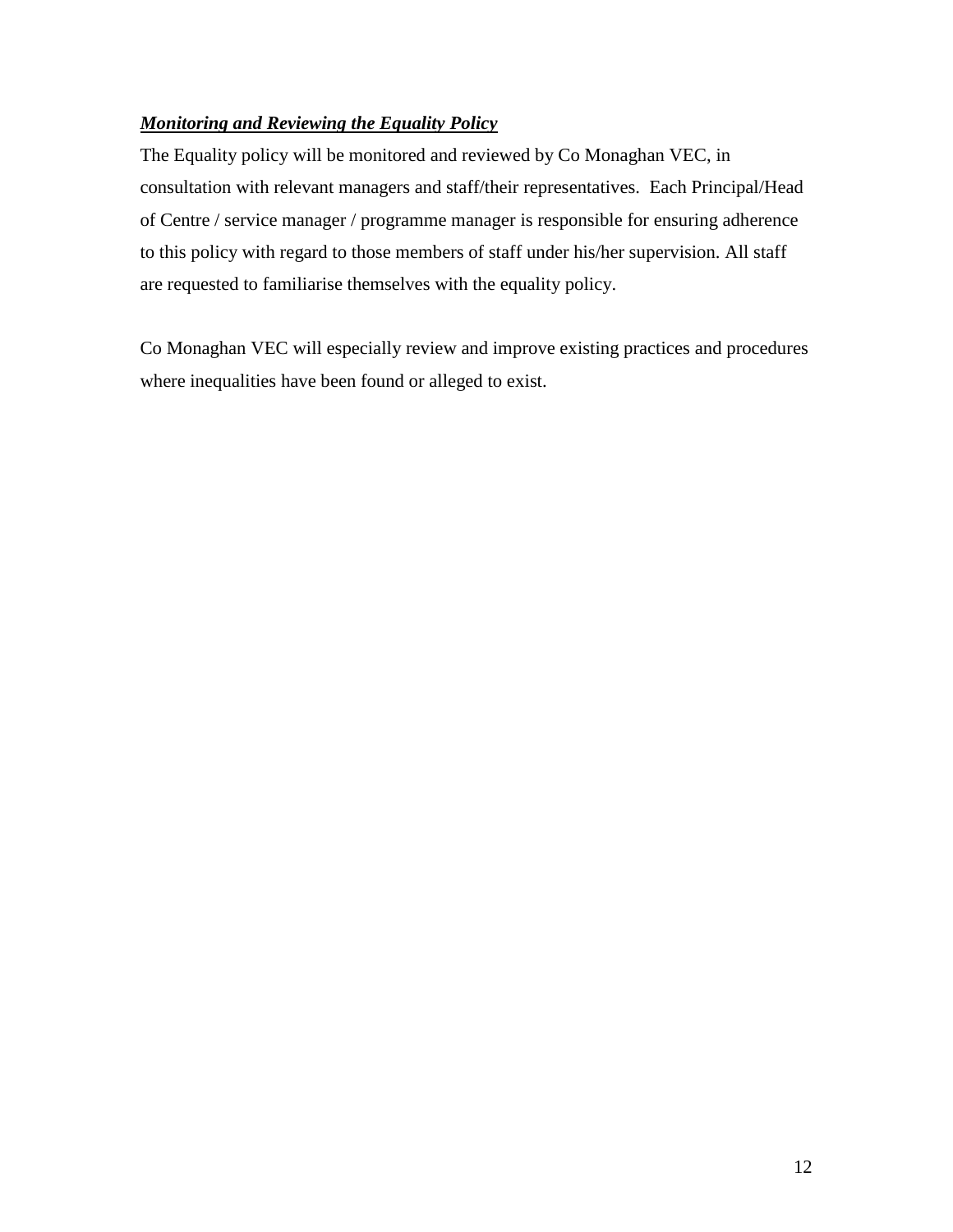## *POLICY DOC 3. STAFF RECRUITMENT AND DEVELOPMENT*

*POLICY:* Co Monaghan VEC is an equal opportunities employer and encourages and facilitates diversity. All employees will be selected, promoted and treated on the basis of their abilities and merits only, and according to the requirements of the job. All employees will have equal opportunity to show ability and to progress within the VEC and its associated bodies.

## *PROCEDURES*

#### *1. Staff Recruitment and Allocation*

Co Monaghan VEC's recruitment and selection procedures provide equal access at all stages to all candidates. The recruitment and selection process involves three distinct stages:

#### (i) Advertising:

Applicants for posts are given clear and accurate information about posts through advertisements (in local and national press and on the VEC website), job descriptions, memoranda of information and interviews. This enables them to assess their own suitability for the post.

Job descriptions are prepared by the relevant centre/programme manager and forwarded to the HR department at HQ. HR personnel standardise the descriptions to ensure they contain all the required information in an accessible understandable format.

All advertisements and recruitment literature reflect Co Monaghan VEC's commitment to equality of opportunity and indicate that the Committee is an equal opportunities employer. Advertisements are aimed at as wide a group of suitably qualified and experienced people as possible.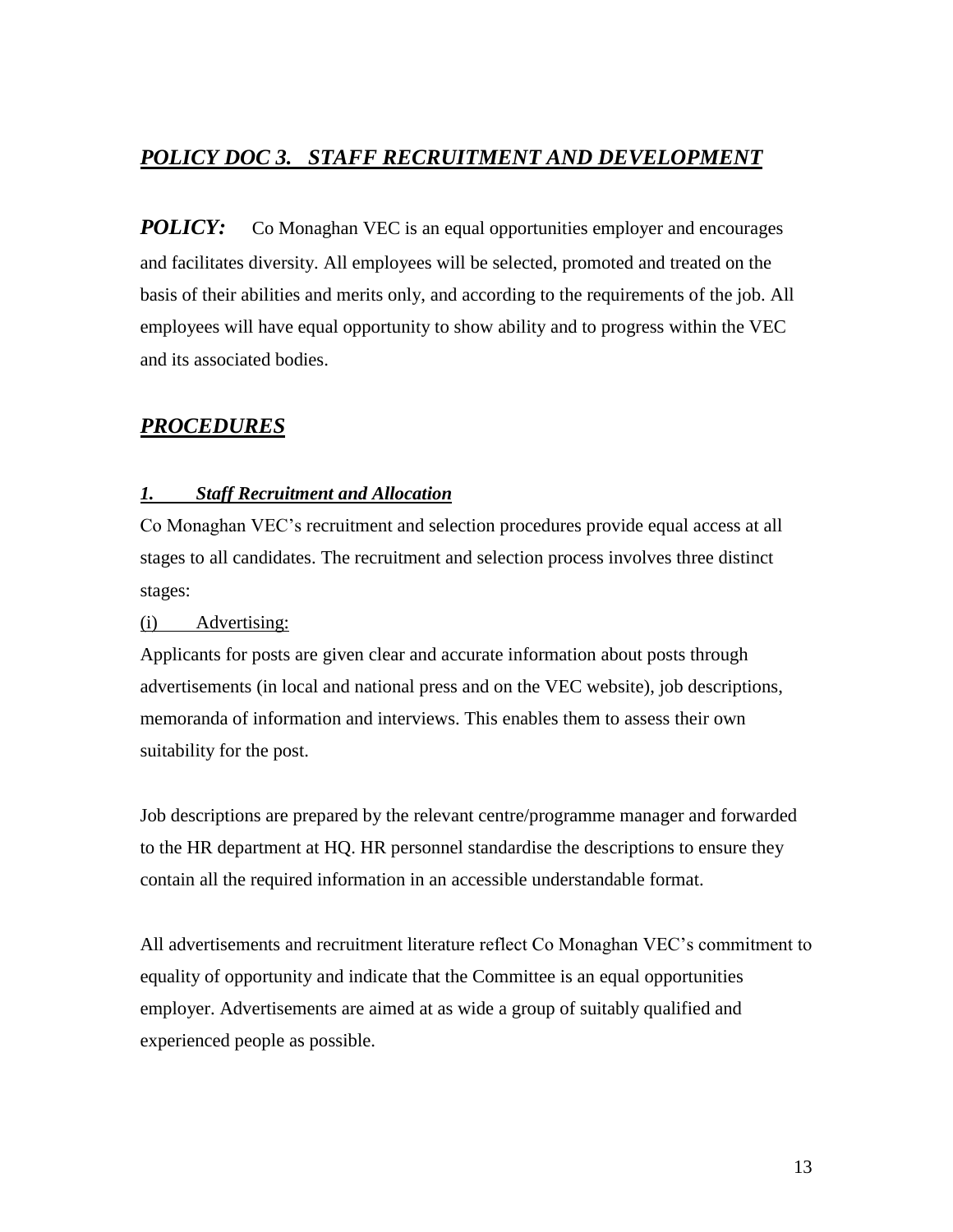#### (ii) Application Forms

Standard application forms are used for all administration, teaching, teaching assistant and caretaking posts. The forms are available from the VEC office and on-line. Applicants must complete and submit these. They may also be requested to submit a CV.

Application forms require only information considered necessary for selection for the post. No questions in relation to marital status or personal circumstances are asked.

#### (iii) Interviews

Interviews are conducted on a reasonable, fair and objective basis. All persons involved in recruitment and selection interviewing ensure that they are fully aware of their obligations under this policy and the law governing discrimination, and that selection is made on a fair and objective basis. Relevant training and/or guidance is, as far as practicable, provided to VEC selection board members.

There is an agreed composition for interview panels for administrative and teaching posts. Both interview panels contain a relevant balance of expertise and interest, e.g. VEC Committee representative, education specialist, personnel expert, CEO, etc. Furthermore, both sexes are represented, where possible, on interview panels.

Interviews are generally held in the VEC HQ, which is wheelchair accessible. Interviews deal only with the applicant's suitability for the post and ability to fulfil the post requirements. There are no assumptions that individuals, because of sex, marital status, family status, age, sexual orientation, religion, disability, race and/or membership of the travelling community, possess characteristics which might put them at a disadvantage/advantage.

Interviewees are scored according to a standard marking sheet. Records of all interviews are maintained in the HR department. Interviewees are notified in writing of the outcome of the interview.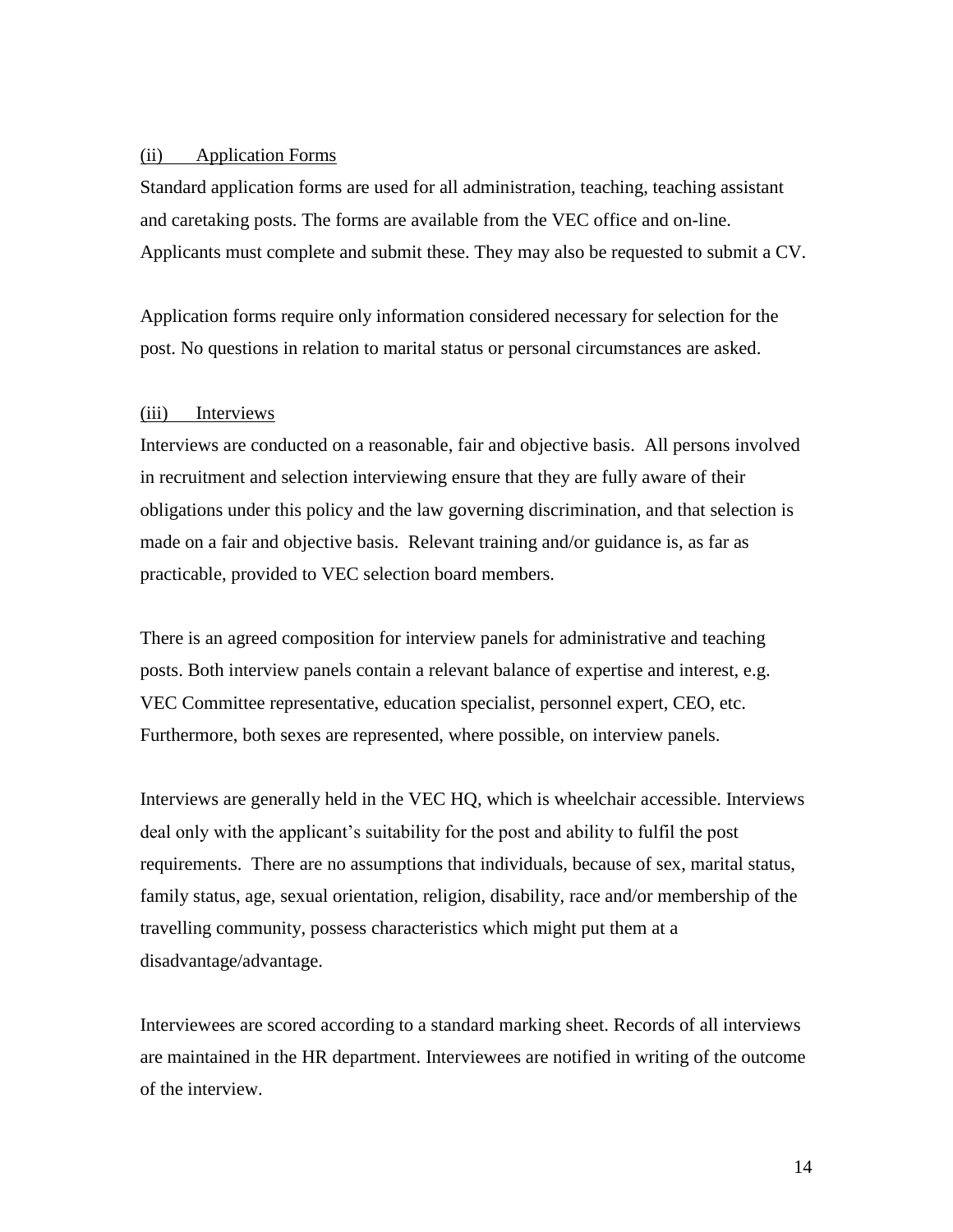#### *Monitoring of Staff Recruitment*

There is a dedicated HR department based at the VEC HQ. This comprises a department head and 2.5 staff. This department is responsible for all staff recruitment. It ensures the correct policies, procedures and practices are observed and maintains all records.

#### *2. Staff Induction*

All staff undergo an initial induction process and are supported in their new role. In the administrative centre, staff are supplied with guidelines which are explained by an existing staff member. New staff are allocated to a department and the Head of Department is responsible for their induction into the relevant role. In the schools / training centres, new staff are briefed by the principal /centre manager re the school/centre (rules, policies, code of conduct, staff, etc) and their role and responsibilities.

A VEC staff handbook and an information pack for new tutors will be / are currently being developed as additional induction supports.

#### *Monitoring of Staff Induction*

This responsibility is shared among the HR department and relevant department heads / centre managers. HR issue all staff based at the administrative centre with guidelines and assign them to a department. Thereafter, the department head is responsible for their induction and HR ensures this is carried out.

Teaching staff are allocated to a centre and the centre manager is responsible for their induction. The HR department checks with the centre that the new staff member has received the necessary induction and support.

#### *3. Staff Development*

All staff are afforded opportunities for development and training.

#### *Development*

Co Monaghan VEC operates the Performance Management Development System (PMDS). In this way, each member of administrative, adult education, caretaking,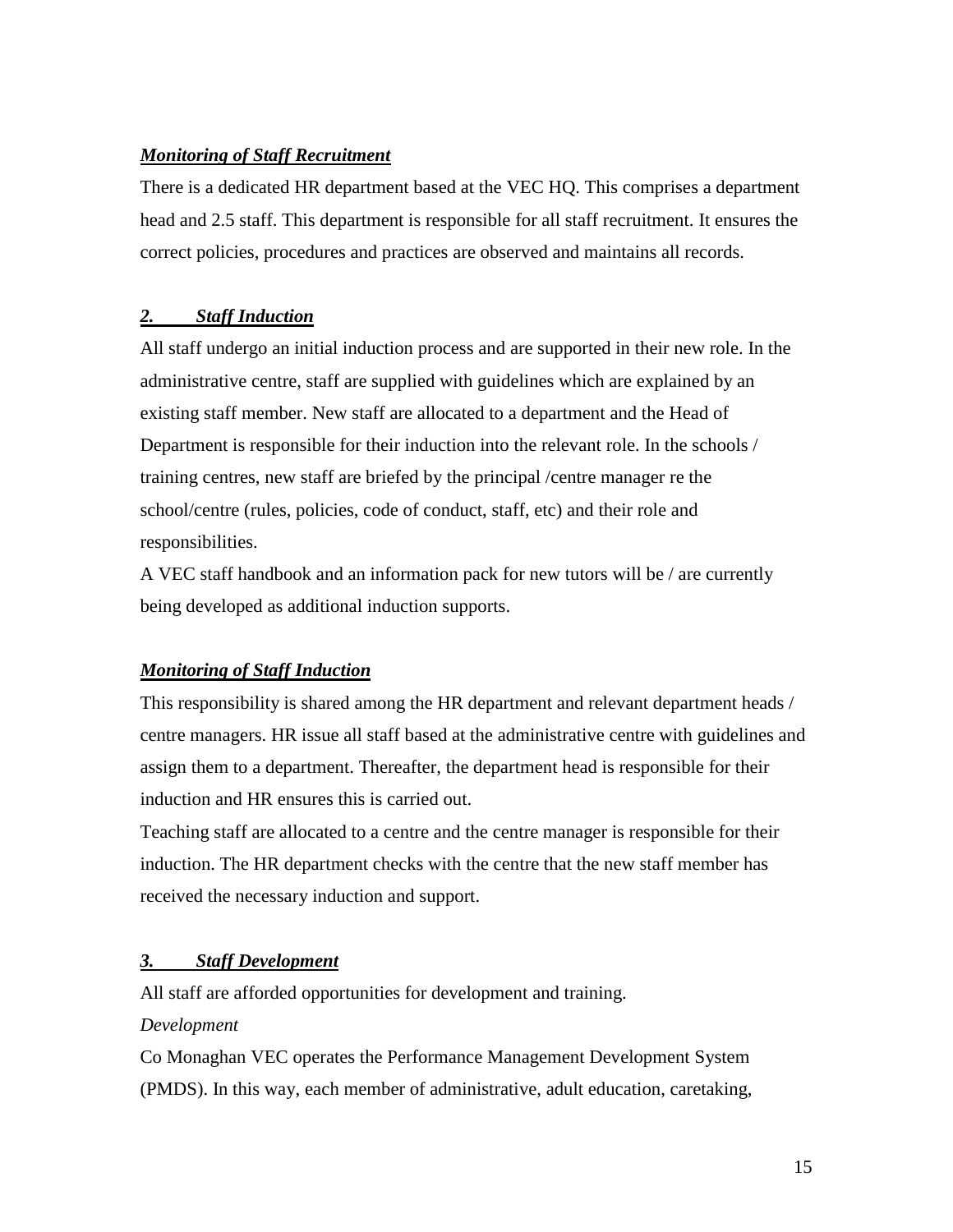cleaning and special needs staff has clear goals and objectives and their performance is monitored and reviewed through a series of supportive meetings with the relevant section head / line manager. Teaching staff also have clear lines of communication and management. Principals, Deputy Principals and special duties post holders provide a high level of support and direction to teaching staff.

#### *Training*

All staff are encouraged and facilitated to participate in relevant training. Teaching staff participate in regular in-service training days. Administrative / project staff also attend relevant training for their roles. Records are maintained of all training undertaken by staff.

In addition, general skills training (e.g. IT, first aid, etc) is organised by the VEC and staff are encouraged and supported to participate.

The VEC has recently conducted a training needs survey among non-teaching staff based on the skills set and knowledge base recommended for VEC personnel through the VEC NPF. A training plan is being developed from this, which will provide a range of training opportunities to staff.

In addition to work related training, employees are supported to undertake additional education and training. There are a range of supports available to administrative staff to participate in certificate / degree / masters programmes. The level of support is contingent on a number of factors, including level of employment and length of service. These factors are documented and staff can apply to HQ for the relevant support.

It is planned to extend the VEC's in-career training opportunities to part-time adult / community / literacy education tutors. They will be encouraged and supported to participate in relevant training.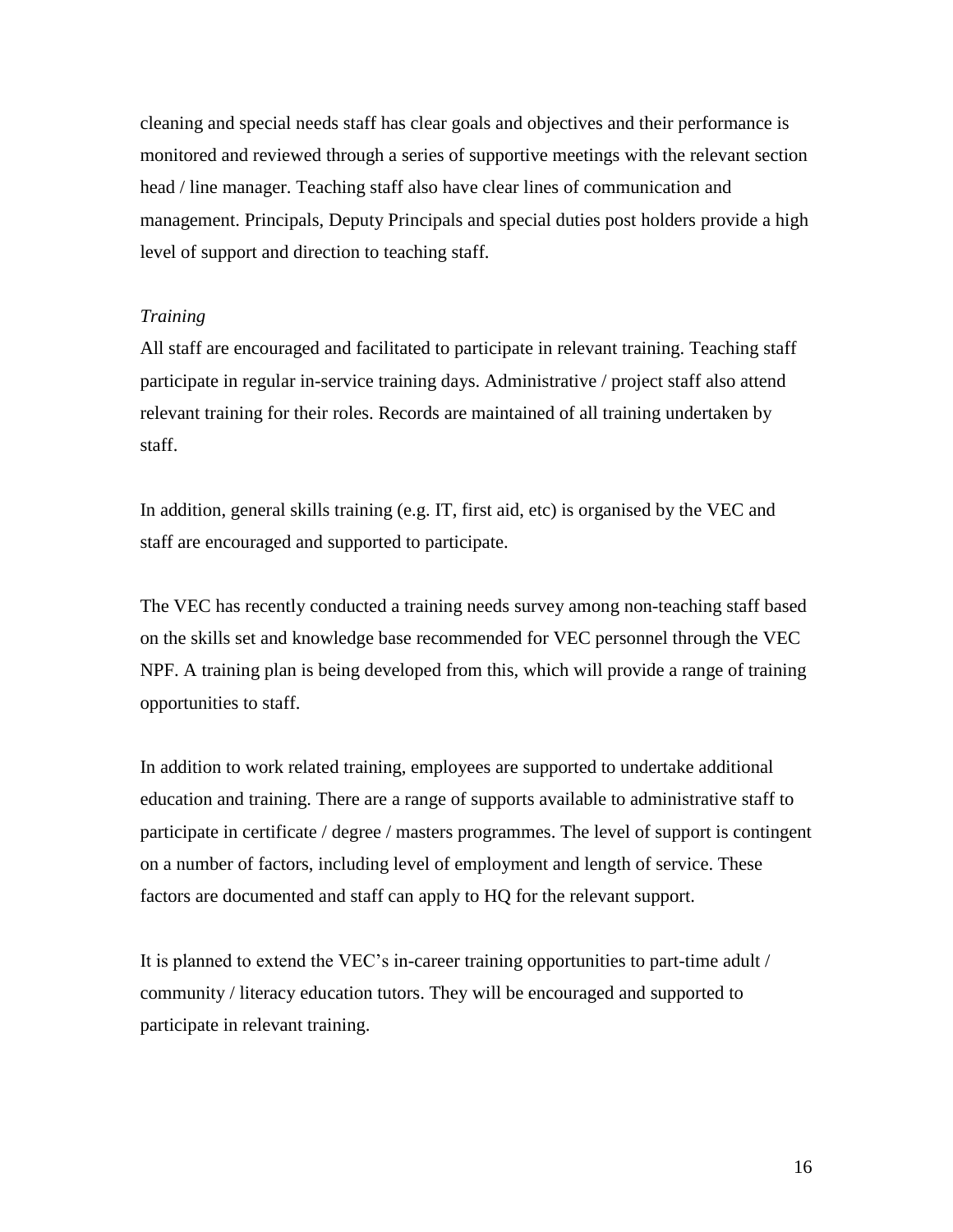#### *Monitoring of Staff Development*

This is carried out by the HR department and the relevant centre managers. Centre managers ensure that staff participate in the required in-service training and are the first point of contact for requests to participate in additional training. All requests are forwarded to the HR department, which officially sanctions leave to attend and maintain records of the course and the attendees.

The HR department is also responsible for assessing training needs, organising relevant staff training and ensuring a broad range of participation among administrative staff. Records of all training are maintained and these are reviewed by the CEO.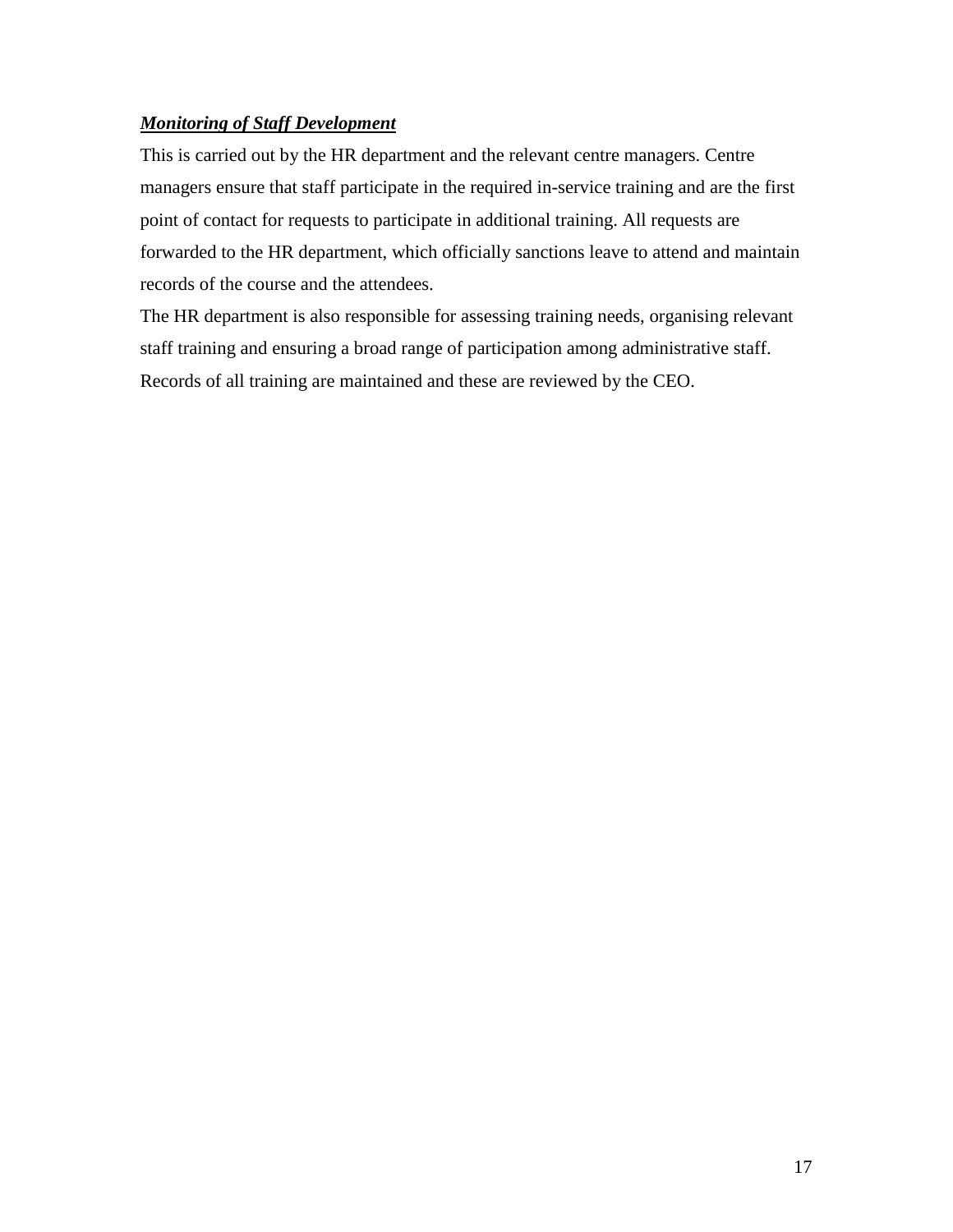## *POLICY DOC 4. ACCESS TRANSFER AND PROGRESSION*

*POLICY:* Co Monaghan VEC seeks to provide a comprehensive information and guidance and support service to existing and potential learners. Through its information provision and guidance support, it aims to enable learners to make informed choices regarding their area of study. Moreover, the VEC encourages and facilitates all learners to participate successfully in their chosen area of study and/or transfer/progress to other programmes.

## *PROCEDURES:*

## *1. Information Provision*

Co Monaghan VEC provides information to learners and potential learners through a variety of media. The information is accessible, user friendly and informative. In addition, Co Monaghan VEC personnel are proactive in dealing with queries and providing any additional information required.

#### *Potential Learners*

Information to potential learners is provided through:

- MIFET Prospectus
- MIFET Open Day
- MIFET stand at Higher Options Conference, RDS, Dublin
- Visits by MIFET and Guidance personnel to local schools
- MIFET stand in local shopping centre
- Advertising in local and national press and on local and national radio
- Notices in parish bulletins
- Availability of VEC Information Officer, MIFET/Youthreach Guidance Counsellor, AEGIS Counsellor and MIFET personnel to meet potential learners and provide information
- VEC general information provided at reception in HQ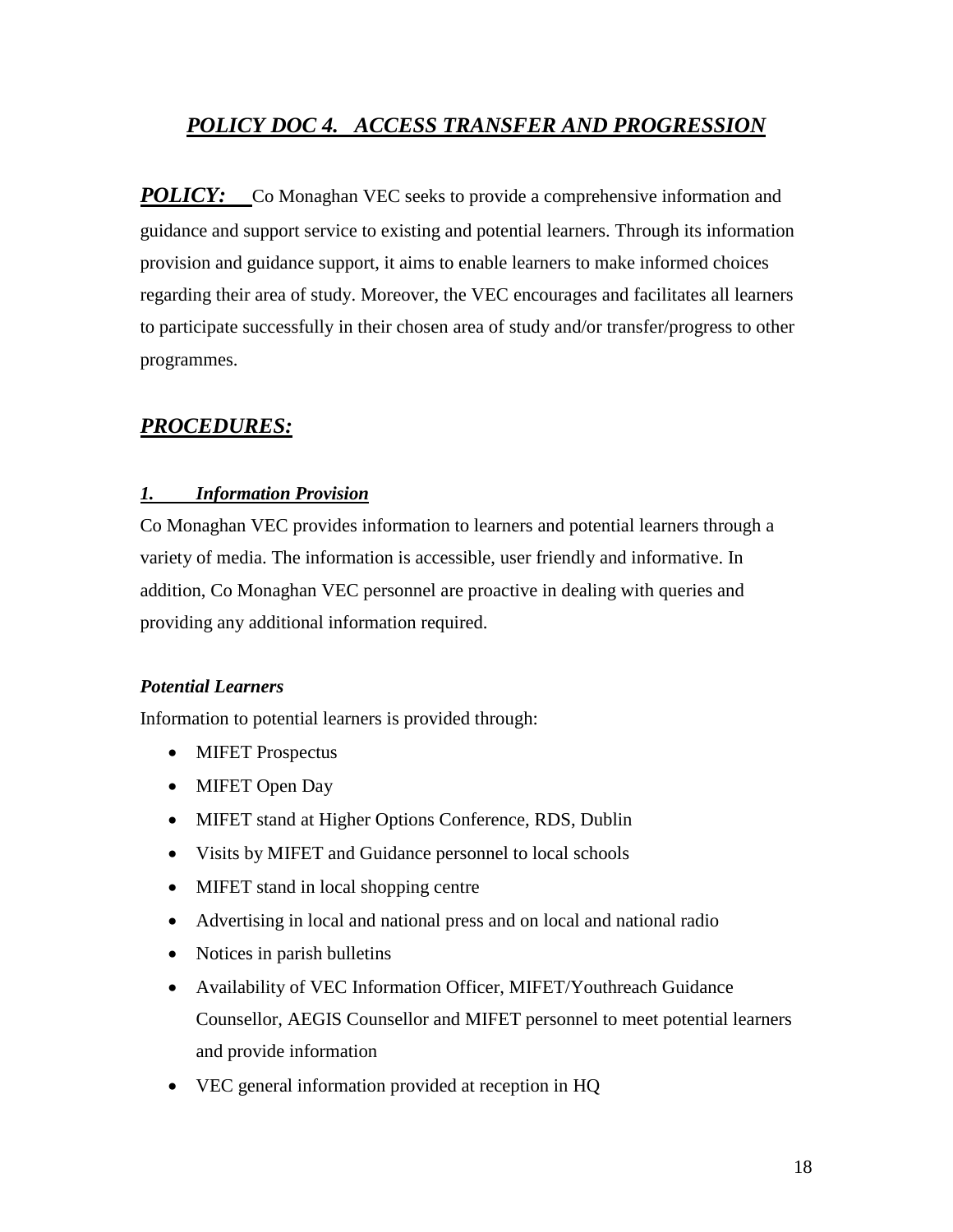- MIFET and Co Mongahan VEC websites
- Networking with a range of agencies and services, e.g. Health Board, Probation Service, Education Welfare Service, FAS, Home School Liaison Officers, etc
- Information evenings, presentations and taster sessions
- Mail drops

## *Learners*

Information to existing / registered learners is provided through the means listed above and:

- FETAC module descriptors / FETAC Website
- Availability of / link to FETAC Modules on local network which students can download
- Notice board
- Course outline, timetable, work plan, etc

### *What else could / should be done?*

As stated, information is user friendly, informative and provided through a diverse range of media. Co. Monaghan VEC is continually seeking to enhance and develop its services, including information provision. To this end, there are additional forms of information provision that are in the process of being developed / planned:

#### **MIFET**

- A Welcome Pack / Handbook is being developed for new students. This will contain a range of relevant information, including: policies, timetable, map of the building, Health and Safety policy and procedures, services available to students, book deposit scheme, grievance procedure, fees and grants, recommended texts, etc.
- All of the MIFET prospectus information is being made available on the MIFET website and the Co Monaghan VEC website.
- A descriptor for each module will be made available on the local IT network and through the MIFET prospectus on the MIFET website and the main Co.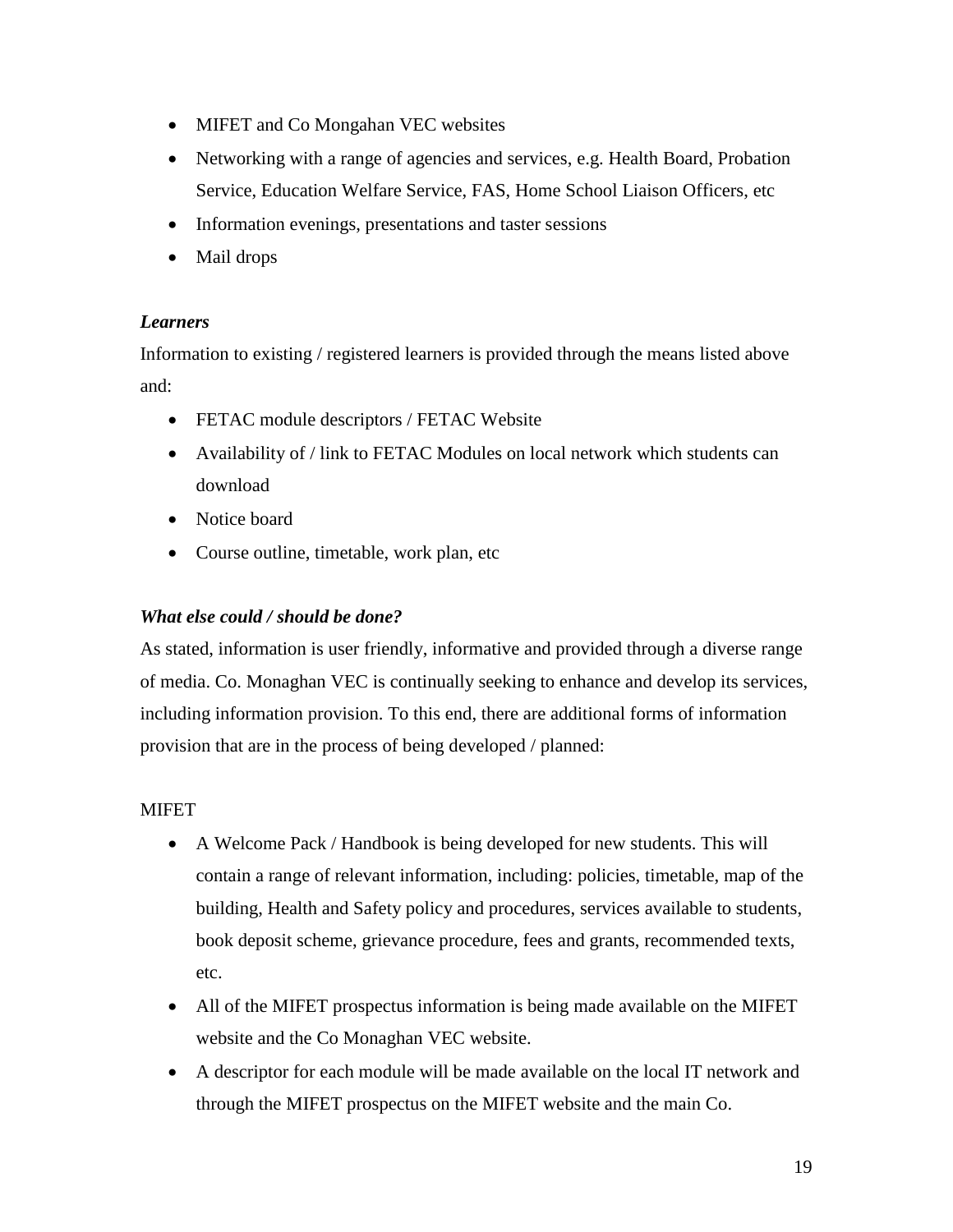Monaghan VEC website. In this way, students and potential students can obtain full information re the course and its modules.

- The website will also provide a brief staff profile. This will allow students to familiarise themselves with staff from the beginning.
- A booklet for each course is being developed. This will detail the subjects to be studied, contain the relevant module descriptors and outline the assessment requirements.
- A term newsletter will be developed for students. This will highlight news and significant developments, deadlines and projects that students need to be aware of.

#### *Youthreach*

• There is scope for Youthreach to produce their own information material. At present, they use that produced for Youthreach nationally.

#### *Monitoring of Information Provision*

There are a number of personnel involved in the monitoring of information provision. Publications, such as prospectuses, are devised by the centre manager / Director in association with teaching staff and in consultation with the CEO, Guidance Counsellor, etc.

On an ongoing basis, the VEC's Information Officer and Guidance Counsellors are responsible for ensuring that all learners (existing and potential) receive accurate timely information and support as and when required.

In addition, special duties post holders have specific responsibilities, including quality assurance, advertising, local news items, website maintenance and timetable development. Teaching staff are also responsible for information provision re course content, assessment requirements, etc.

The suggested new areas of information provision will be developed and implemented by the QA team comprising Director of MIFET, centre / programme managers and MIFET QA co-ordinator.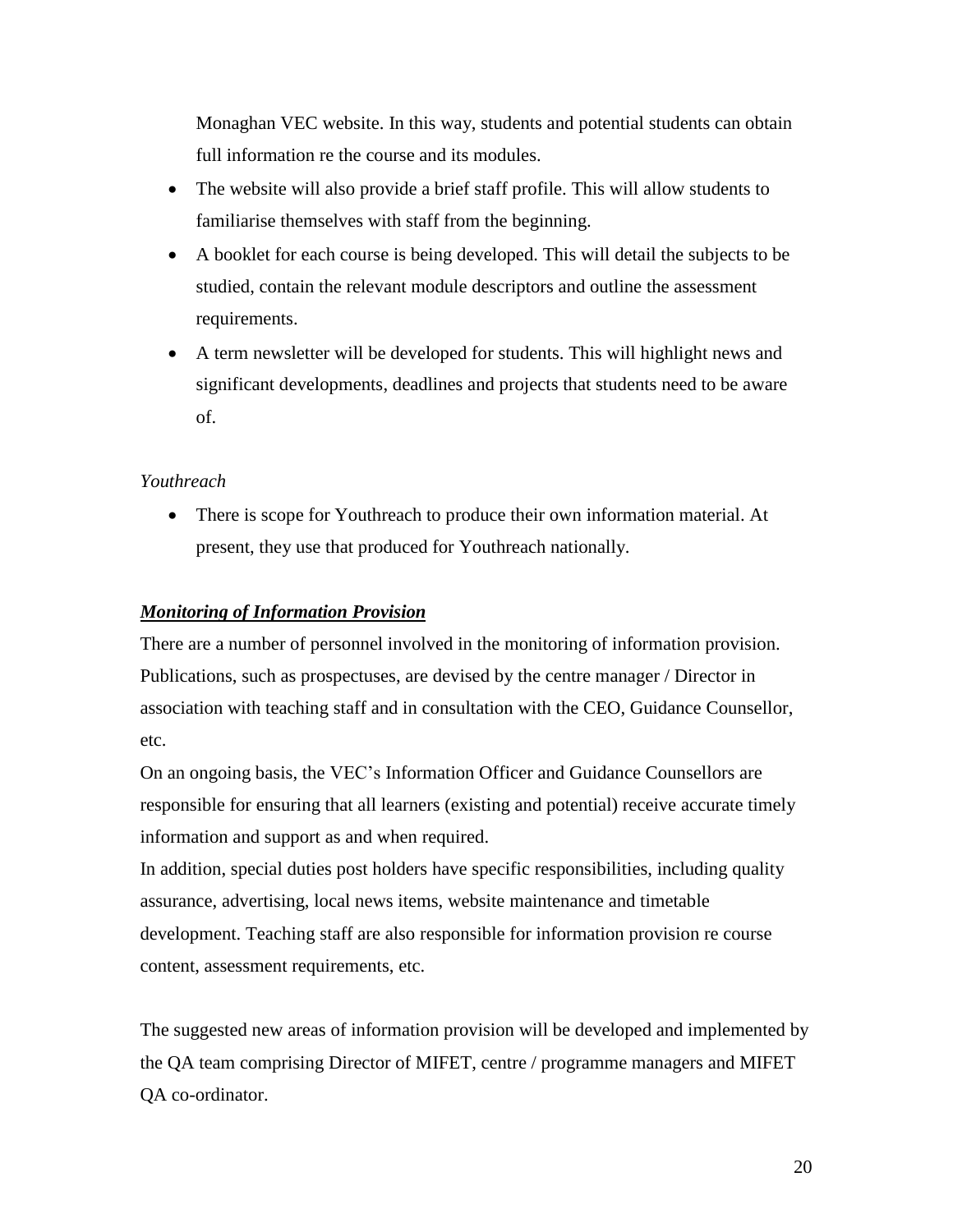#### *2. Learner Entry Arrangements*

The learner / student recruitment and selection process is open and transparent across all Co. Monaghan VEC services.

#### *MIFET*

The MIFET prospectus outlines the basic Leaving Certificate requirements, or equivalent, to participate on each MIFET course.

Applications are screened by the Director of MIFET and all applicants meeting the stated requirements are offered a place. Those applicants who do not meet the stated requirements are referred to the college guidance counsellor. He meets with the applicant to discuss the course, their interests, experience, prior learning and inform them of other courses/programmes that might be of interest. He may also conduct an aptitude/ability test. Many of these applicants are offered a place at MIFET. Where the counsellor considers it would not be in the applicant's best interests to participate on their chosen course, he will seek to accommodate them on an alternative relevant course/programme within the VEC service, e.g. basic skills with the literacy service, BTEI, etc, or elsewhere. In all cases, the aim is to enable the learner to participate on a course/programme that is best suited to his/her needs, abilities and interests. Where programmes are over subscribed, a waiting list is maintained. All efforts are made to accommodate those on the list by the end of September.

VTOS applications to MIFET are processed as outlined above. VTOS places are allocated by giving priority to those with greatest educational need. In the event that the number of VTOS places (allocated to the VEC by the DES) is over subscribed, the applicant is offered a course place at MIFET, without VTOS financial support. He/she may be directed to another scheme for financial support, e.g. Back to Education Allowance.

#### *Youthreach*

Young people seeking to join Youthreach are invited with their parents/guardian to interview and are considered against a standard checklist. In the event of over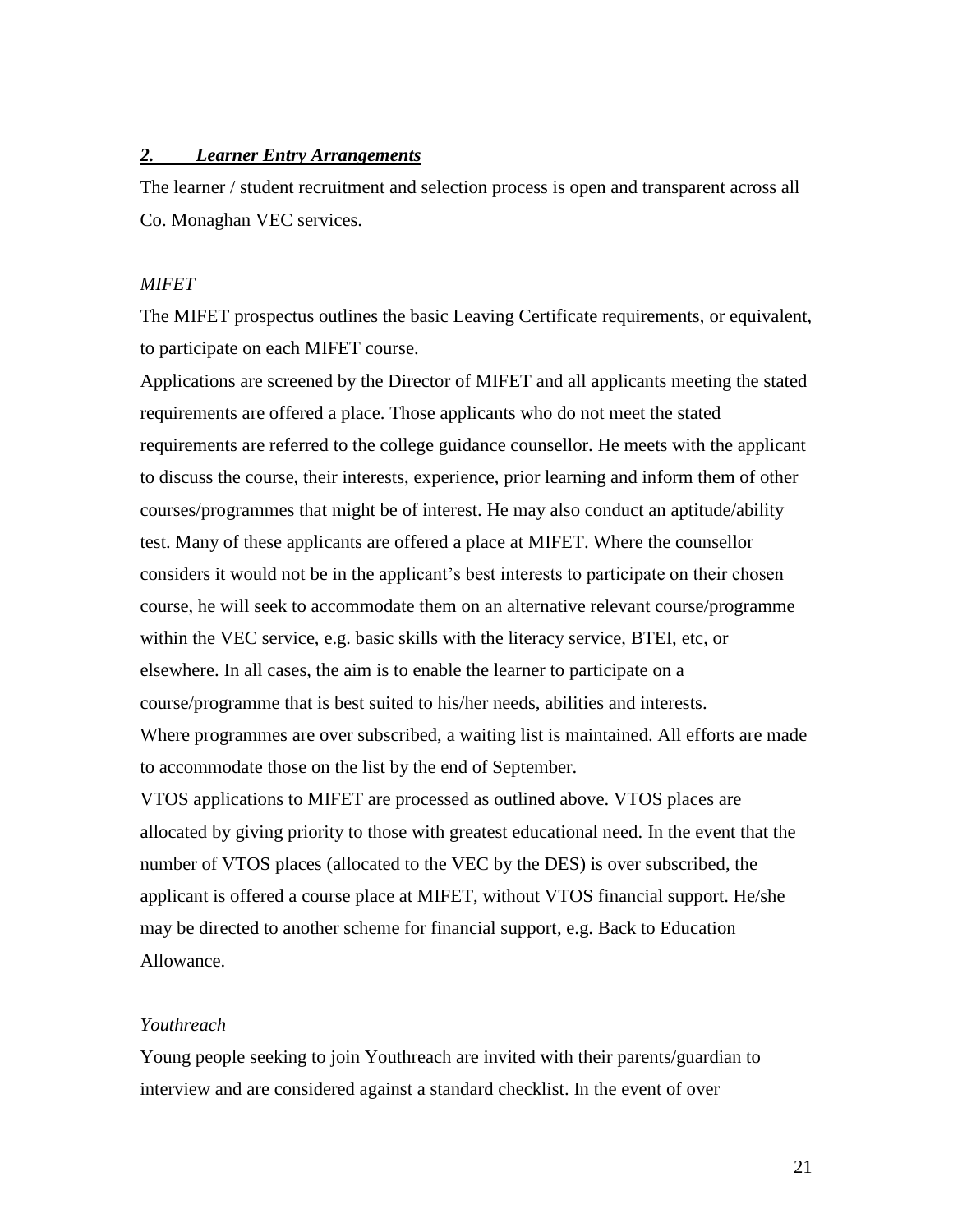subscription, the centre manager will prioritise based on age, level of education and needs within the home. Those who cannot be accommodated are placed on a waiting list. All efforts are made to ensure they do not remain on this list for a long time. The Youthreach Guidance Counsellor meets with all applicants and trainees and works with them to identify a range of options and progression routes, including return to/remain at school, BTEI, MIFET, and employment.

#### *Adult Literacy and Community Education*

These courses run subject to demand. The service managers advertise a course and invite applications. Applicants are informed that a minimum number of participants is required for the course to proceed. In the event that a course is oversubscribed, efforts are made to accommodate all applicants and a second course may be organised.

## The learner entry process could be enhanced in various ways: *MIFET*

- While every effort is made to accommodate applicants who do not meet the basic requirements, the students' interests and those of the class group and tutor should all be considered. If a student cannot cope with the course, he/she, the class group and the tutor are all adversely affected. To avoid this, an applicant who possesses no previous certified learning and is considered unlikely to succeed on the course, should be referred to level 3 or 4 prior to entry onto level 5/6 programmes.
- A Student Charter should be developed
- Where an applicant is not admitted to his/her chosen course and wishes to appeal the decision, a procedure is required. The applicant should, in the first instance, present his/her case to the Director of MIFET. Failing a satisfactory resolution, the subsequent stages are to contact the MIFET Board of Governors, the CEO of the VEC and the VEC Committee.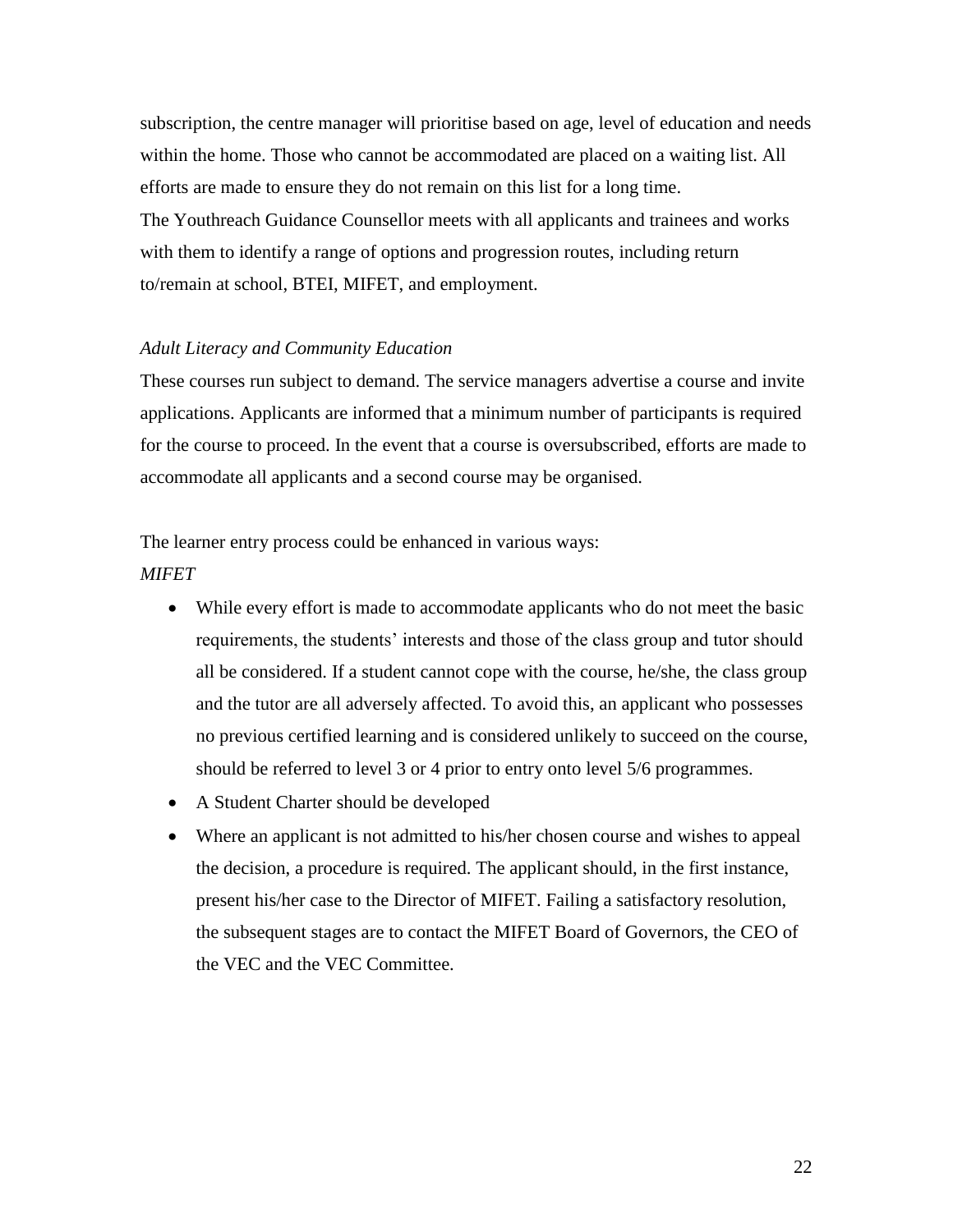#### *Youthreach*

• There is scope to develop a formal assessment system for trainees upon entry to the programme. At present, they are informally assessed and this could be enhanced.

## *General*

- Advertising of courses should state the minimum number of participants required for the course to proceed. This will inform learners at the earliest stage of the possibility that the course may not run.
- Admission regulations and requirements for many of the VEC's services are established by the Department of Education and Department of Social, Community and Family Affairs (e.g. with regard to asylum seekers, refugees, long term unemployed, etc). The obligation by the VEC to adhere to Departmental guidelines should be set out on the VEC website with a link to the relevant departmental website.

## *Monitoring of Learner Entry Arrangements*

The Director of MIFET and centre / programme managers are responsible for monitoring the learner entry arrangements. They screen applications and ensure they are all processed fairly, equally and in the best interests of the learner and the class group. The additional areas will be developed and implemented by the QA team.

## *3. Recognition of Prior Learning*

As outlined, Co Monaghan VEC considers all applicants, whether they meet the basic requirements or not. In addition, the VEC services follow established guidelines set down by FETAC, ECDL and other bodies re requirements, previous certified learning and exemptions. Through this, prior learning and experience is recorded and considered. However, the VEC does not have a formal policy or procedure re the recognition of prior learning. This will be developed in accordance with guidelines set out by FETAC at a later stage, and staff training will be provided, as necessary/required.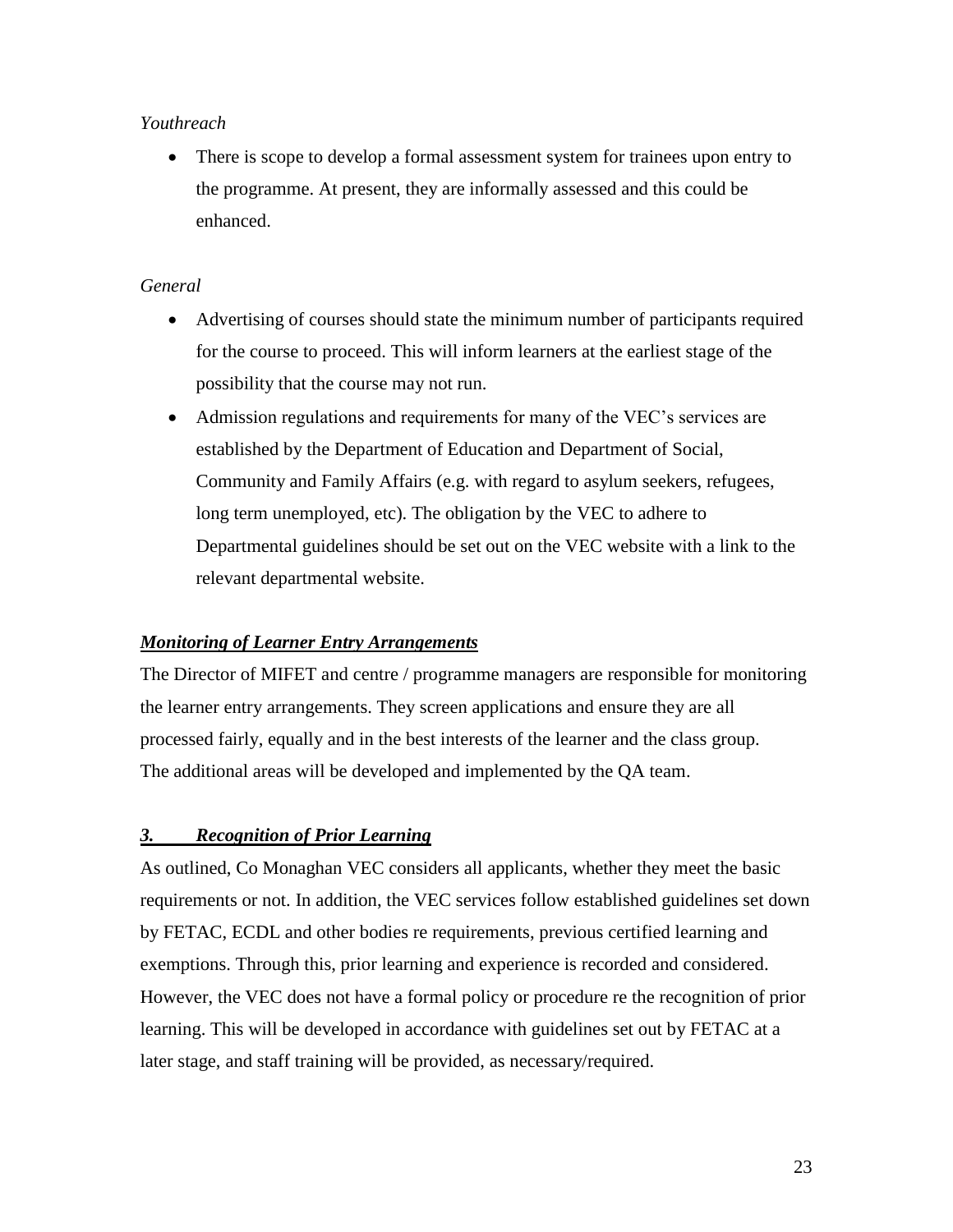#### *4. Facilitating Diversity*

Co Monaghan VEC encourages and facilitates access to and diversity on all programmes. Student progress is a key objective and efforts are made to facilitate all students to progress and realise their potential. It is recognised that all learners have different needs and centre/service managers and MIFET course co-ordinators (in consultation with the Director) ensure these are accommodated through a range of additional services, including:

- Basic skills classes for students in areas such as IT, Essay writing and Literacy/Numeracy
- ESOL classes for non-national learners
- Learner induction / study skills programmes
- Extra tuition
- Guidance / counselling / information service
- Part-time study option for learners
- Provision of a range of adult literacy and community education courses on an outreach basis. This facilitates people who have limited access to transport.
- VTOS funding for childcare
- Specialised equipment for students with dyslexia / other learning difficulties funded through the Fund for Students with Disabilities
- Lift, wheelchair accessibility and carrying chairs available at MIFET (other centres/services deal with needs as they arise)
- Special education training and resource materials for Youthreach personnel

The VEC received an additional budgetary allocation for 2006 from the DES to enhance further education provision for those with special needs / disability. This will be used to provide training for staff dealing with students with disabilities / special education needs and / or to purchase equipment or materials and / or to carry out refurbishments or minor structural works.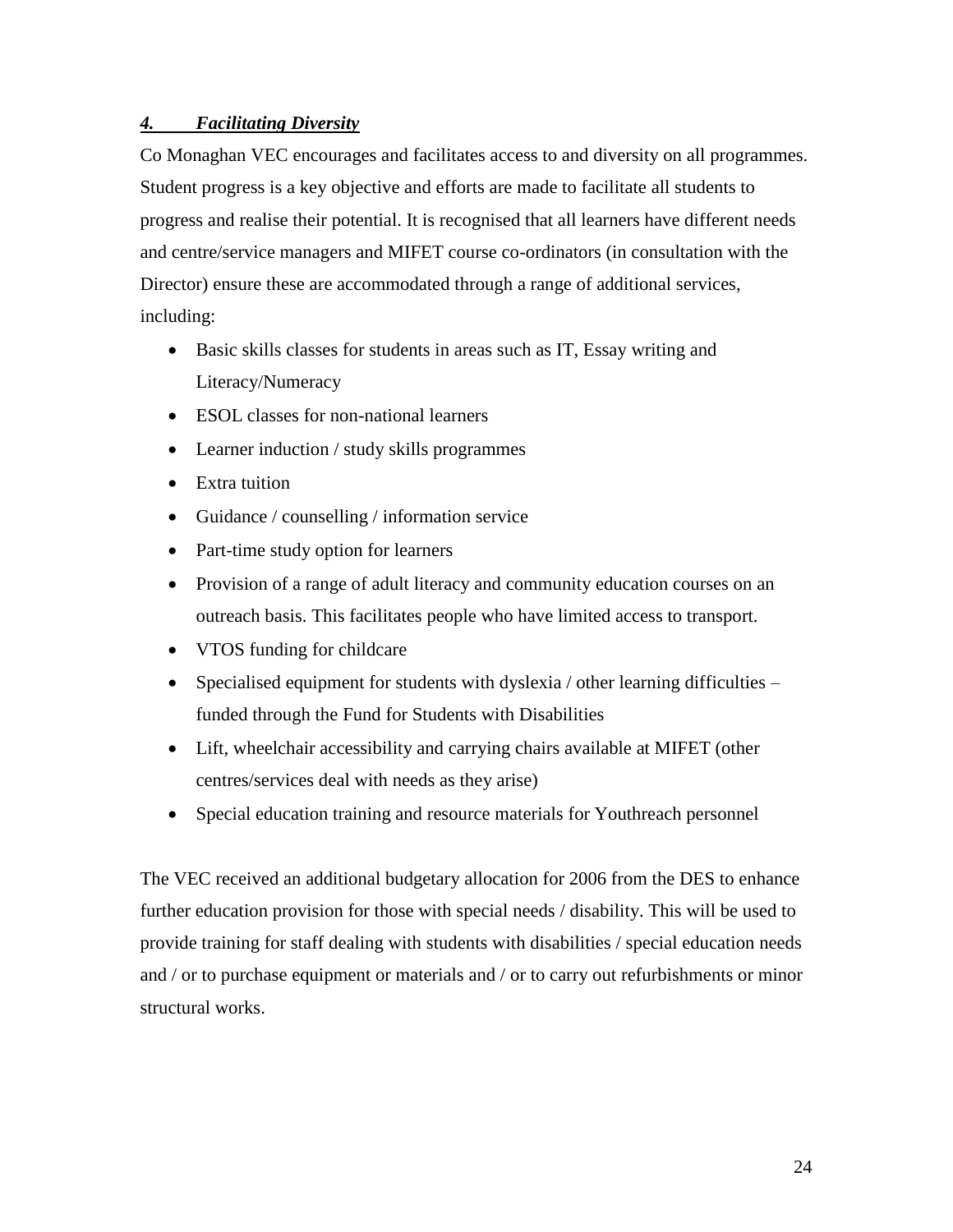Co Monaghan VEC could enhance its work in this area in a number of ways:

- There is a need to establish a pool of resource people, i.e. signers, interpreters and personal assistants. The VEC could then draw on these as and when the need arises in one of its services / class groups.
- Tutors should have the opportunity to be trained in learning disability awareness and approaches. This would broaden their skills base in dealing with diversity.

## *Monitoring Facilitating Diversity*

The Director of MIFET, centre managers and programme managers are responsible for ensuring that all learners are facilitated to participate and realise their potential on their programme of study. They will be aware of any special needs through a range of sources, including application forms, interviews, disclosure by learners and notification by tutors. They will discuss the type of additional support required with the relevant tutor and, where necessary, with the learners. They will then provide the necessary support within the constraints of the VEC remit and budget.

The additional actions will be developed by the QA team in association with the VEC HR department.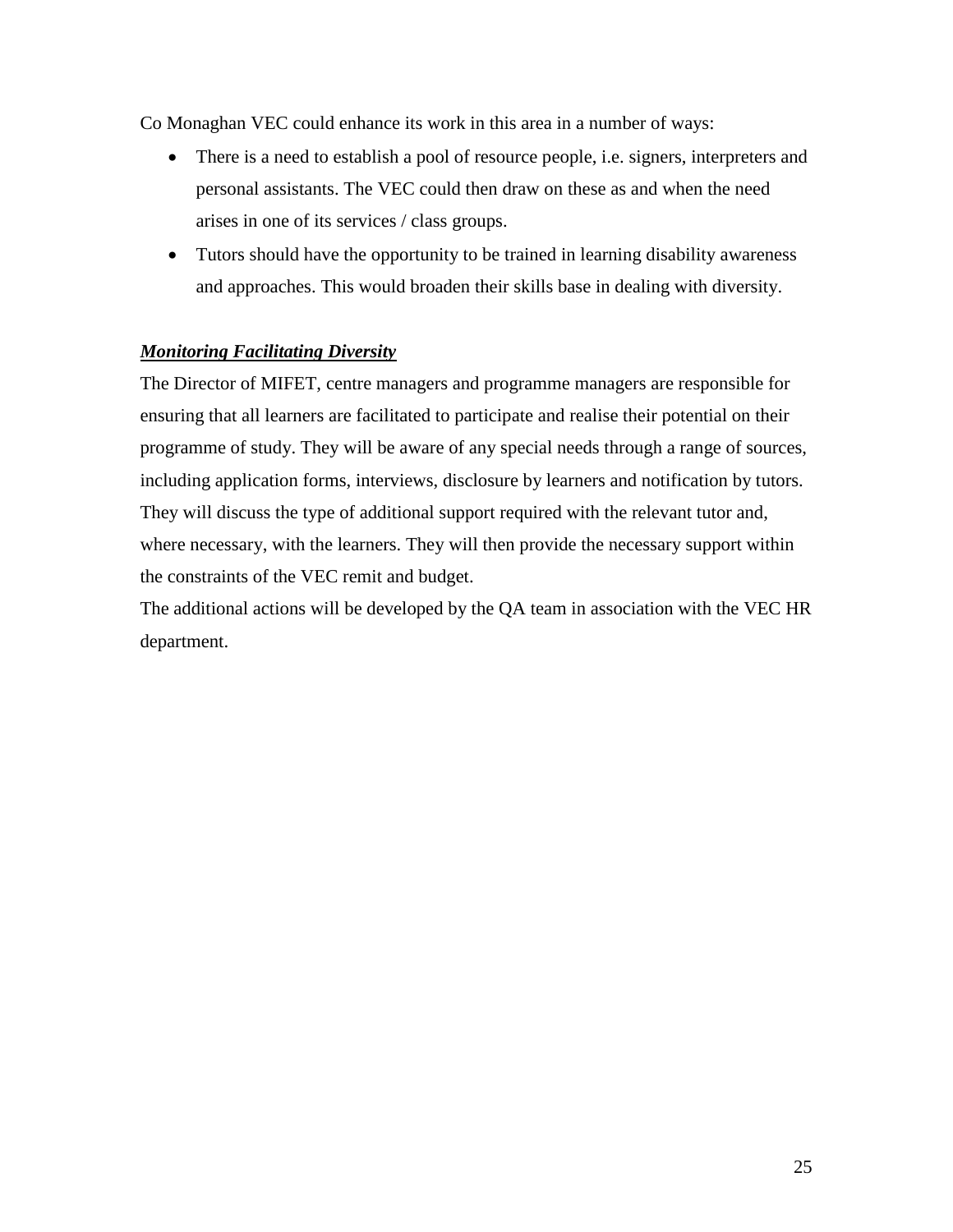## *POLICY DOC 5. Programme Development, Delivery and Review*

*POLICY:* Co Mongahan VEC seeks to design and deliver a broad range of courses that meet the demands of learners and stakeholders and can be supported by its resource base (tutors and budgets). The VEC aims to create, develop, support, encourage and facilitate an active, positive and inclusive learning environment in Co. Monaghan, through the delivery of quality education and training to all age-groups and communities in the county.

## *PROCEDURES*

#### *1. Need Identification*

Co Monaghan VEC aims to provide a diverse range of programmes to meet student demand, community demand, agency demand and the demands of local industry. To this end, the VEC consults a range of stakeholders re the relevance of its programmes and seeks ideas for new programmes. The stakeholders include:

#### *Local Businesses*

As part of its consultation for a 5-year development plan, Co Monaghan VEC conducts a survey of businesses in the county re their training needs. This provides a range of feedback that can be considered for inclusion in the Adult Education programme, Youthreach, Literacy and Community Education and MIFET.

Work placement is an integral part of MIFET courses and the Youthreach programme. This brings tutors and students in direct contact with employers. Through this, tutors gain feedback re the relevance of the course of study; areas that should be covered, etc. Tutors can use this information to adapt their courses for subsequent years, introduce new modules, change emphasis, etc.

Local industry nominates two representatives to the MIFET Board of Governors. This provides an additional link to employers through which they are informed of MIFET programmes, planned and underway, and can comment re these.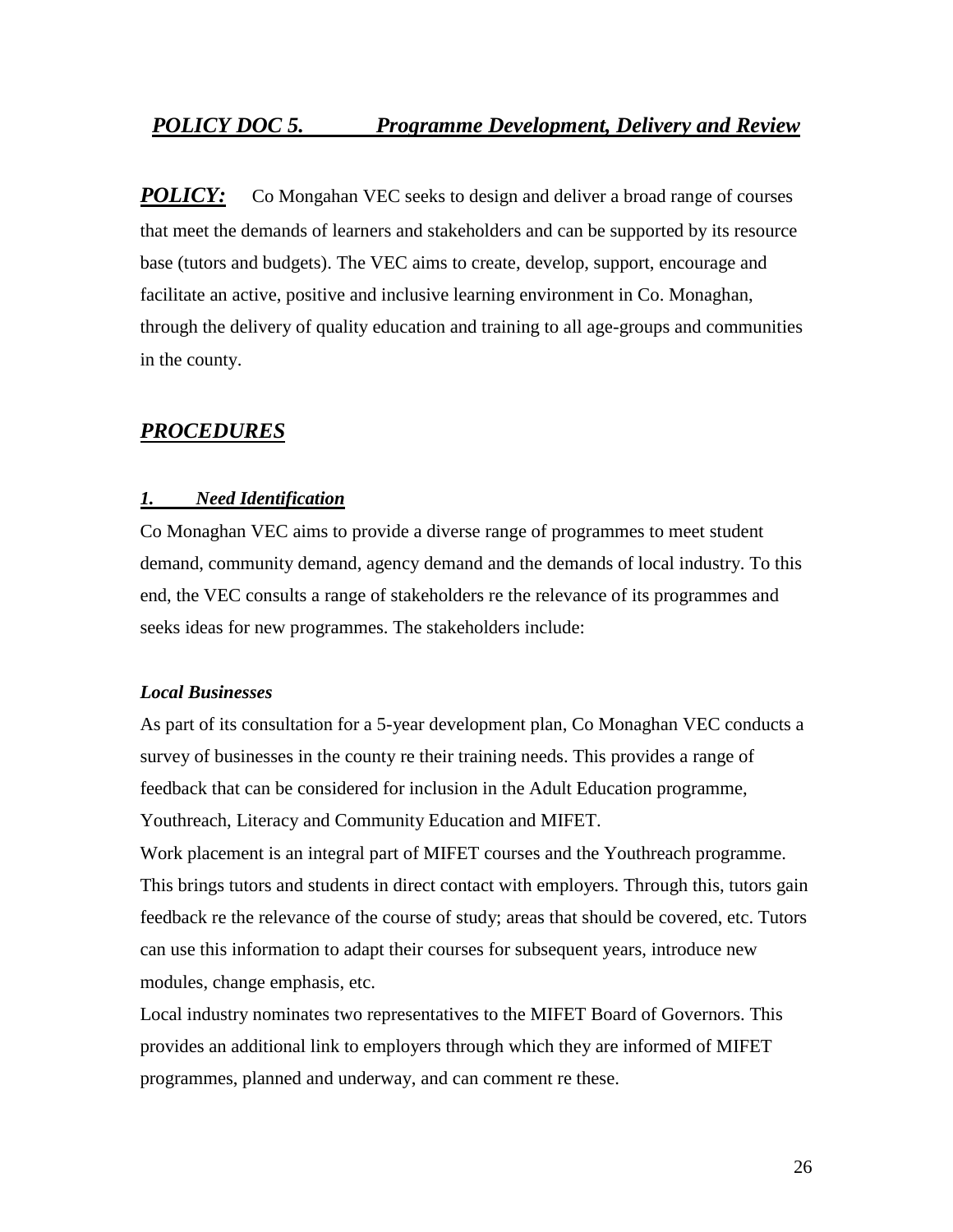The County Childcare Committee works in co-operation with the VEC. The AEO is a member of both the Board and the Quality and Training sub-committee. Through this, she is advised of the training needs of practitioners and can provide /adapt courses accordingly. She can also use this forum as a conduit to inform practitioners of the existing range of training services.

#### *Adult Education Guidance and Information Service (AEGIS)*

The AEGIS service deals with a range of diverse clients. This provides a good overview of training needs and interests. This information is then shared with relevant VEC personnel who can design and provide courses to meet these needs.

#### *Agencies/Services/Groups*

Relevant agencies such as NLC, Rehab Care, Local Employment Services, Community Employment Schemes, etc and community /voluntary groups are also an important source of need identification. The Adult Literacy and Community Education Services have strong links with these bodies.

#### *Students*

Learner feedback is a vital source of information. All programmes are evaluated at the end. Students are requested to complete a basic evaluation form. This provides a range of feedback re the course, tutor, materials, etc. This information is used in the design and delivery of future programmes.

In addition, students' comments and feedback provided at open days, school visits and publicity stands are recorded and used in planning.

Co Mongahan VEC could enhance its work in the area of need identification by developing a system to follow up on people who do not complete courses. The reasons for dropping out may provide additional information re learner needs.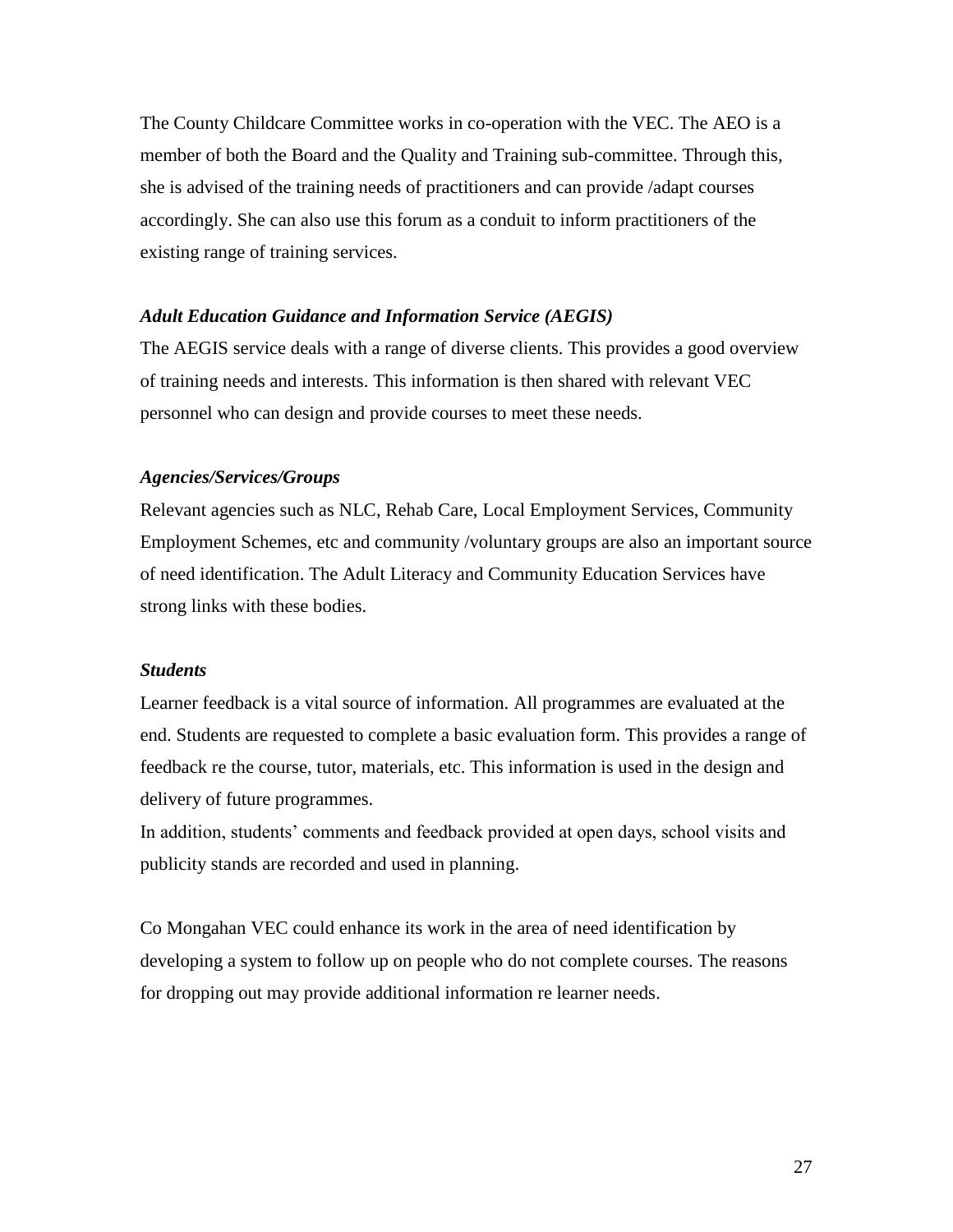#### *Monitoring of Need Identification*

All staff contribute to need identification on an ongoing basis. The Director of MIFET, course co-ordinators and centre/programme managers are responsible for ensuring that programmes are relevant, reviewed regularly and adapted where necessary to meet needs. At a strategic level, the VEC committee, CEO, APO and planning officer are responsible for consulting formally with stakeholders and developing strategic and annual service plans according to departmental requirements.

#### *2. Programme Design*

Co Mongahan VEC seeks to design and deliver a broad range of programmes that:

- Meet VEC, DES and FETAC / other certifying bodies' criteria
- Meet the demands of learners and stakeholders
- Can be supported by its resource base (tutors and budgets).

Within this corporate objective, each service /centre is responsible for the design of its own programmes.

#### *MIFET*

There is an established programme design procedure. The Director ensures staff are informed of VEC, DES and FETAC/certifying body programme criteria. Course coordinators review these criteria and the list of FETAC/certifying body modules that comprise the award. The mandatory modules are automatically included in the programme. The optional modules are chosen based on student demand and preferences, progression routes available, tutor qualifications, employers' requests and facilities available.

The course co-ordinator prepares a programme based on these criteria and considerations. This is then discussed with and approved by the Director.

A meeting is held for all teaching staff at the end of the year, at which the course coordinators discuss their proposed programme for the following year.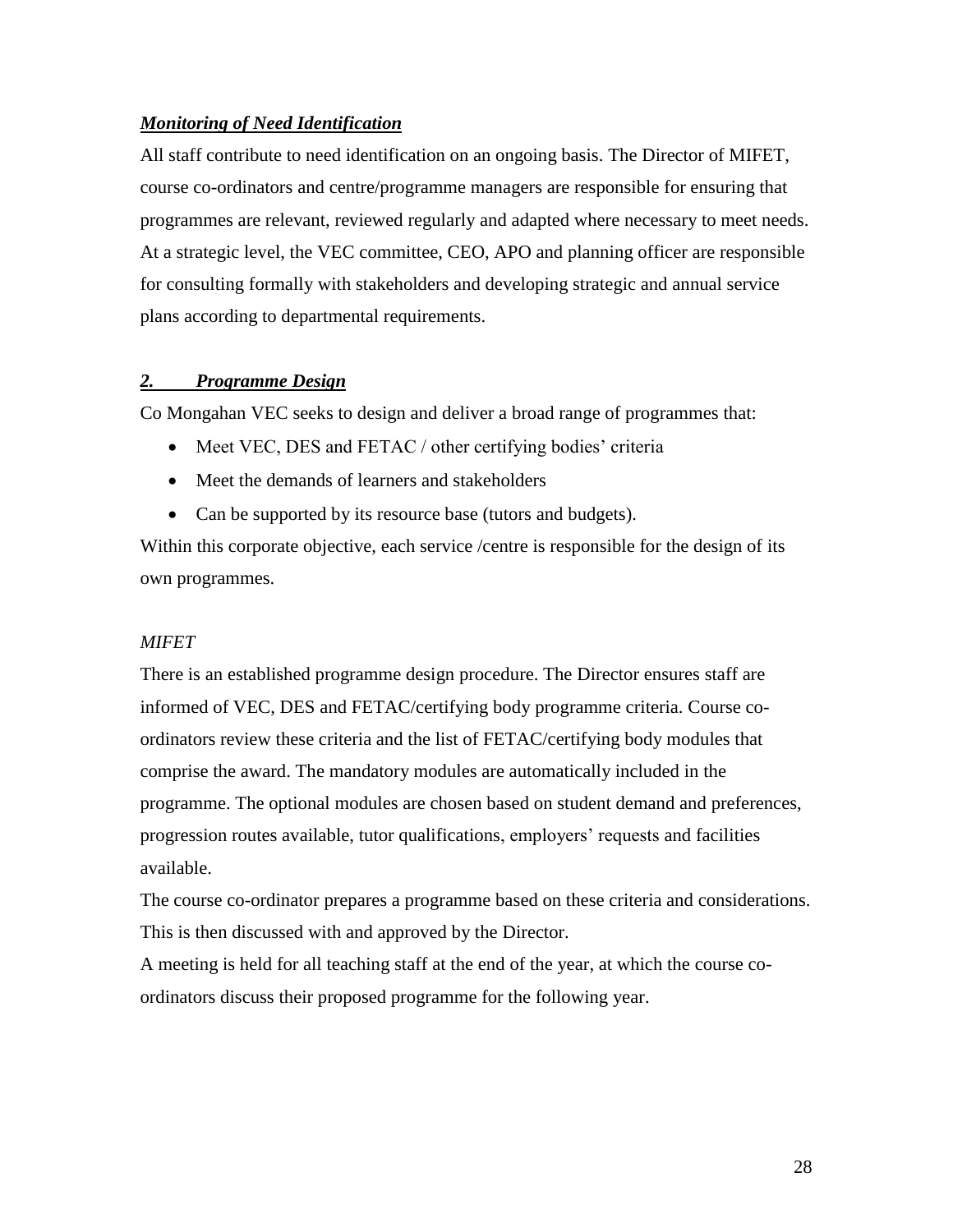#### *Youthreach*

The Youthreach programme is holistic and designed to meet the trainee's needs. It focuses on accredited and unaccredited learning and includes a broad range of subjects. The Youthreach manager sets the programme according to national guidelines and input from staff and trainees. The programme is documented and each trainee's position on the programme is clearly set out. Trainees progress on the programme according to their abilities and needs. Flexible timetable and attendance options are available. The programme is continuously monitored and evaluated by staff and changed regularly to ensure it meets the trainees' needs and abilities.

#### *Adult Literacy and Community Education*

These courses are needs driven. They are designed based on the needs and abilities of the learners and, where possible, accreditation is included. Where it is not possible for learners to meet the criteria for formal accreditation, certification of attendance and achievement is awarded.

Where a programme includes certification, it is designed by the service / programme manager in consultation with the tutor, based on the requirements of the certifying body; learner demand, resources and facilities available, etc.

The Programme Design process could be enhanced in a number of ways:

#### At MIFET

• A standard template could be prepared to document employers' feedback. This would be a useful resource in programme design.

At Youthreach

- Including more community based work
- Allocating more time to planning among staff before the trainees return /start in September

#### In Literacy and Community Education

• Greater integration regarding the SLOs required for each course - tutors and coordinators could work and plan together to ensure that learners are not required to do the same assessment twice.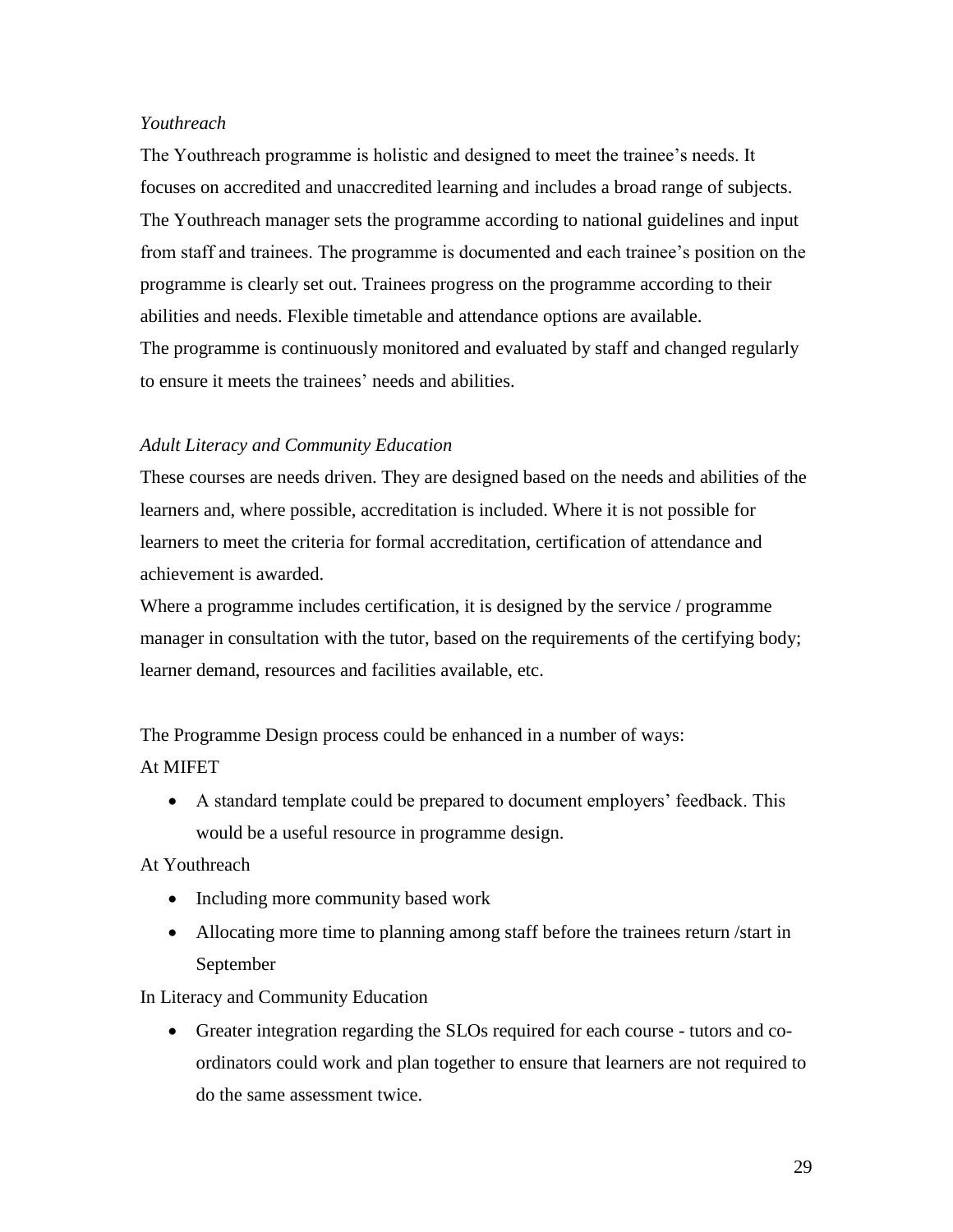#### *Monitoring of Programme Design*

The Director of MIFET, centre managers, programme managers and course co-ordinators are responsible for ensuring that programmes are designed according to VEC and DES criteria; the requirements of the certifying body; student demand; stakeholders' needs, including employers' requests; resources available and progression routes available. The QA team will be responsible for monitoring the development and implementation of the recommended new actions.

#### *3. Programme Approval*

Co Monaghan VEC prepares its accredited programmes according to relevant criteria / guidelines / award requirements, e.g. FETAC. The list of programmes is then submitted to DES for sanction. Where a programme is prepared at the request of an external funder, e.g. Health Board, the programme will be submitted to the contracting body for approval. Occasionally, a MIFET course co-ordinator/tutor may devise a module according to the FETAC template for module preparation. This will be done in agreement with the Director / course co-ordinator and submitted to FETAC for approval.

Youthreach and adult / community education managers issue a copy of their programme to the CEO.

Tutors prepare lessons plans and work sheets which they supply to the course coordinator / service manager.

#### *Monitoring of Programme Approval*

The Director of MIFET, centre managers and programme managers are responsible for ensuring that all programmes have secured the necessary approval.

#### *4. Programme Planning*

The course co-ordinator / centre manager is responsible for planning the delivery of the programme. He / she consults with the tutors teaching on the programme re the development of an annual programme plan. This plan aims to meet all the deadlines and requirements set down by the certifying body.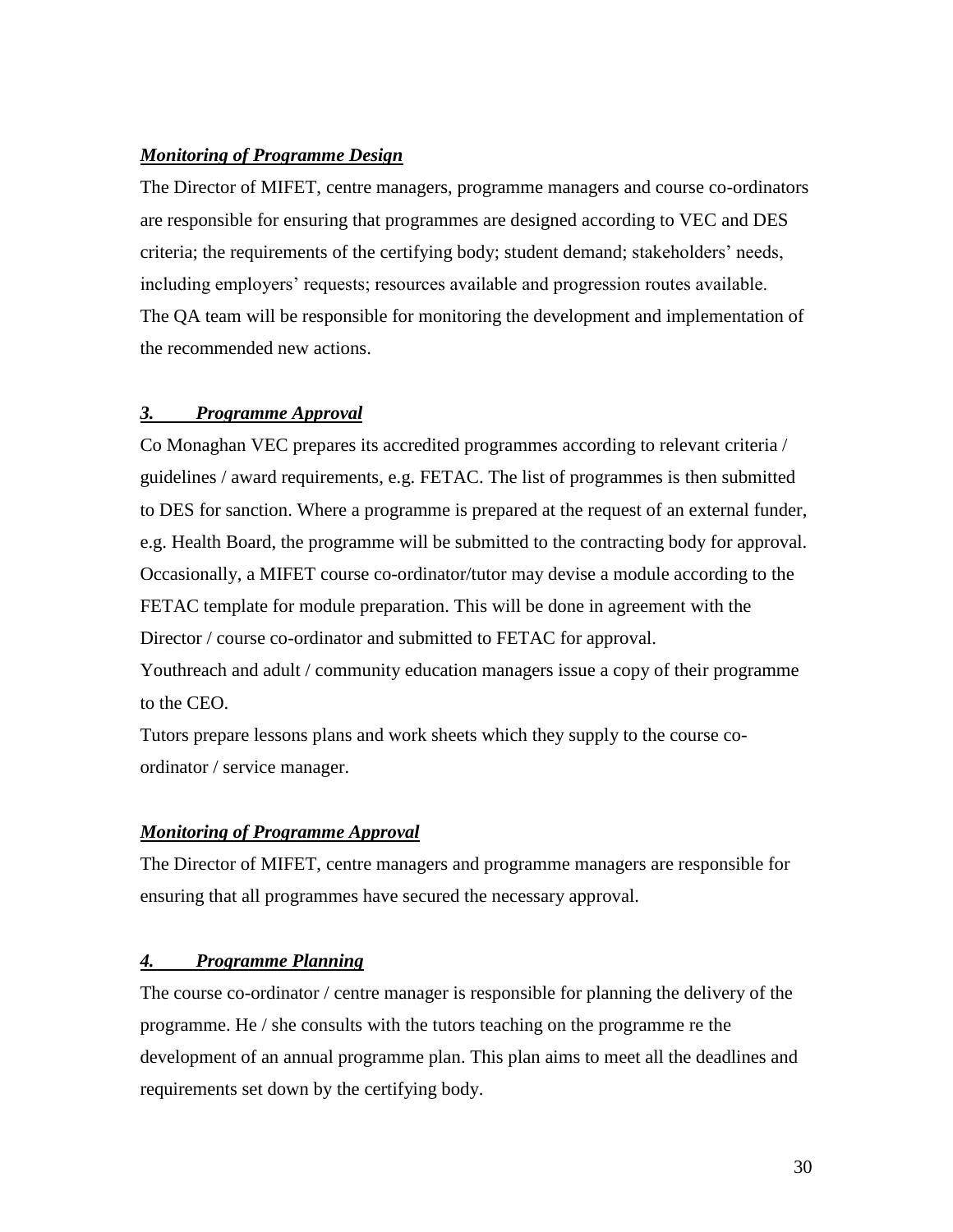Within Youthreach, there are regular staff meetings. These focus on achieving the programme plan. Progression on the programme is displayed on the notice board. Each trainee can see what he / she has achieved / must achieve in order to fulfil the programme requirements.

This system could be tighter in MIFET with the development of a year long plan detailing the assignment and assessment dates for all modules, as outlined in Fair and Consistent Assessment of Learners. Furthermore, assessments should not commence until after  $30<sup>th</sup>$  September (the latest date for students to enrol on full-time courses). This will facilitate late entrants to the course to catch up with course materials before assessment.

#### *Monitoring of Programme Planning*

The Director of MIFET, centre managers and programme managers are responsible for ensuring that all programmes are planned and necessary deadlines / requirements achieved. Where there is deviation, the managers will discuss this with the relevant course-co -ordinator / tutor to ensure the plan is revised accordingly and fully implemented.

The Director of MIFET and MIFET QA co-ordinator will be responsible for implementing and monitoring the new actions.

#### *5. Programme Delivery*

Co Monaghan VEC applies the most appropriate methodologies and resources in the delivery of its programmes. Tutors and managers aim to create a positive learning experience and encourage and facilitate all learners to progress. Tutors and managers are very approachable and learners are encouraged to approach staff with any problems/concerns they might have.

During the year/programme, staff communicate frequently. Course/programme team meetings are organised by the course co-ordinator / centre manager. The frequency of these is at his/her discretion. However, Monaghan VEC centres are small and there is a high level of informal staff communication. In this way, programme progress and any issues / problems are discussed at an early stage. Furthermore, the counselling service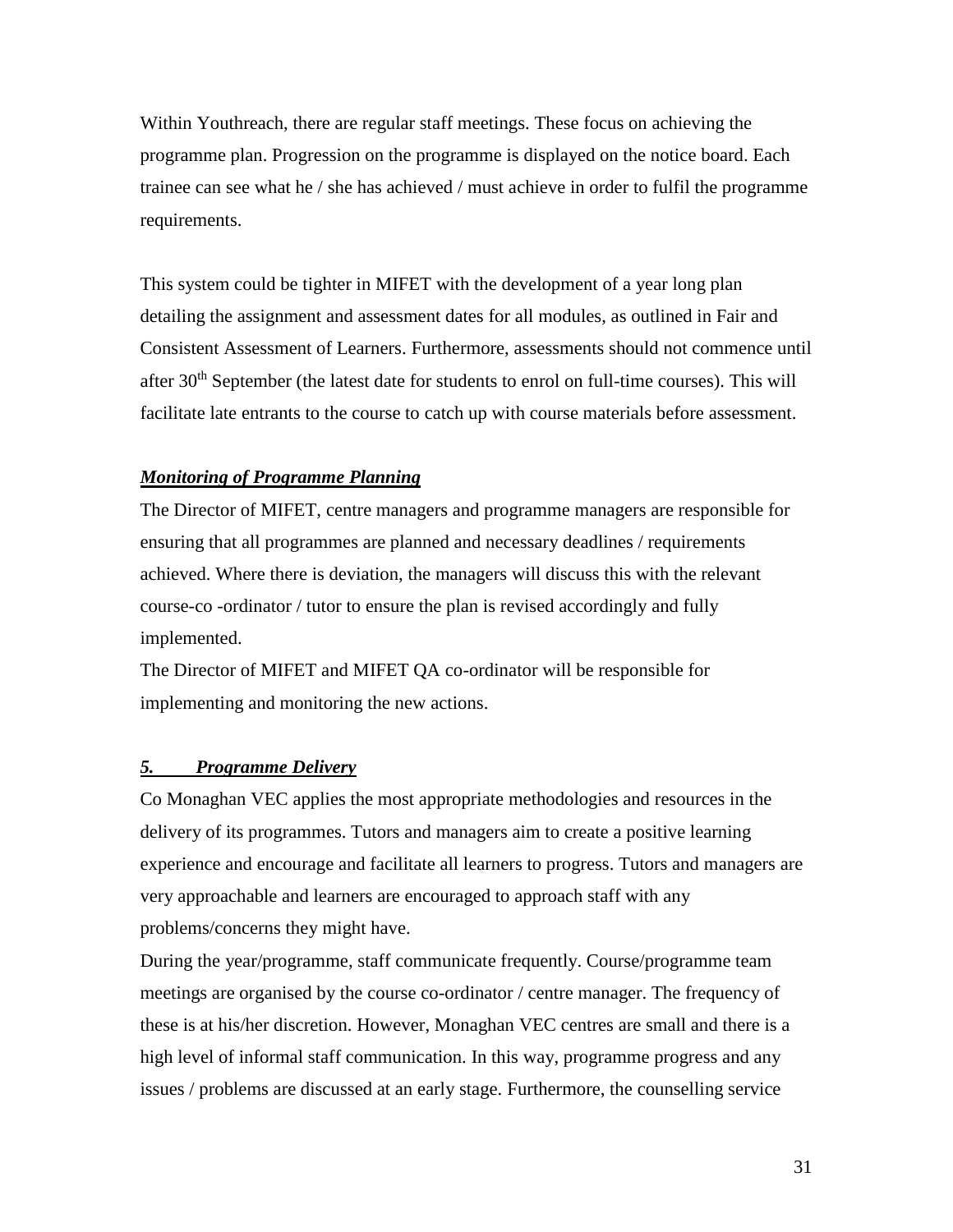enhances and facilitates programme delivery. Students can be referred / self-refer to the counsellor. He will meet with the student; discuss any problems/issues and work with them and teaching staff to resolve these.

There is scope to enhance programme delivery:

- I. There is a need to organise additional meetings between staff to formally monitor progress, identify issues and engage in future planning. MIFET Course Team meetings should be held monthly. Equally, there is scope for greater cohesion among tutors delivering different elements of Literacy and Community education programmes. The outreach basis of these services can make it difficult to achieve cohesion among tutors and engage in planning together.
- II. Long term programmes run under the Literacy and Community Education services require ongoing guidance built into the programme plan. In addition, a longer induction period might benefit some learners and enable them to cope with the course.

Similarly, the development and operation of a standard study skills programme for all MIFET students at the beginning of the year would be beneficial.

- III. Existing means of communication at MIFET could be supplemented by a monthly progress report focussing on assignment/assessment results, attendance, and general progress (see draft overleaf). This would be a standard template that tutors would complete for each class group. This would then be copied to the course coordinator. In this way, he/she could be informed at an early stage of any issues / problem students. This will enable early intervention.
- IV. External examiners' reports should be copied to all relevant staff and maintained with course records. At present, this is not applied consistently across centres and programmes. In addition, the external examiners' reports should be discussed at staff meetings and necessary action taken.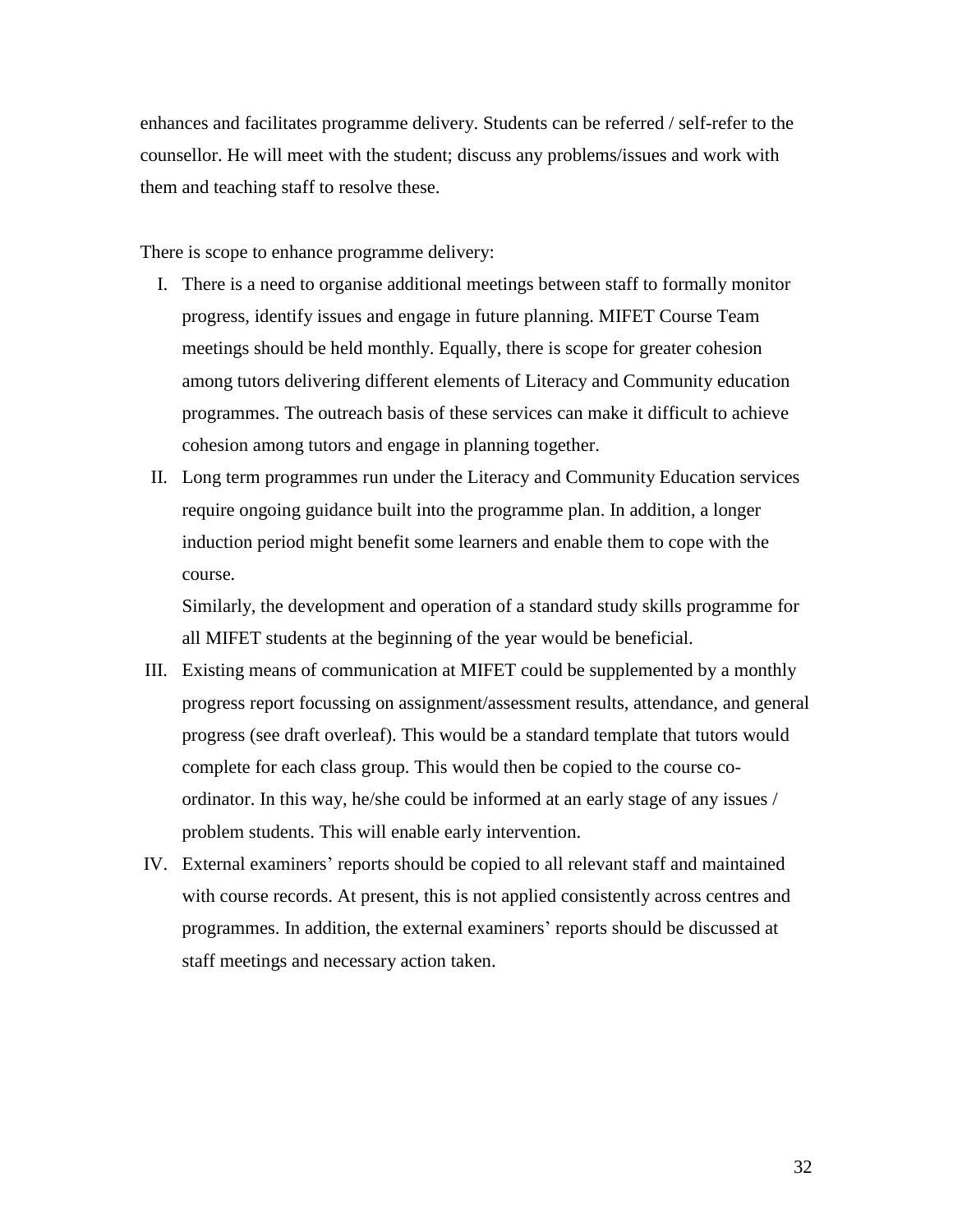|                             | <b>MIFET Progress Sheet</b> |
|-----------------------------|-----------------------------|
| Course:                     | Module:                     |
| <b>Course Co-ordinator:</b> | Tutor:                      |
| Date:                       |                             |
| <b>Group Issues:</b>        |                             |
|                             |                             |
|                             |                             |
| <b>Subject Issues:</b>      |                             |
|                             |                             |
|                             |                             |
|                             |                             |
| Attendance:                 |                             |
|                             |                             |
|                             |                             |
|                             |                             |
| <b>Tutor Signature:</b>     | Date:                       |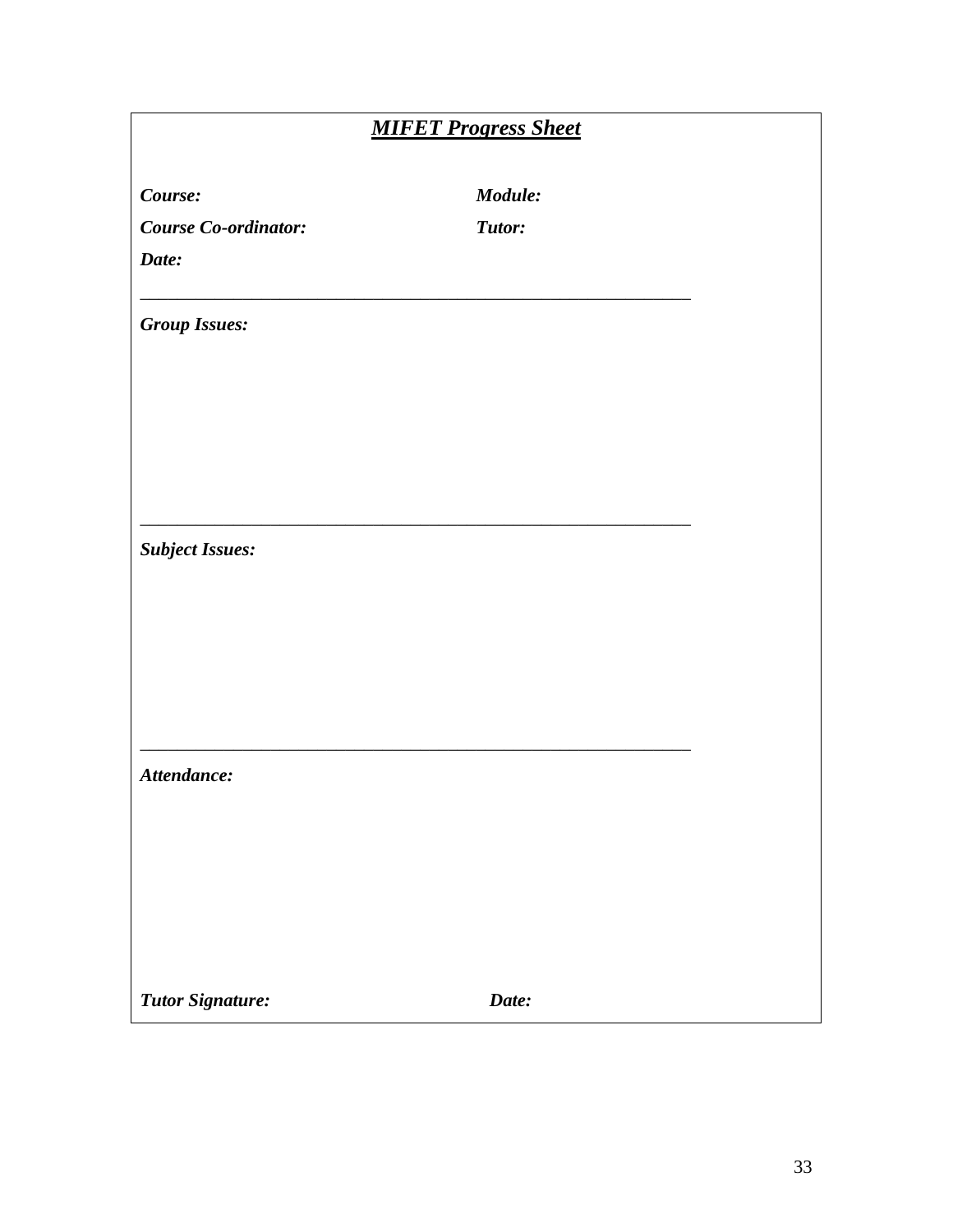#### *Monitoring of Programme Delivery*

The Director of MIFET, centre managers, programme managers and course co-ordinators are responsible for ensuring that programmes are delivered according to the requirements of the certifying body, students' needs and resources available. They monitor programme delivery through regular communication (formal and informal) with tutors, learners and employers and ensure problems / issues are identified and dealt with at the earliest possible stage.

The QA team will be responsible for monitoring the development and implementation of the recommended new actions.

#### *6. Learner Records*

Co Monaghan VEC services retain all student records, client profiles and course registers.

#### *Monitoring of Learner Records*

The Director of MIFET, centre managers, programme managers, course co-ordinators and administration staff (where applicable) are responsible for ensuring that all records are maintained accurately and retained securely.

#### *7. Provision and Maintenance of Resources*

Co. Monaghan VEC programmes are adequately resourced. Every effort is made to ensure students and staff have access to the required materials and resources. Where additional resources are required, a request is made to the Director / centre manager / service manager who will seek to accommodate the need, subject to budget constraints. There are a number of maintenance personnel employed by the VEC to ensure equipment and accommodation is functioning and of adequate standard. In addition, there is a dedicated stock taking function to ensure all resources are accounted for and maintained. For outreach services, e.g. community education, all efforts are made to ensure the venue is safe, secure and of adequate standard.

Resource management could be enhanced by employing an IT co-ordinator for all VEC services. This would reduce the costs associated with maintenance, software purchase and licensing arrangements.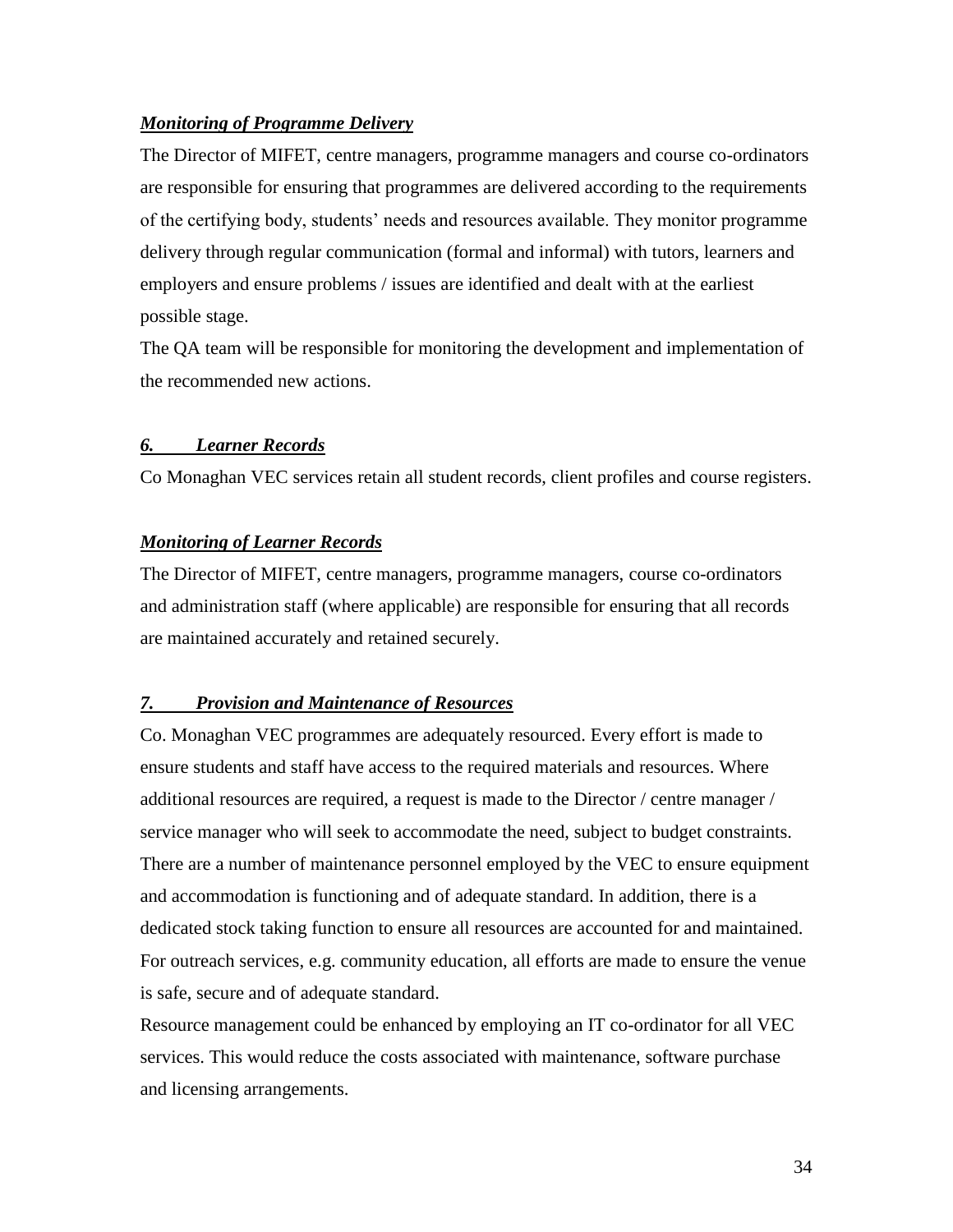#### *Monitoring of Provision and Maintenance of Resources*

The Director of MIFET, centre managers and programme managers are responsible for ensuring that the necessary resources are available and maintained. They negotiate resource allocations with VEC management, i.e. CEO and APO, and provide resources accordingly.

#### *8. Health & Safety*

Co Mongahan VEC has clearly established and documented Health and Safety Policies. These are provided to staff and students and Health and Safety and First Aid training is organised. In addition, the VEC organises an independent Health and Safety review to identify any problem areas / potential dangers. The results of this are communicated to staff and appropriate action taken.

Co Monaghan VEC complies with all relevant Health & Safety / Fire Safety legislation and organises fire drills at the required frequency.

#### *Monitoring of Health and Safety*

The HR department of Co Monaghan VEC is responsible for the preparation and review of all policies, including Health and Safety. The Director of MIFET, centre managers and programme managers monitor their centres to ensure compliance with Health and Safety policy and facilitate staff to participate in relevant training.

The additional training action identified will be organised by the training officer in the HR department in consultation with the Director of MIFET, centre managers and programme managers.

#### *9. Review Cycle of Existing Programmes*

Existing programmes are reviewed annually at MIFET as part of the programme design process. All programmes are reviewed and adapted / amended / cancelled as deemed appropriate by the course co-ordinator and Director.

Youthreach programmes are reviewed on an ongoing basis and annually. The needs of the groups and staff are considered to ensure the programme is meeting these.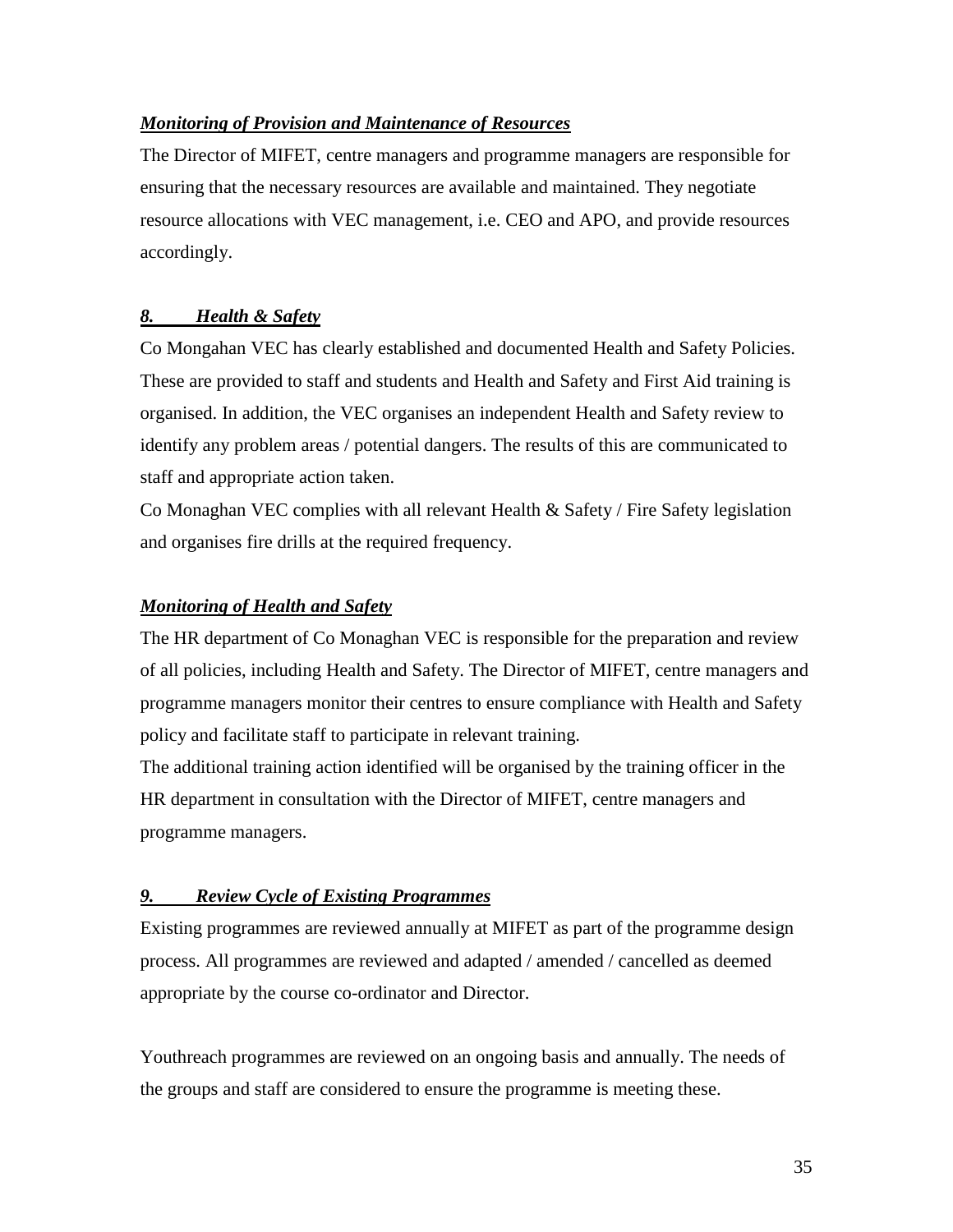All programmes are evaluated at the end using an evaluation form. Programmes that have been contracted by a third party (e.g. FAS) are evaluated by the contracting body.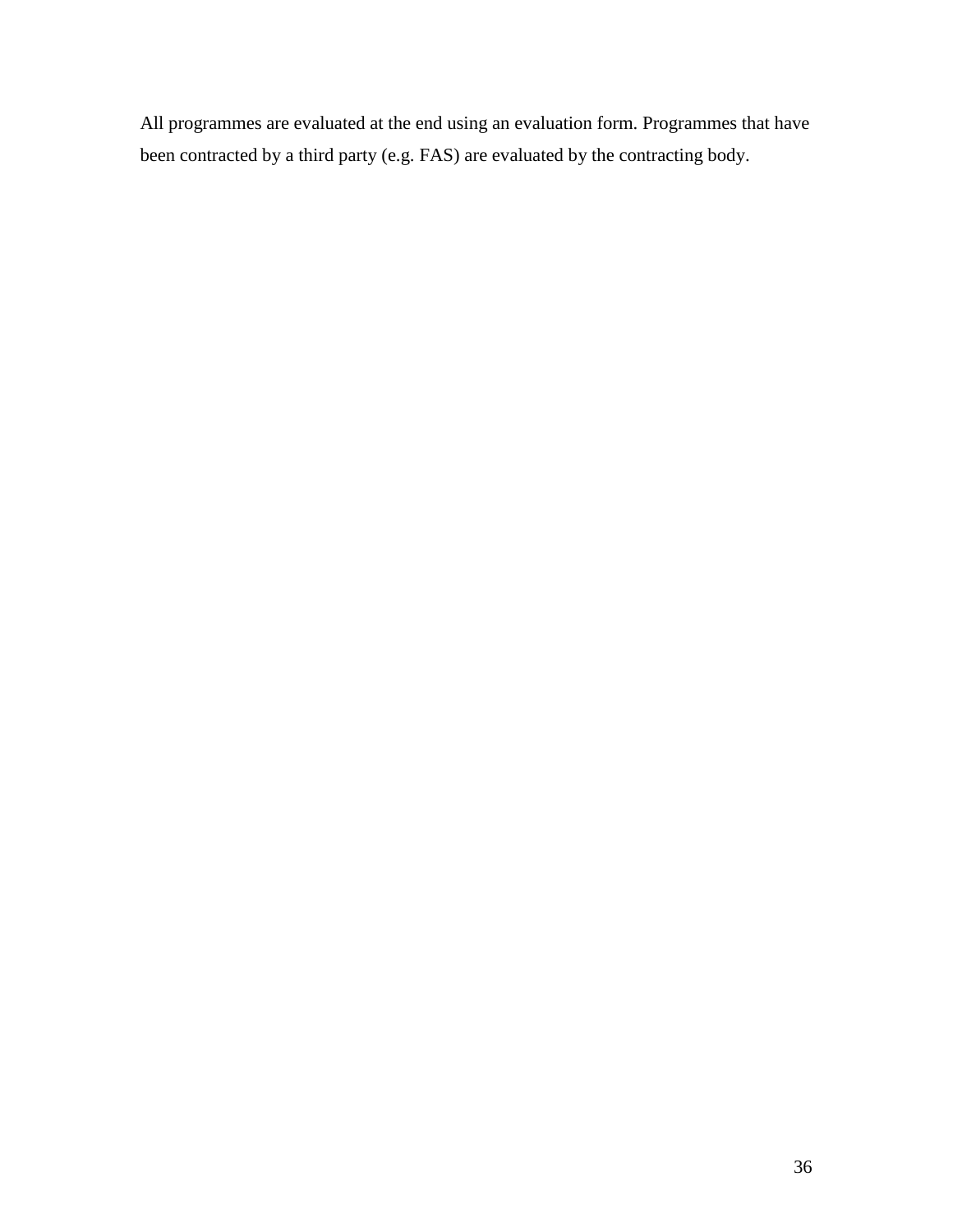## *POLICY DOC 6. FAIR & CONSISTENT ASSESSMENT OF LEARNERS*

### *POLICY*

Co Monaghan VEC centres and services aim to assess students in a way that is, fair, consistent, transparent, cognisant of student workloads and deadlines, accommodating of special needs and circumstances and fulfils the requirements of the certifying body.

#### *PROCEDURES*

## *1. Co-ordinated Planning*

#### *MIFET*

#### *Assignments*

There should be one departmental meeting per term. This should be convened by the course co-ordinator. At this meeting, the course team should develop and set the schedule of assignments for the course. This will ensure that, wherever possible, assignments do not overlap. This schedule will detail the year long plan for the course, i.e. assignments, briefs and dates. It will be distributed to students so they are informed of all course requirements and can plan accordingly.

Where possible, tutors will seek to integrate assignments. This will provide students with an opportunity to explore topics in greater depth and reduce the number of assignments to be submitted.

There needs to be consistency in module assessment across all services. The same modules should have the same briefs (e.g. if same module taught by different tutors in different class groups). This can be achieved by tutors meeting at the start of the year to discuss a common approach to the module and its requirements. This could be facilitated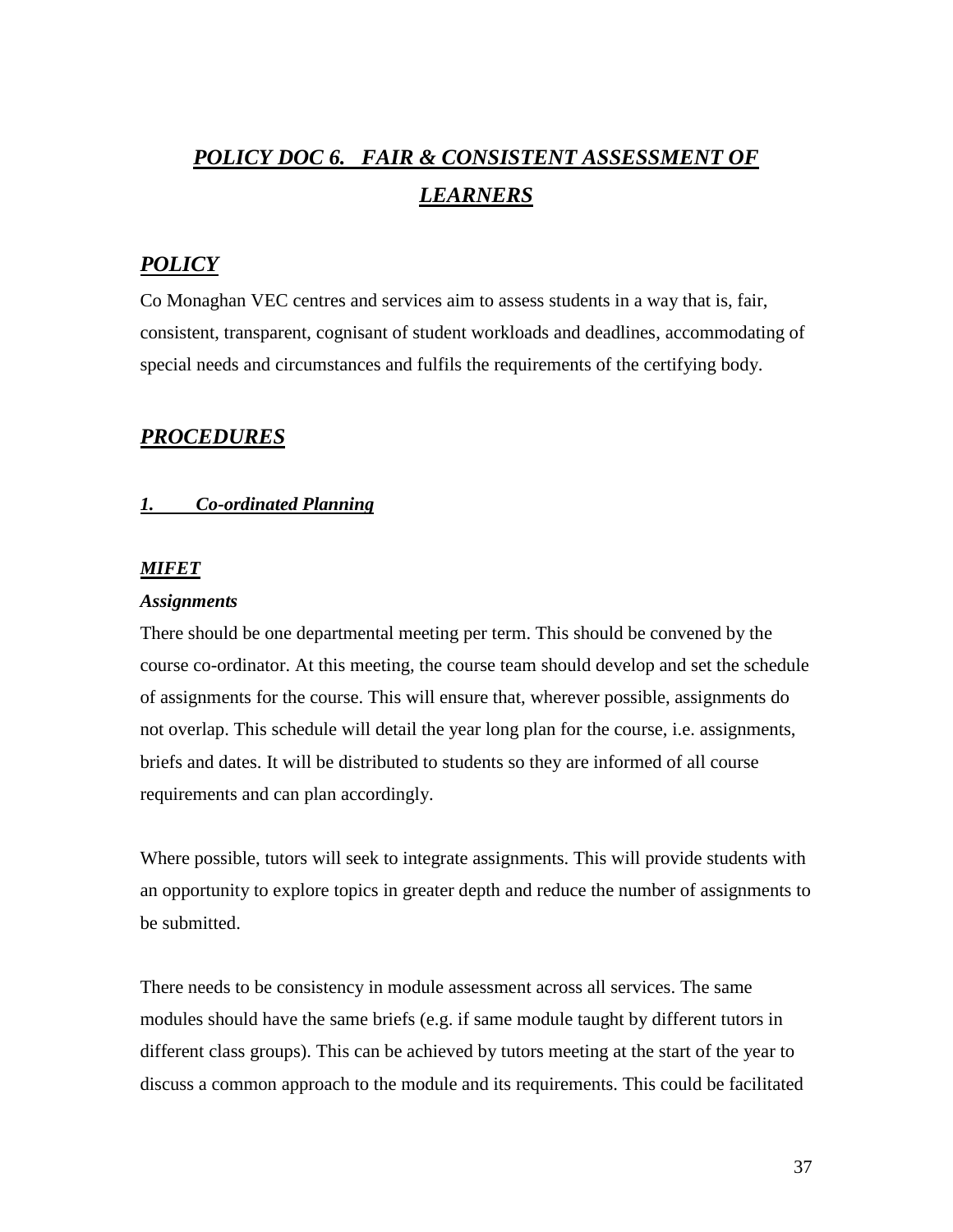by the development and use of a standard template for assignment briefs. This will set out the heading that should be explained in an assignment brief, i.e. title, length, percentage of course marks, structure of assignment, type of research required, etc.

#### *Exams*

There is only one opportunity to sit the examination. Staff notify students of exam dates. Students are given a minimum two weeks notice.

In very special circumstances, the tutor may request approval from the Director to provide a second exam. This must be a new paper.

This examinations policy is outlined in the MIFET Staff Guidelines and the Course Regulations provided to and signed by students. It will also be included in the tutor handbook.

A standardised cover sheet should be used for all exams. There is a standard examination cover sheet available from the office at MIFET.

There should be a standardised sign-in sheet used for all examinations. This would document the student's name, ID no and signature. In addition, students should be able to provide photo ID at examinations on request

#### *Literacy, Youthreach and Community Education*

In Literacy and Youthreach, assessment is tailored to the learner's needs and abilities. Learners are put forward for assessment when the tutor feels they are ready. This could be either of the two annual FETAC Assessment dates. Assessment is not time bound and learners are encouraged to prepare for assessment at their own pace. Nevertheless, they are strongly encouraged to realise their potential and work towards assessment.

There is scope to co-ordinate planning across the different VEC services. In some incidences, the same modules are taught at MIFET, BTEI and as part of the community education programme. It is necessary to ensure quality and consistency of standards across these services. To this end, co-ordinated planning for assessment is required.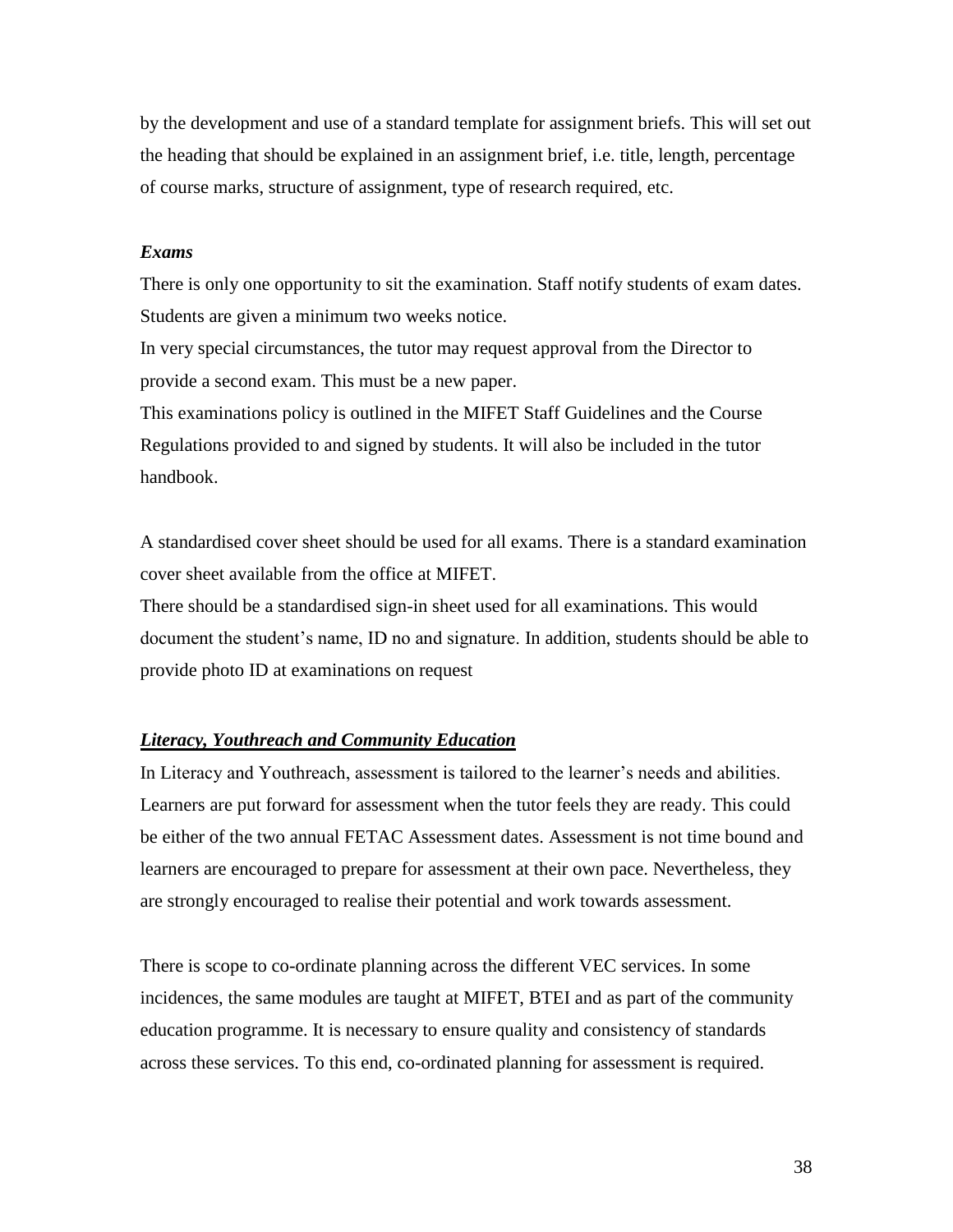Tutors delivering the same modules should meet for a planning day at the start of the year. At this, they would devise assignments, briefs and exams to be used over the course of the year. This would ensure a uniform standard was expected of all students undertaking common modules.

#### *Monitoring of Co-ordinated Planning of Assessment*

The QA committee will be responsible for monitoring the development and implementation of the recommended actions. When these are implemented, they will be monitored by course co-ordinators, MIFET QA co-ordinator, centre and programme managers.

#### *2. Information to Learners*

• MIFET course teams will prepare a year long plan for the course. This will outline the assignments briefs and dates. It will be distributed to students at the beginning of the first semester, so they are informed of all course requirements and can plan accordingly.

As assessment for Literacy and Youthreach students is not time bound, the tutors will inform them of the dates they should work towards.

- A descriptor for each module will be available on the local IT network and/or through the MIFET prospectus on the MIFET website and the main Co. Monaghan VEC website. In this way, students and potential students can obtain full information re the course and its modules.
- Students often request past papers. These should be made available to students to support them in their study. Through the system of co-ordinated planning, the exam papers drafted each year can be issued as past papers the following year.
- The examinations policy is outlined in the MIFET Staff Guidelines and the Course Regulations provided to and signed by students. It will also be included in the tutor handbook.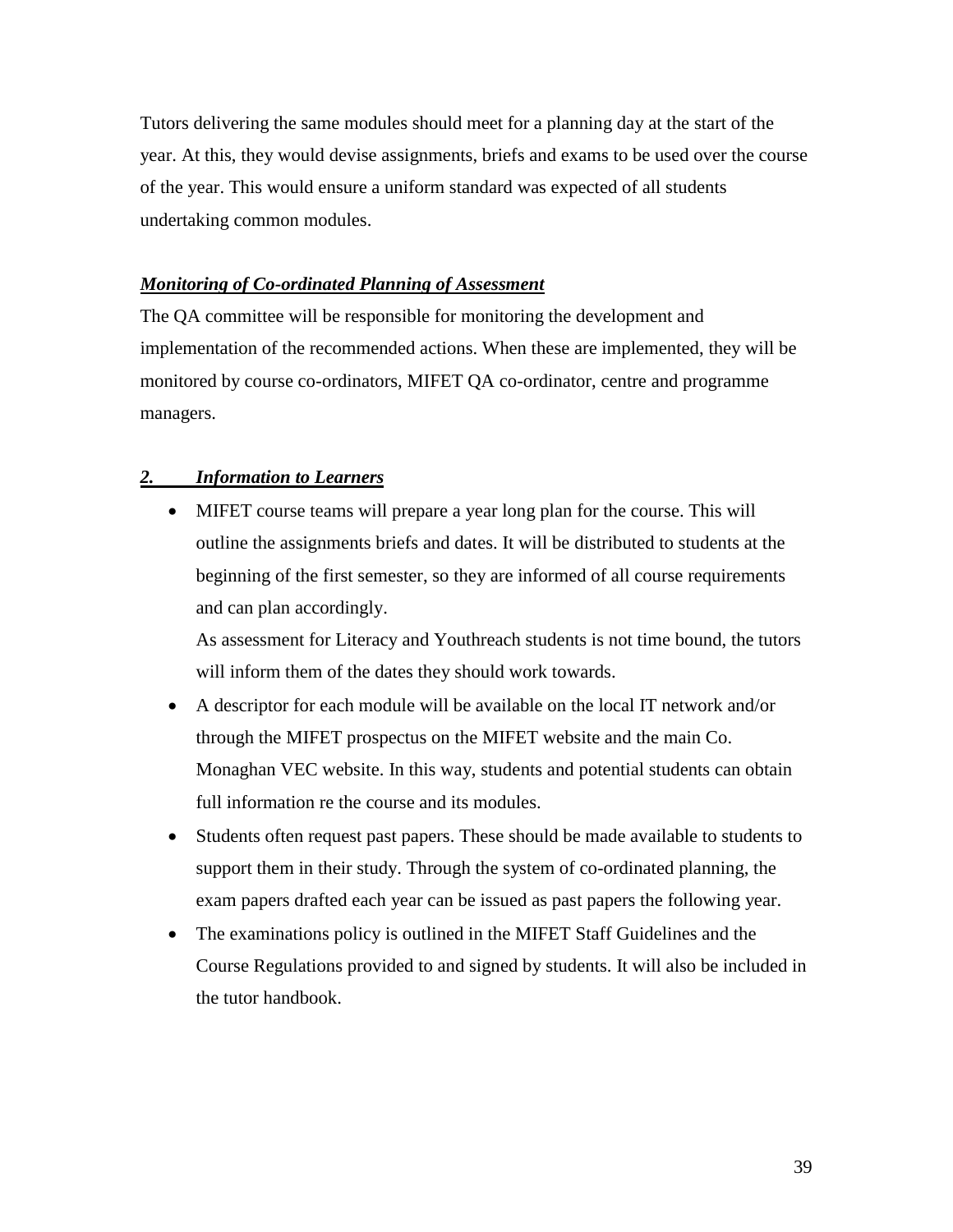• The exam regulations should be read by the invigilator and handed out to the students. Where possible, i.e. in a centre based service, the students should sign and return these before the papers are circulated.

#### *Monitoring of Information to Learners*

The QA committee will be responsible for monitoring the development and implementation of the recommended actions. When these are implemented, they will be monitored by MIFET QA co-ordinator, course co-ordinators, relevant special duties post holders (e.g. special duties post holders with responsibility for assessment / IT), centre and programme managers.

#### *3. Security of Assessment Related Processes and Material*

*Preparation and storage of exam papers and scripts* 

- In centre-based services, e.g. MIFET/Youthreach, the exam papers and scripts should be kept in a locked safe. Tutors should sign when they are removing or placing scripts/papers from/in this safe.
- Within the safe, the exam papers should be kept in a sealed envelope. This should be signed by the invigilator and a witness (student) when being opened (similar to the Leaving Cert procedure).
- For portfolio / folder based assessments, security of the folder is paramount. Each centre / service manager will decide who is responsible for the security of the folder, i.e. tutor or student. This responsibility should be clearly documented and communicated to students and tutors.

Where folders are to be located in centres, a locked storage area must be provided for this.

- In the event that a tutor moves employment / location mid-course, all efforts will be made to ensure he / she can continue to assess the students. Where assessments need to be routed to and from the tutor, registered post will be used in both directions (the VEC will be responsible or financing this).
- Where it is not possible for the tutor to complete the assessment process, alternatively suitably qualified staff will be contracted.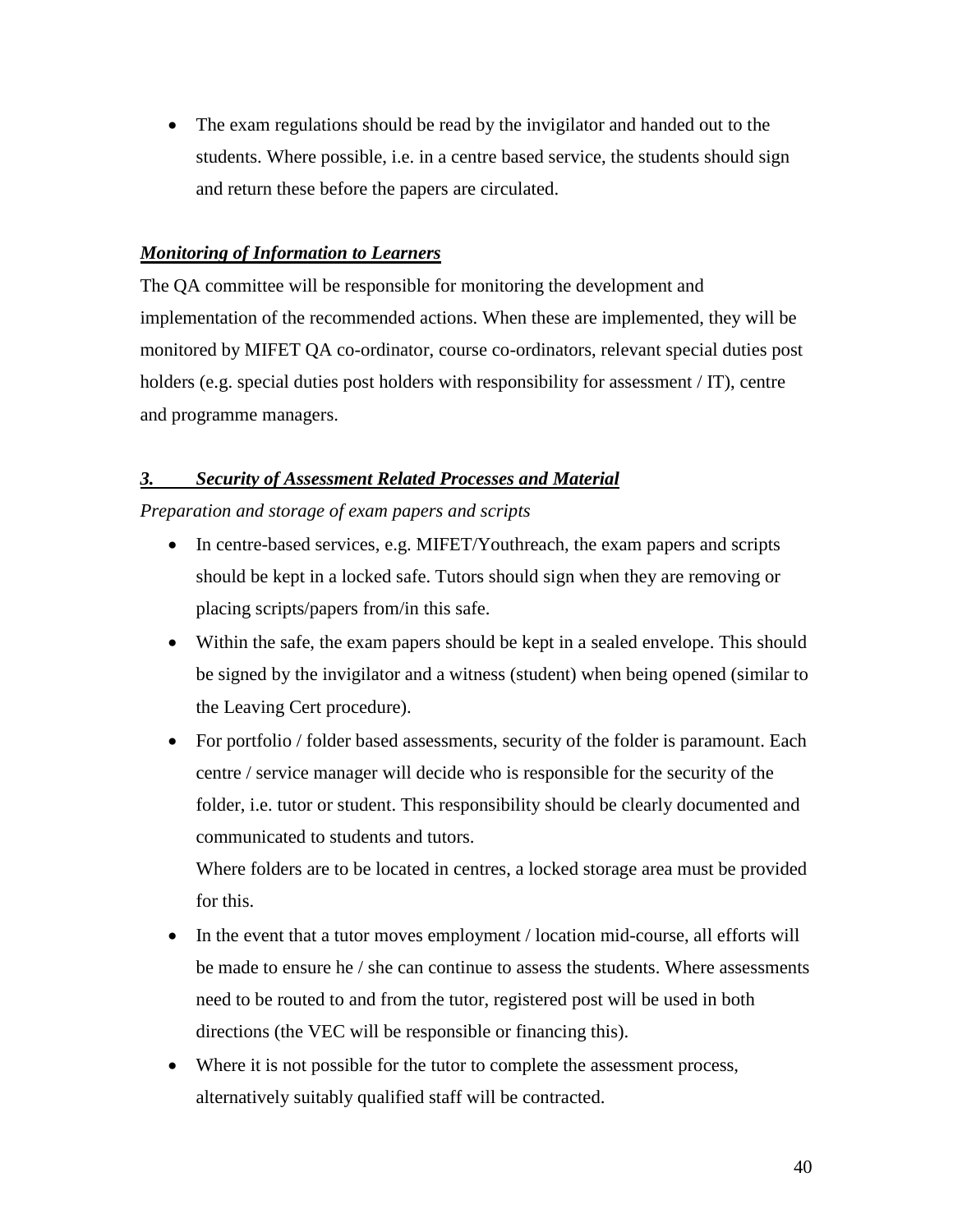#### *Integrity of exams*

- Marking schemes must be prepared for all exams. These should be stored with the papers in the locked safe. For non centre-based services, i.e. community education, storage in a common safe is not feasible. Therefore, the community education facilitator will be responsible for storing the exams prepared by the tutors. He/she will forward one of these to the tutor in advance of the exam date.
- New exams must be set for each sitting.
- Where a re-sit exam is organised, it must be a new paper.
- Students must use the stationary provided by the centre
- Use of mobile phones is not permitted in exams
- All learner records are maintained accurately and stored securely

#### *Supervisions of exams*

- Where feasible, tutors should not supervise the subjects they teach. This requires careful scheduling of exam supervisors and, where possible, use of external supervisors. One exception to this is at the lower levels, e.g. level 4. For students at this level, it is reassuring to have the tutor they know and are familiar with as supervisor.
- The external supervisor should have technical expertise if relevant (e.g. the individual supervising an IT exam should be capable of dealing with technical problems).
- All supervisors must follow the exam regulations.

#### *Monitoring of Security of Assessment Related Processes and Material*

The QA committee will be responsible for monitoring the development and implementation of the recommended actions. When these are implemented, they will be monitored by MIFET QA co-ordinator, course co-ordinators, relevant special duties post holders (e.g. special duties post holders with responsibility for assessment / IT), centre and programme managers.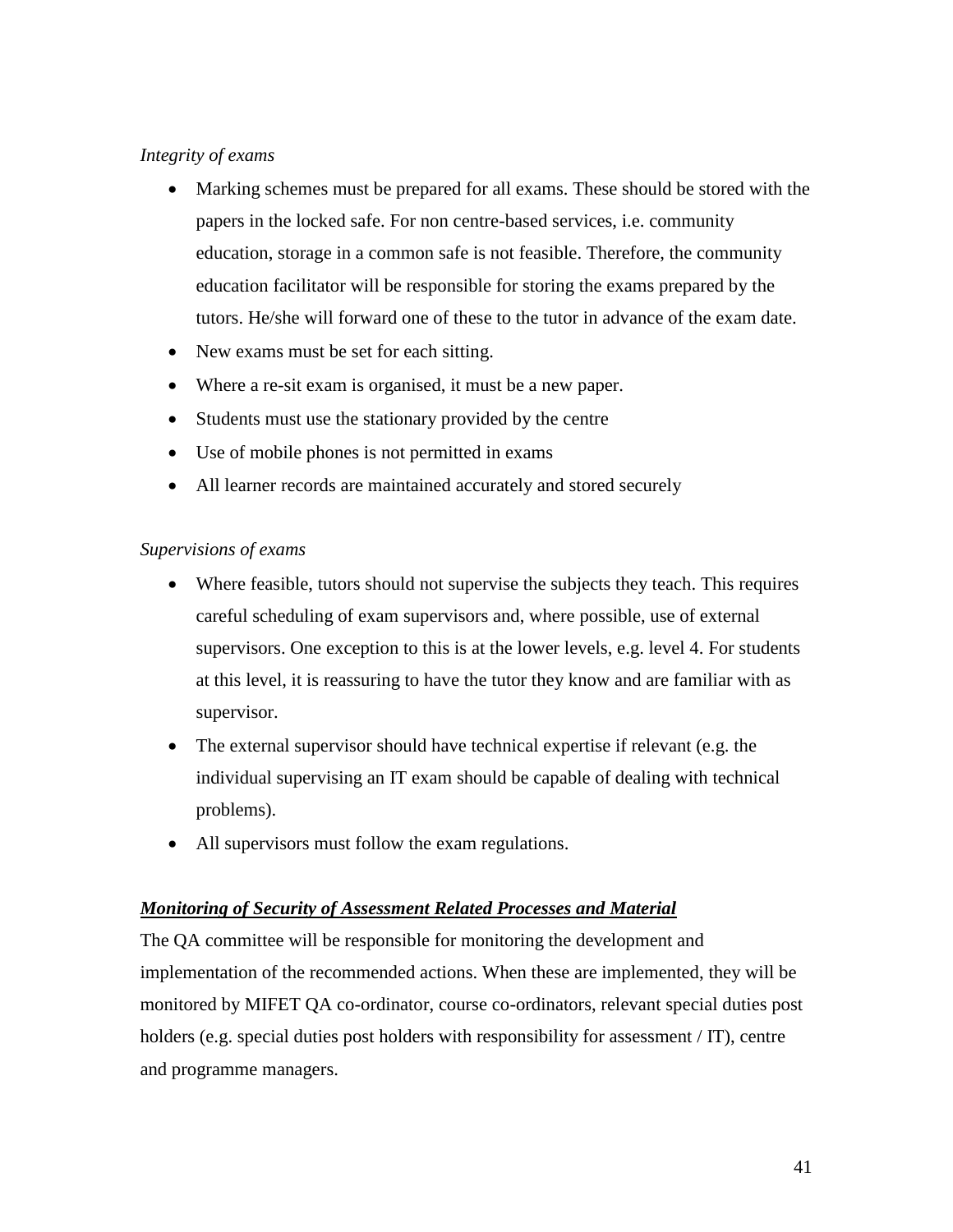#### *4. Reasonable Accommodation*

• Tutors and centres will accommodate students with special needs to facilitate their progress on the course and at assessment. The provision of reasonable accommodation will be agreed between the Director and the tutor and documented.

#### *Monitoring of Reasonable Accommodation*

The MIFET director, centre and programme managers monitor reasonable accommodation. They liaise with tutors and course co-ordinators re learners' circumstances / needs and seek to provide reasonable accommodation, within the VEC's resource constraints and assessment requirements of the certifying body.

#### *5. Consistency of Marking between Assessors*

#### *Accepting late assignments*

- The MIFET staff guidelines and course regulations allow for the reduction of 1% per day for late submission of assignments. This will be implemented by all tutors from the outset. In this way, students will appreciate the importance of meeting deadlines and adhere to these.
- All assignments received at MIFET will be receipted using a standard form (sample overleaf). This will contain the student's details, course name, assignment title, tutors name and date of submission. This system will allow students and tutors to retain a copy of the receipt.

#### *Level of choice in examinations*

- Through MIFET course team meetings (1 per semester), tutors will develop the year long plan for assignments and agree broad parameters for the examinations. These should cover the level of choice provided to students, number of questions to be completed, etc.
- Similarly, the exams prepared jointly by tutors in community education / BTEI will allow the same level of choice.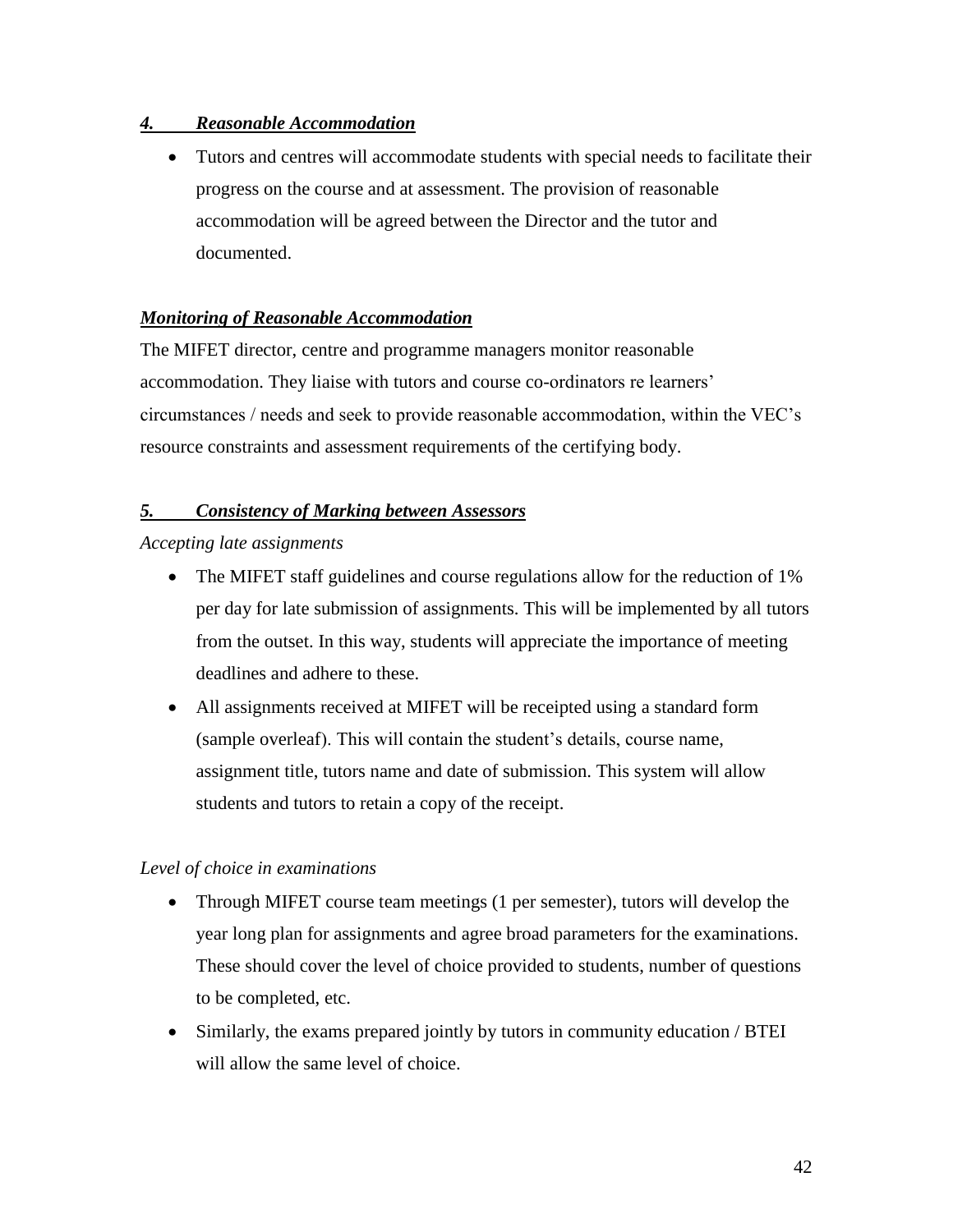## *ASSIGNMENT RECEIPT AND FEEDBACK FORM*

| Assignment                                                                                                                                                                                                                                                                                                                                                                                                                                                                                                                                                                                                                          | <b>Allocated Percentage</b>                        |
|-------------------------------------------------------------------------------------------------------------------------------------------------------------------------------------------------------------------------------------------------------------------------------------------------------------------------------------------------------------------------------------------------------------------------------------------------------------------------------------------------------------------------------------------------------------------------------------------------------------------------------------|----------------------------------------------------|
| <b>Issue Date</b>                                                                                                                                                                                                                                                                                                                                                                                                                                                                                                                                                                                                                   | Due Date                                           |
| <b>Assignment extension sought</b>                                                                                                                                                                                                                                                                                                                                                                                                                                                                                                                                                                                                  |                                                    |
| Date agreed                                                                                                                                                                                                                                                                                                                                                                                                                                                                                                                                                                                                                         |                                                    |
| Revised submission date                                                                                                                                                                                                                                                                                                                                                                                                                                                                                                                                                                                                             |                                                    |
| <b>Tutor Signature</b>                                                                                                                                                                                                                                                                                                                                                                                                                                                                                                                                                                                                              | Date                                               |
| Candidate Signature                                                                                                                                                                                                                                                                                                                                                                                                                                                                                                                                                                                                                 | Date                                               |
| <b>Comment</b> Commercial Commercial Commercial Commercial Commercial Commercial Commercial Commercial Commercial Commercial Commercial Commercial Commercial Commercial Commercial Commercial Commercial Commercial Commercial Com                                                                                                                                                                                                                                                                                                                                                                                                 |                                                    |
| <b>Unconfirmed Mark</b><br><b>Overall new mark</b>                                                                                                                                                                                                                                                                                                                                                                                                                                                                                                                                                                                  | Percentage deducted for late submission            |
| Student Name                                                                                                                                                                                                                                                                                                                                                                                                                                                                                                                                                                                                                        | PPS Number                                         |
| Course<br><u> 1990 - Johann Barbara, martxa al</u>                                                                                                                                                                                                                                                                                                                                                                                                                                                                                                                                                                                  | Module Title                                       |
| <b>Submission Date</b><br>$\label{eq:2.1} \frac{\partial}{\partial x^2} = \frac{\partial}{\partial x^2} + \frac{\partial}{\partial y^2} + \frac{\partial}{\partial z^2} + \frac{\partial}{\partial z^2} + \frac{\partial}{\partial z^2} + \frac{\partial}{\partial z^2} + \frac{\partial}{\partial z^2} + \frac{\partial}{\partial z^2} + \frac{\partial}{\partial z^2} + \frac{\partial}{\partial z^2} + \frac{\partial}{\partial z^2} + \frac{\partial}{\partial z^2} + \frac{\partial}{\partial z^2} + \frac{\partial}{\partial z^2} + \frac{\partial}{\partial z^2} + \frac{\partial}{\partial z^2} + \frac{\partial}{\partial$ | Tutor Signature                                    |
| Date                                                                                                                                                                                                                                                                                                                                                                                                                                                                                                                                                                                                                                | <u> 2002 - Johann John Stone, mars et al. 1980</u> |
| I herby certify that this is all my own original work.                                                                                                                                                                                                                                                                                                                                                                                                                                                                                                                                                                              |                                                    |
|                                                                                                                                                                                                                                                                                                                                                                                                                                                                                                                                                                                                                                     |                                                    |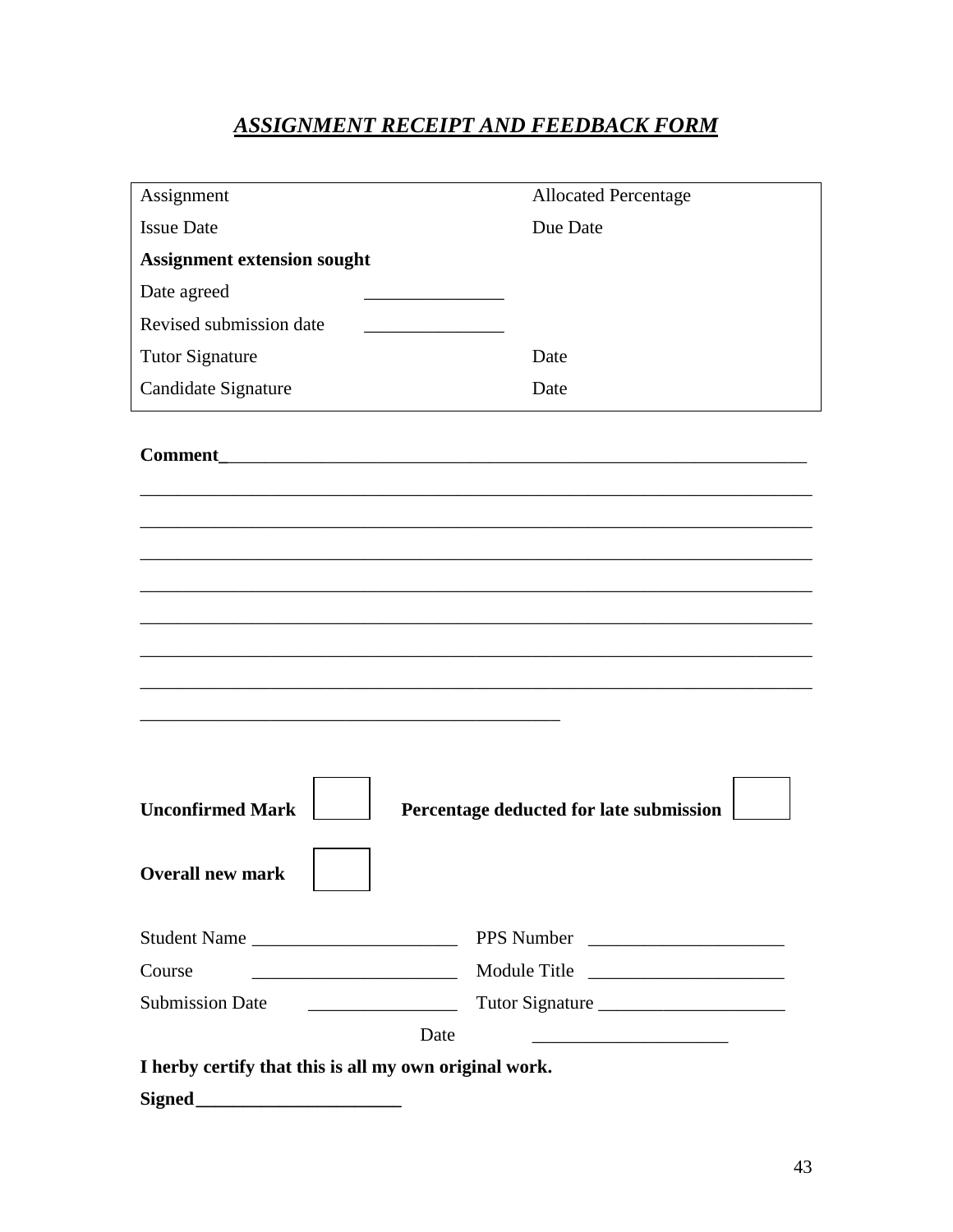## *Marking*

- Marking schemes must be prepared for all exams. These should be stored with the papers in the locked safe (or with the service manager in a non centre-based service).
- Some level of internal moderation will be applied. Tutors will provide one of their marked assignments from each batch to a peer moderator. The moderator will comment re the appropriateness of the mark, level of feedback provided, etc. In this way, there should be consistency of standards expected and grades allocated in modules that are taught across a number of programmes / services. In addition, Co Monaghan VEC will observe the cross moderation practices and guidelines as and when these are set down by FETAC.

#### *Monitoring of Consistency of Marking between Assessors*

The QA committee will be responsible for monitoring the development and implementation of the recommended actions. When these are implemented, they will be monitored by the MIFET QA co-ordinator, course co-ordinators, relevant special duties post holders (e.g. special duties post holders with responsibility for assessment), centre and programme managers.

## *6. Assessment Performed by Third Parties*

- Work experience is an integral module on FETAC programmes. Employers play a role in assessing students placed in their organisation. This is documented using a standard form supplied by FETAC. In some incidences, tutors will also request additional information to supplement this form.
- In some programmes, particular elements, e.g. First Aid, Manual Handling and Lifting, are provided by third parties. Co Monaghan VEC sources trainers for these programmes from a list of approved organisations provided by the HSA.

## *Monitoring of Assessment Performed by Third Parties*

Course co-ordinators and tutors are responsible for monitoring work placements and the assessment performed by employers. Programme and centre managers and course co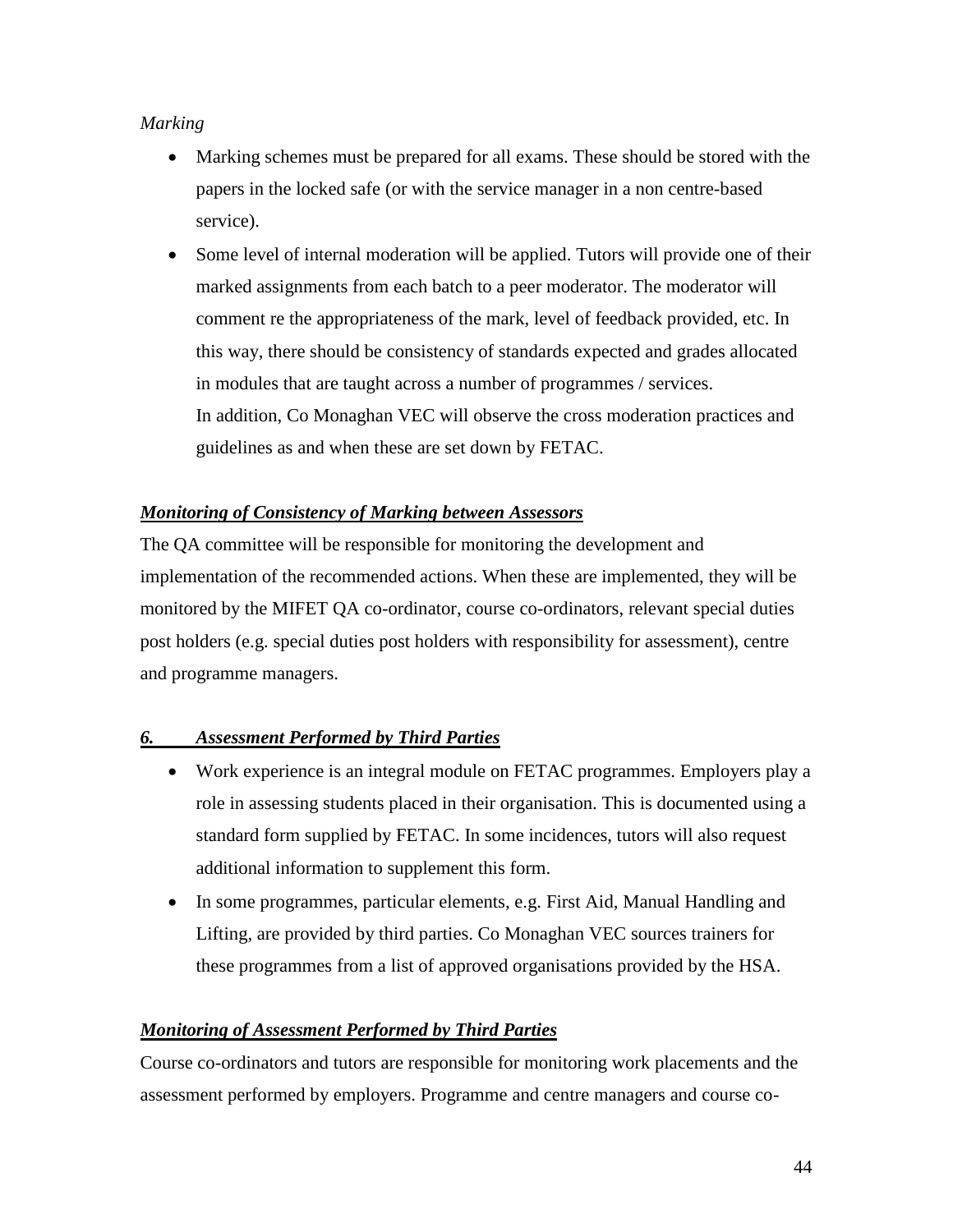ordinators are responsible for sourcing external trainers, where required, and ensuring they are properly briefed and deliver a quality training programme.

## *7. Consistency of Marking with National Standards*

- All new staff tutoring at level 5 attend FETAC in-service re assessment and preparation for external examination.
- FETAC provide assessment guidelines which staff follow. Similarly, the feedback from the external assessment process is noted and necessary action taken.

#### *Monitoring of Consistency of Marking with National Standards*

The Director of MIFET and centre / programme managers are responsible for ensuring that staff attend FETAC in-service, as required. They maintain records of participation by staff.

## *8. Feedback to Learners*

#### *Level of feedback provided on assignment / script*

• There should be consistency in the level of feedback provided to students. Tutors should use a standard marking sheet (see page 43). This would contain the student's name and ID number, subject, date, mark allocated and percentage lost for late submission. It should also provide  $\frac{1}{2}$  page for tutor comments. This sheet should be in triplicate form; 1 copy is returned to the student; 1 is retained by the tutor and the other is held in the office.

## *Correcting draft assignments*

- This area needs to be clarified. At present, some tutors will request a student to resubmit an assignment if he/she feels it is not a pass standard. However, clear guidelines are required in this area to ensure all students are treated fairly and equally.
- One approach (applied informally at present) involves the tutor reviewing a draft assignment in advance of the submission deadline and advising the student re this.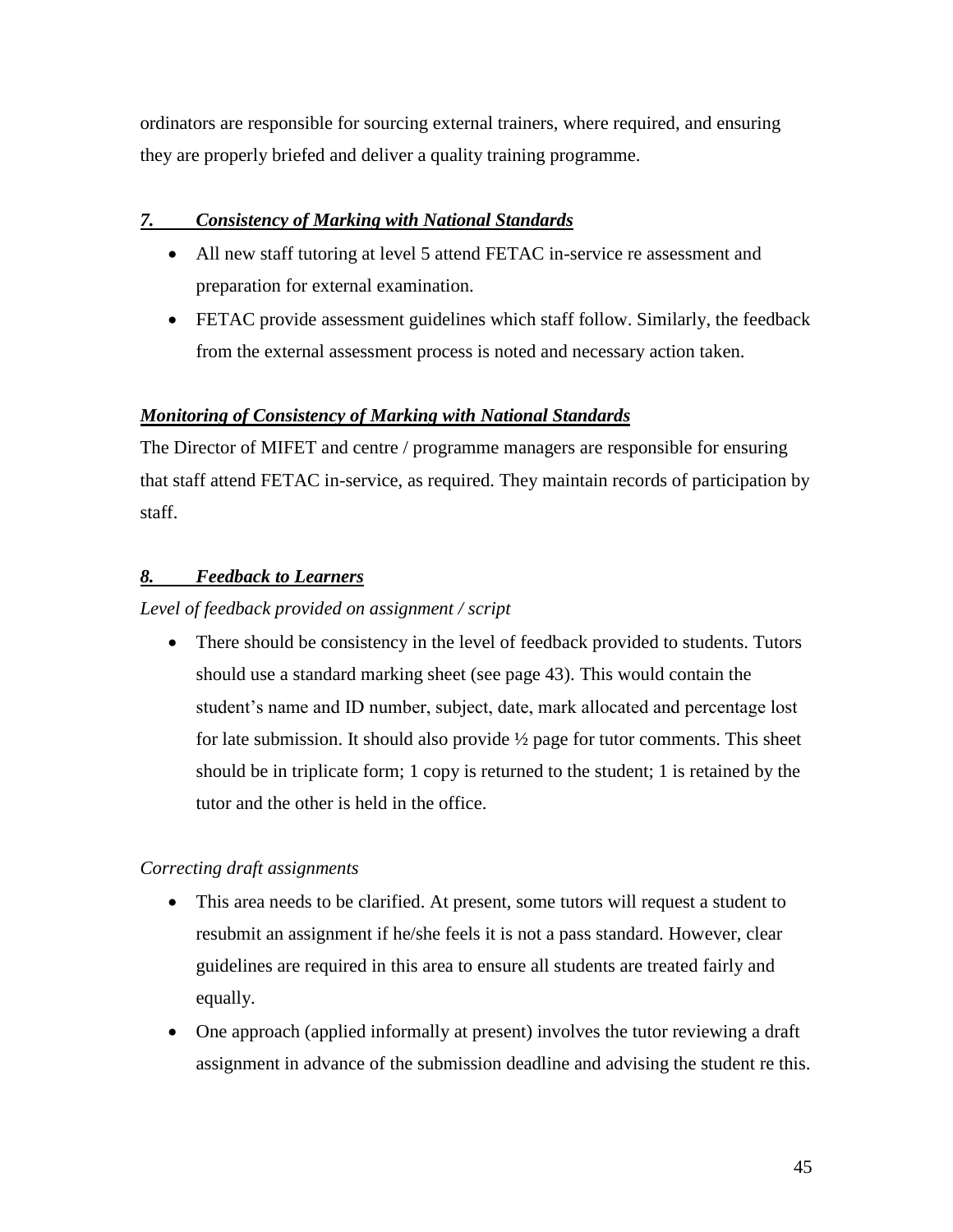Once the deadline arrives, all assignments are considered to be final and resubmission is not permitted.

#### *Monitoring of Feedback to Learners*

The QA committee will be responsible for monitoring the development and implementation of the recommended actions. When these are implemented, they will be monitored by MIFET QA co-ordinator, course co-ordinators, special duties post holders (where relevant, e.g. special duties post holders with responsibility for assessment), centre and programme managers.

#### *9. Learner Appeals*

Marks are not appealed internally. Students who wish to have their marks appealed do so through the certifying body, e.g. FETAC.

#### *Monitoring of Learner Appeals*

Marks are not appealed internally. Students who wish to have their marks appealed do so through the certifying body, e.g. FETAC. The tutor / course co-ordinator / college administrator provides the student with the necessary information re making an appeal and any required supporting documentation.

#### *10. Return of Certification Data*

Course co-ordinators, tutors and relevant special duties post holders (with responsibility for assessment) ensure that student data is maintained up to date, accurately and secure. They are responsible for the registration of students with FETAC; recording of all student results / achievement in the required format; preparation of material for external assessment and ensuring all course requirements are fulfilled.

#### *Monitoring of Return of Certification Data*

Course co-ordinators and tutors ensure that data is maintained up to date and in the required format for all their class groups. The programme / centre / service managers /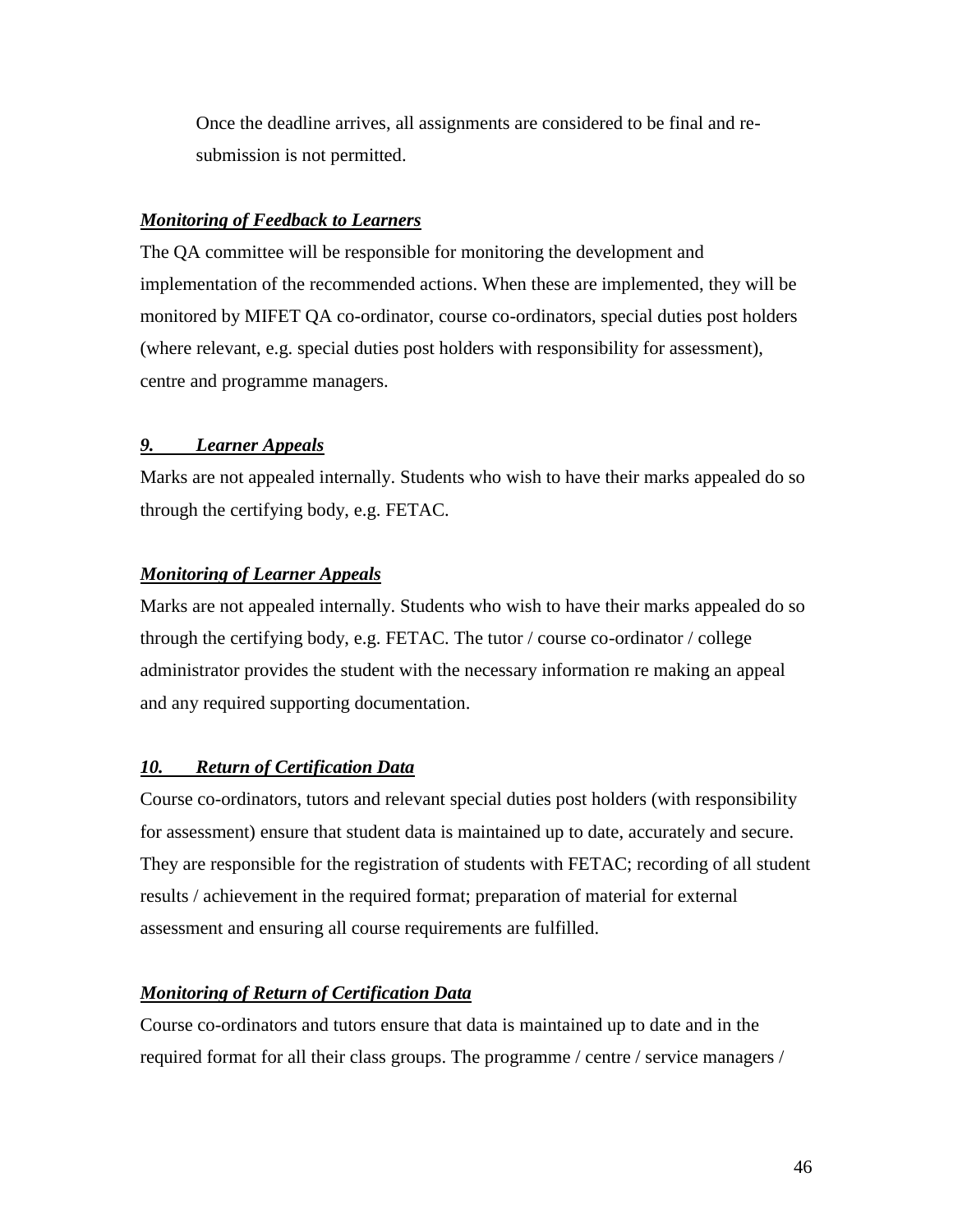post holder with responsibility for assessment ensure the certifying body is provided with all the required data and materials.

## *11. Corrective Action*

- Where a student has an assessment related problem/issue, the first course of action is to work with the tutor / course co-ordinator. All efforts are made at this level to arrive at an outcome satisfactory to the learner and the VEC. Where this is not possible, the issue is referred further up the line by the tutor, i.e. to his/ her line manger and onwards.
- Co Mongahan VEC will notify FETAC of any issue / event they believe might interfere with the fair and consistent assessment of learners.

#### *Monitoring of Corrective Action*

The course co-ordinators and tutors monitor assessment on an on going basis. The Director of MIFET and centre/ programme managers are responsible for overseeing the overall assessment process; ensuring its integrity and taking the necessary action (including disclosure to FETAC) should any issue arise.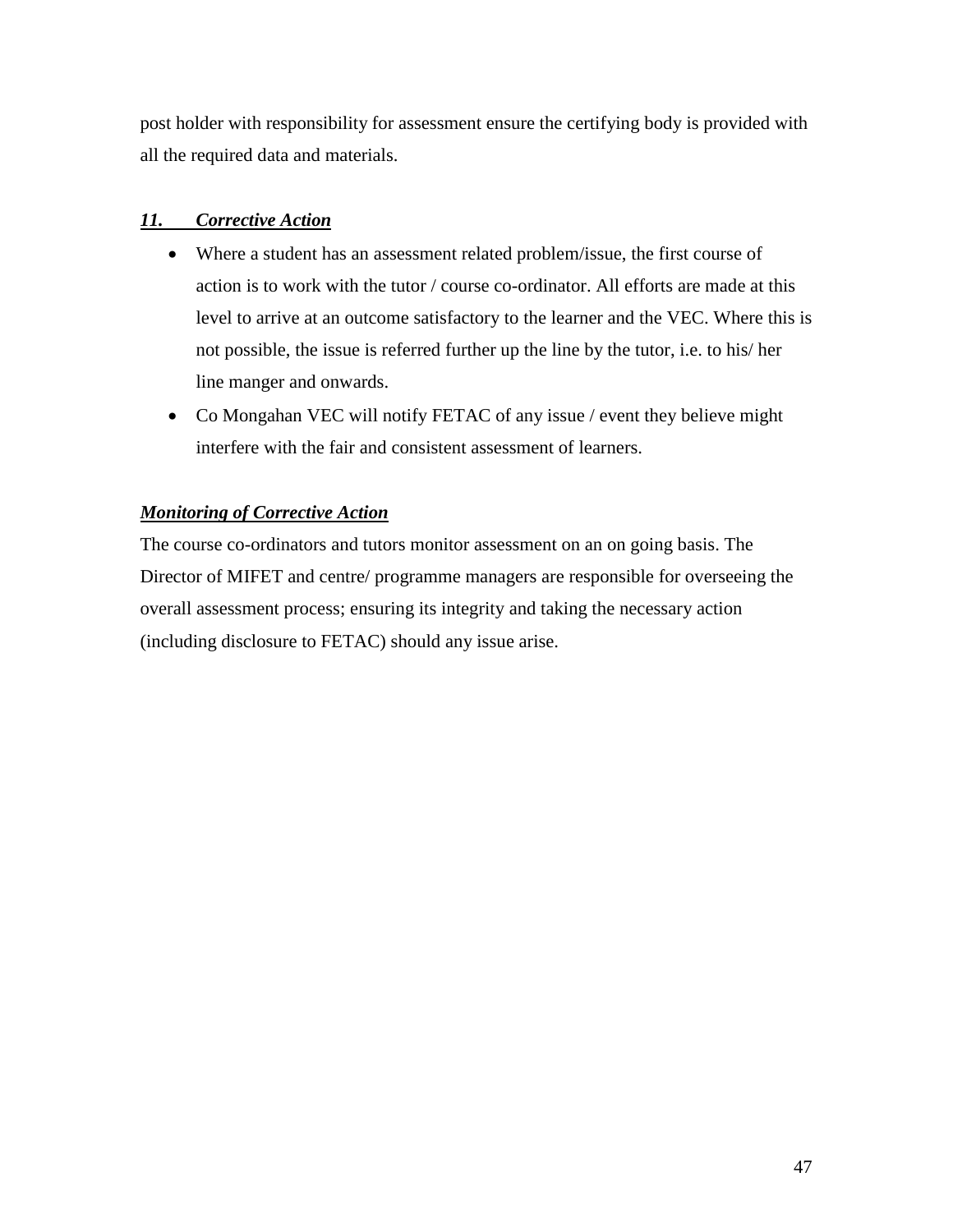## *POLICY DOC 7. PROTECTION FOR LEARNERS*

Co Monaghan VEC is a statutory provider of education and training. It operates on a not for profit basis. Thus, it is not subject to Section 43 of the Qualifications Act. Programmes commence based on having a sufficient number of suitable applicants and continue for the set duration. Therefore, protection in the event of programme cessation does not apply. However, programmes may be cancelled in advance of commencement. In this respect, the VEC operates a protection policy.

## *POLICY*

Co Monaghan VEC provides protection for all learners on its programmes and at its centres. It does this through:

- Informing applicants / potential learners of the condition(s) under which a programme can begin and may be cancelled, i.e. in the event of undersubscription
- Providing applicants with an opportunity to transfer to another programme within the VEC services and beyond, if possible
- Operating a clear process for the expeditious refund of any monies paid in the event of programme cancellation

## *PROCEDURES*

#### *Cessation of Programmes*

Prospectuses and publicity information will state that programmes will run subject to sufficient demand.

Applicants to a programme that is cancelled prior to commencement are notified in writing or by phone by the Director / centre / service manger at the earliest opportunity. Applicants are provided with the opportunity to transfer to another VEC programme / centre.

In the main, fees are not requested until it has been agreed that the programme will commence. However, some learners, e.g. those on DSCFA / FAS schemes may seek to pay their fees upon application. Such applicants are facilitated to do this. In the event that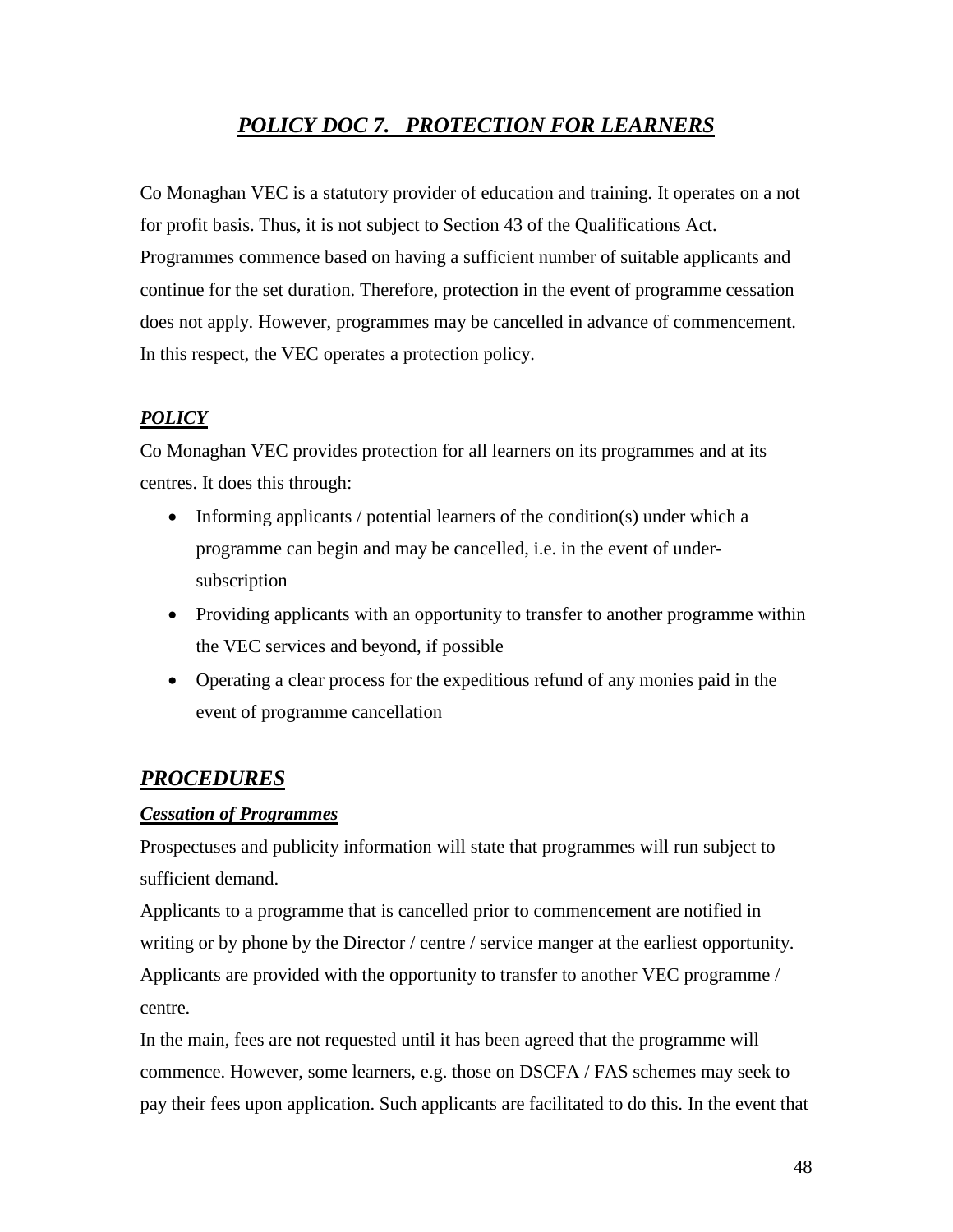the programme is cancelled, they are informed of the refund procedure.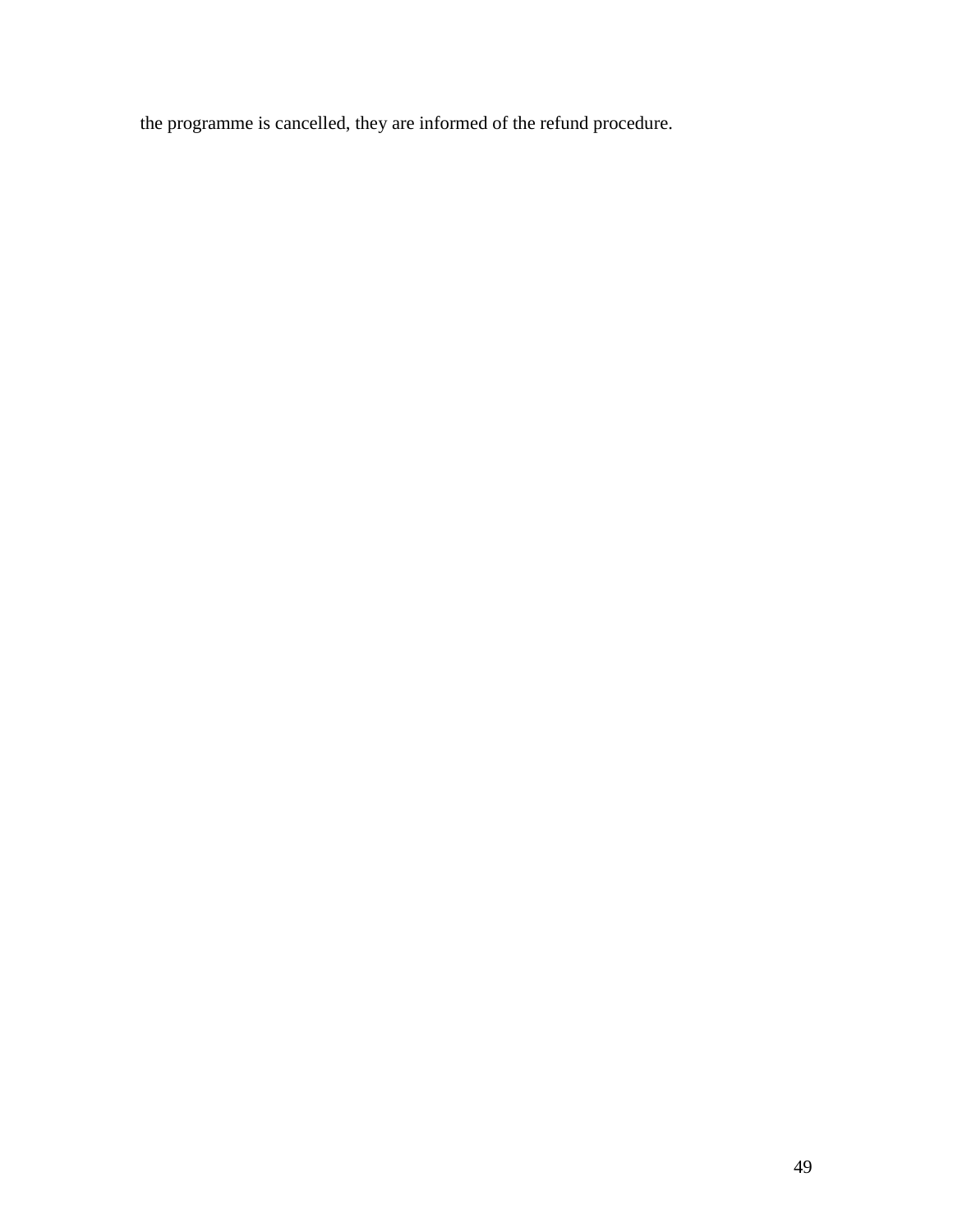# *POLICY DOC 8. SUB-CONTRACTING / PROCURING PROGRAMME*

## *DELIVERY*

Co Monaghan VEC does not sub-contract / procure programme delivery.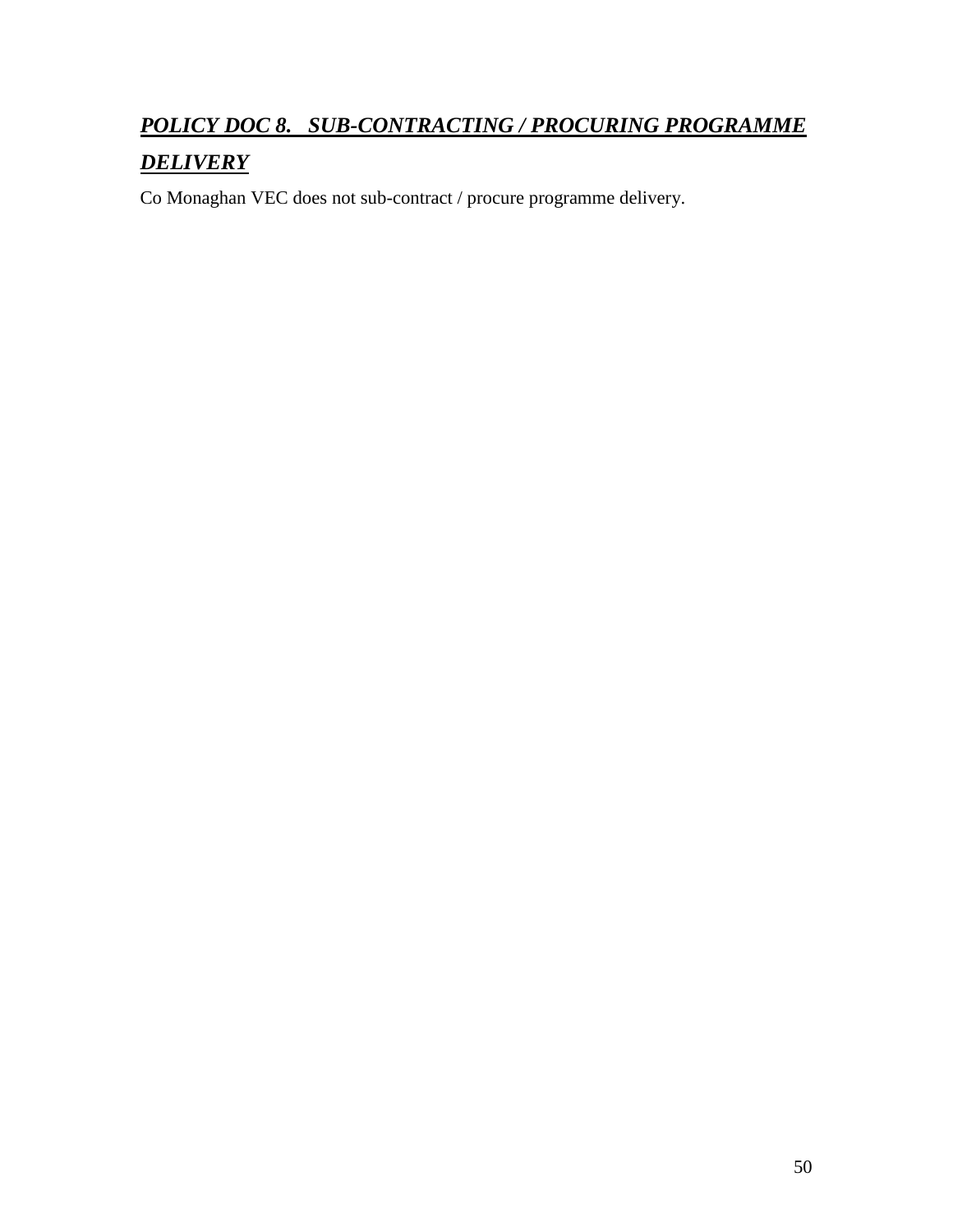## *POLICY DOC 9. SELF- EVALUATION OF PROGRAMMES AND SERVICES*

*POLICY* Co Monaghan VEC continually seeks to improve the quality of its services and programmes. Co Monaghan VEC considers evaluation an important process to review existing services / programmes; identify areas for improvement and ensure quality programme provision. Co Mongahan VEC centres and services will conduct evaluations on a planned and regular basis. The evaluations will involve all relevant staff, learners and other stakeholders.

*PROCEDURES* – these differ across services / programmes and are documented accordingly:

## *A. Self- Evaluation at MIFET*

#### *1. Assignment of responsibility*

There are eight departments in MIFET:

- 1. Tourism
- 2. Childcare
- 3. IT
- 4. Art
- 5. Office Administration
- 6. Hair
- 7. Beauty
- 8. Health Care (Nursing & Health Care Support)

Each department has a head / co-ordinator who will be responsible for co-ordinating the self-evaluation exercise. In addition, there will be a designated individual with responsibility for overall evaluation co-ordination. This individual will ensure that each department is evaluated as scheduled and according to the agreed procedure.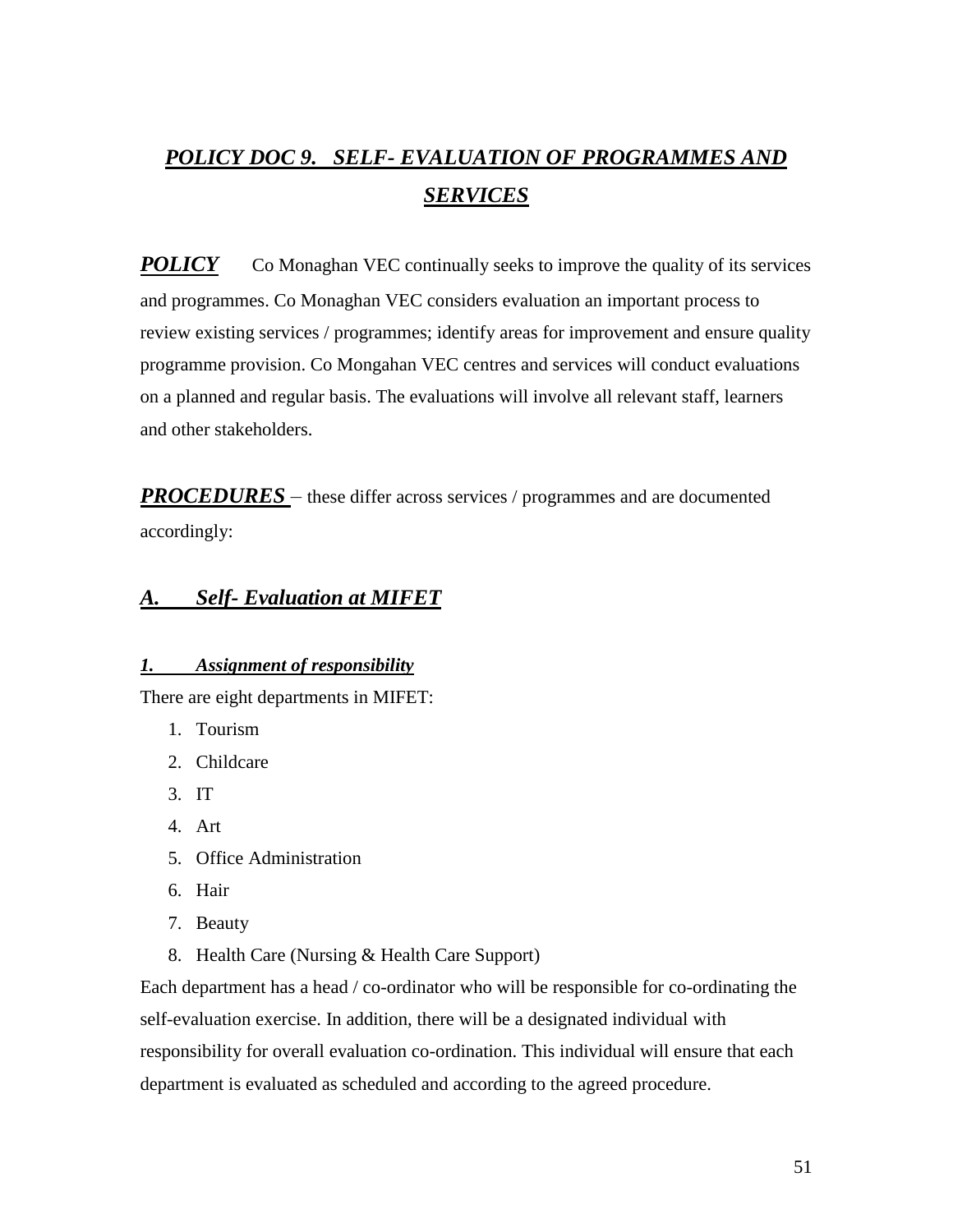#### *2. Frequency*

Two departments will be evaluated each year. In this way, each department will be evaluated every four years.

#### *3. Range*

The departmental evaluation will encompass all the programmes running in the department at the time of the evaluation, i.e. years  $1 \& 2$  of a course, health care support and nursing, etc.

#### *4. Learner Involvement*

MIFET is a small open college. In this way, students and tutors are in regular contact and views on the programme are shared. However, to ensure all students' views are reflected and gain a fuller picture, students will be required to complete an evaluation form (anonymously). This will be prepared by MIFET staff and apply across all programmes (allowing for subject and other differences).

The evaluations will be supplemented by group discussion at the time of the selfevaluation process. In this way, current and past learners' views will be considered. Where feasible, efforts will be made to talk to past students re the relevance of the programme to their subsequent employment / further study.

#### *5. External Evaluator*

MIFET will seek to appoint an evaluator with programme and industry knowledge / expertise. In this way, he/she will focus on both the quality of the programme per se and its relevance to the labour market.

#### *6. Methodology*

MIFET will conduct self-evaluations using the option (A) set out by FETAC, i.e. the departmental team will undertake the evaluations and prepare a preliminary report. The external evaluator will then be required to consider this report and conduct some sampling and interviews with learners. The evaluator will then contribute to the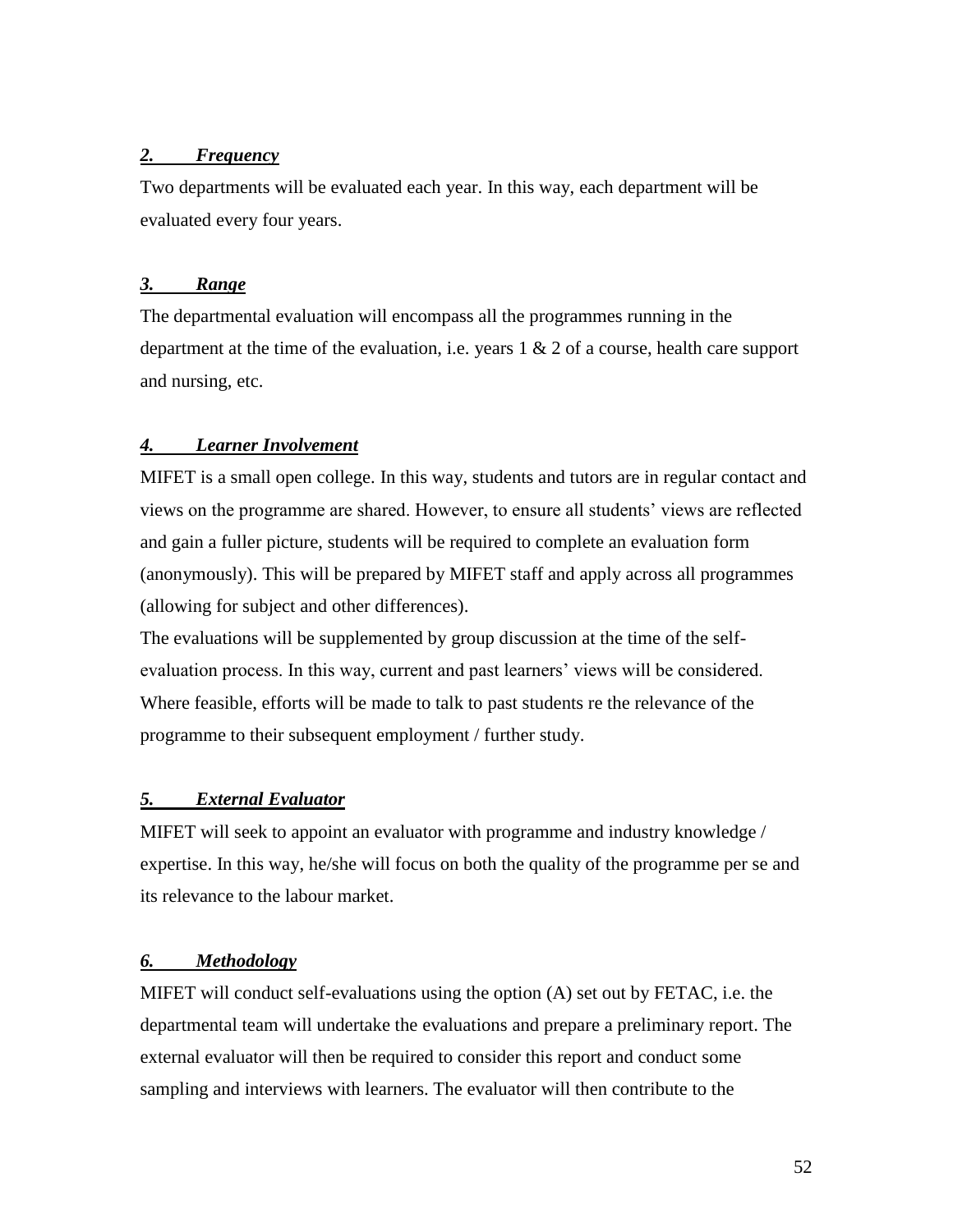preliminary report, which will be amended as required. The final report will contain the agreed findings of the departmental team and the external evaluator. The evaluation reports will be circulated to MIFET staff, Co Monaghan VEC and forwarded to FETAC.

## *B. Self-Evaluation of Literacy and Community Education Programmes*

The Literacy and Community Education Programmes involve the delivery of a broad range of modules across a number of subject areas and in various locations around the county. As outreach and dispersed services, the self-evaluation process will differ from that to be applied at a centre-based service such as MIFET.

#### *1. Assignment of Responsibility*

The Literacy and Community Education Programme managers will be responsible for overseeing and co-ordinating the self-evaluation process. They will select the external evaluator and work with tutors to ensure the necessary data is compiled, maintained and stored securely.

#### *2. Frequency*

Each category of modules (see No 3. Range below) will be evaluated on a tri-annual basis. In this way, evaluation will be an ongoing process, i.e. category (i) will be evaluated first, then categories (ii) and (iii). The process will then re commence with category (i).

#### *3. Range*

There are a range of modules at Levels 1-5 delivered under the Literacy and Community Education Programmes. For the purposes of self-evaluation, these will be grouped into 3 categories: (i) levels 1-3, (ii) level 4 and (iii) level 5 modules.

#### *4. Learner Involvement*

The Literacy and Community Education Programmes are client centered and delivered by a group of dedicated, approachable tutors. In this way, learners and tutors are in regular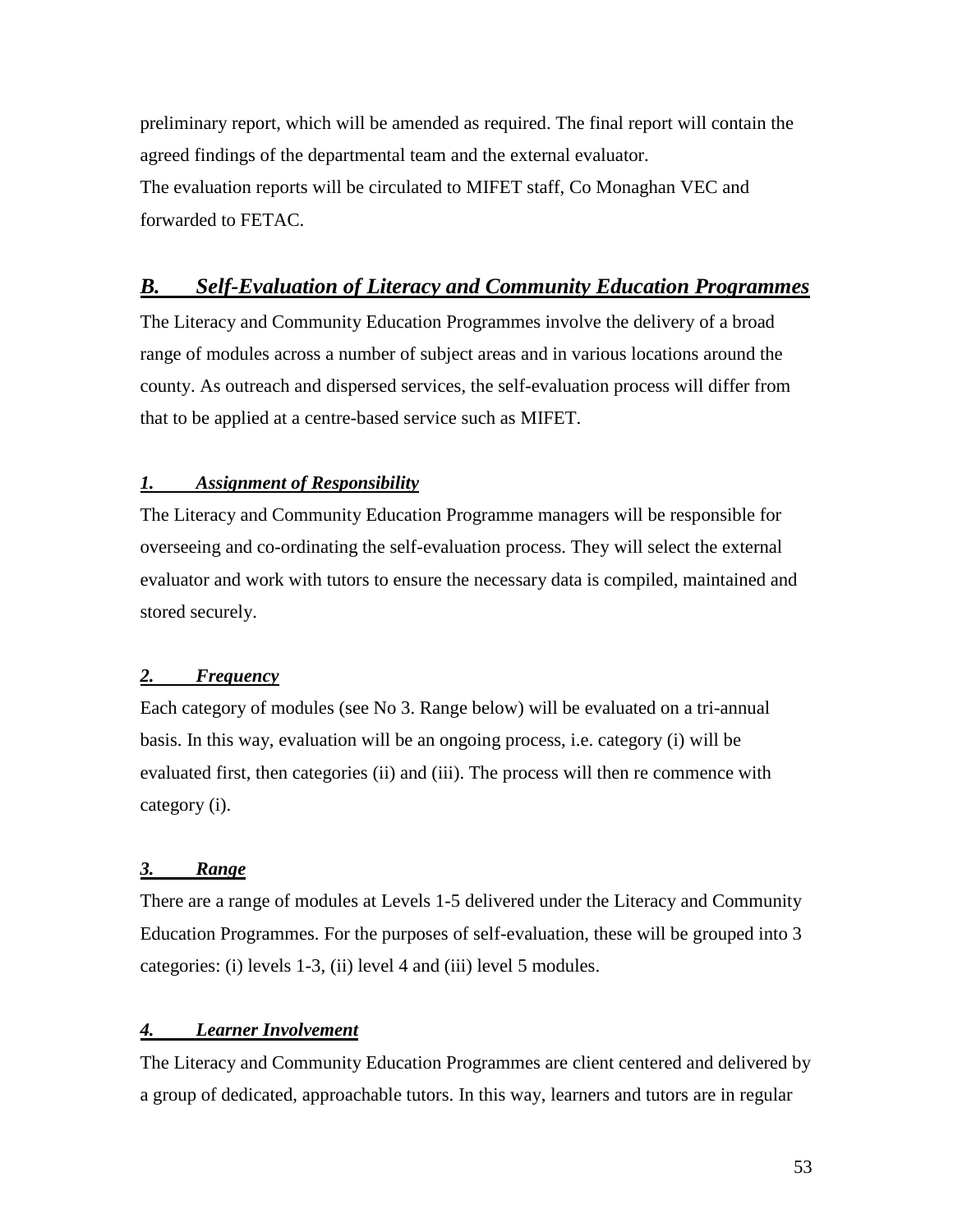contact and views on modules and programme are shared. However, to ensure all learners' views are reflected and gain a fuller picture, learners will be required to complete an evaluation form. This will be prepared by Programme managers and apply across all modules (allowing for subject and other differences).

The evaluations will be supplemented by group discussions at the time of the self evaluation process.

Where feasible, efforts will be made to talk to past learners re the relevance, applicability and benefit of the modules and their learning experience.

#### *5. External Evaluator*

The evaluator selected will be familiar with the level of module; the assessment system and have an appreciation / understanding of adult / community education and adult literacy ethos. In this way, he/she will focus on both the quality of the course and its relevance / benefit to the learners.

#### *6. Methodology*

The Literacy and Community Education Programmes will conduct self-evaluations using the option (B) set out by FETAC, i.e. an external evaluator will be engaged from the outset to establish and implement the evaluation process. This option is considered to be preferable in outreach services with part-time tutors, as there are no course co-ordinators and or special duties post holders to assume responsibility for the preparation of evaluation reports or co-ordination of the evaluation process.

The evaluation reports will be circulated to relevant personnel and services in Co Monaghan VEC and forwarded to FETAC.

## *C. Self-Evaluation of Youthreach Programmes*

The Youthreach centres are implementing the Quality Framework Initiative for Youthreach and Senior Traveller Training Centres. This initiative includes self-evaluation processes and procedures. It identifies 27 priority areas of which at least 9 should be focussed on during each annual evaluation. Thus, self-evaluation at Youthreach will comprise a very broad holistic review of the centre, its structure, management,